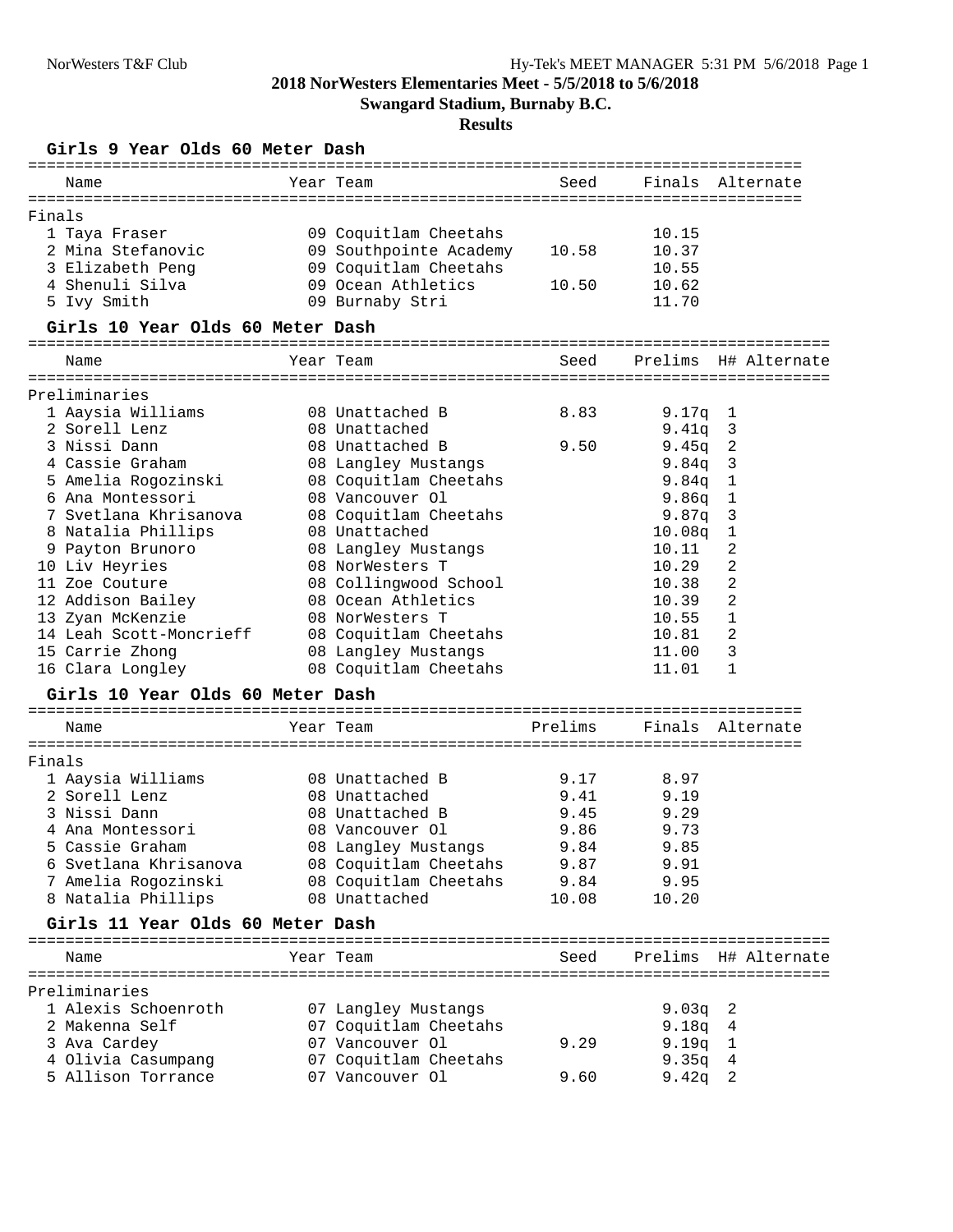**Swangard Stadium, Burnaby B.C.**

|                                       | Girls 11 Year Olds 60 Meter Dash |                                   |                    |                      |
|---------------------------------------|----------------------------------|-----------------------------------|--------------------|----------------------|
| 6 Jordyn Young                        | 07 Coquitlam Cheetahs            |                                   | 9.51q              | 3                    |
| 7 Helena Meier                        | 07 Langley Mustangs              | 10.09                             | 9.55q              | 3                    |
| 8 Olivia Jessup                       | 07 Unattached                    |                                   | 9.58q              | 4                    |
| 9 Eve Antscherl                       | 07 Ocean Athletics               |                                   | 9.62               | 1                    |
| 10 Arden Mathis                       | 07 Ocean Athletics               |                                   | 9.64               | 1                    |
| 11 Ruby Forsyth                       | 07 Vancouver Th                  | 9.86                              | 9.67               | 3                    |
| 12 Sofia Varma-Vitug                  | 07 Kajaks Track                  |                                   | 9.72               | 1                    |
| 13 Safia Ngobi                        | 07 Coquitlam Cheetahs            |                                   | 9.78               | 2                    |
| 14 Sophia Buckland                    | 07 Unattached                    |                                   | 9.79               | 1                    |
| 15 Alexis Mutka                       | 07 Coquitlam Cheetahs            |                                   | 9.91               | 3                    |
| 16 Kate Logan                         | 07 Vancouver Th                  | 10.07                             | 9.94               | 4                    |
| 17 Josephine Grellier                 | 07 NorWesters T                  |                                   | 10.00              | 2                    |
| 18 Veronica Scherk                    | 07 NorWesters T                  | 10.02                             | 10.03              | 4                    |
| 19 Haley Jones                        | 07 Ocean Athletics               |                                   | 10.16              | 3                    |
| 20 Merina Lau                         | 07 Southpointe Academy           | 10.20                             | 10.23              | 2                    |
| 21 Olivia Zhao                        | 07 NorWesters T                  |                                   | 10.28              | 3                    |
| 22 Frances Sayer                      | 07 Vancouver Ol                  | 10.68                             | 10.36              | 1                    |
| 23 Sofia Vukelic                      | 07 Unattached                    |                                   | 10.38              | 3                    |
| 24 Olivia Gravistin                   | 07 Unattached                    |                                   | 10.43              | 4                    |
| 25 Eva Lukaitis                       | 07 NorWesters T                  |                                   | 10.55              | 1                    |
| 26 Kaitlyn McKenna                    | 07 Langley Mustangs              |                                   | 10.66              | 4                    |
| 27 Haley Eden                         | 07 Coquitlam Cheetahs            |                                   | 10.77              | 2                    |
| 28 Makenna Robinson                   | 07 Langley Mustangs              |                                   | 11.19              | 2                    |
| 29 Holly Myring                       | 07 Coquitlam Cheetahs            |                                   | 11.32              | 4                    |
| Girls 11 Year Olds 60 Meter Dash      |                                  |                                   |                    |                      |
| Name                                  | Year Team                        | Prelims                           |                    | Finals Alternate     |
|                                       |                                  |                                   |                    |                      |
|                                       |                                  |                                   |                    |                      |
|                                       |                                  |                                   |                    |                      |
| 1 Ava Cardey<br>2 Makenna Self        | 07 Vancouver Ol                  | 9.19                              | 8.80               |                      |
|                                       | 07 Coquitlam Cheetahs            | 9.18                              | 9.13               |                      |
| 3 Alexis Schoenroth                   | 07 Langley Mustangs              | 9.03                              | 9.13               |                      |
| 4 Olivia Casumpang                    | 07 Coquitlam Cheetahs            | 9.35                              | 9.32               |                      |
| 5 Olivia Jessup<br>6 Allison Torrance | 07 Unattached<br>07 Vancouver Ol | 9.58<br>9.42                      | 9.40<br>9.50       |                      |
|                                       |                                  |                                   | 9.54               |                      |
| 7 Jordyn Young<br>7 Helena Meier      | 07 Coquitlam Cheetahs            | 9.51                              |                    |                      |
|                                       | 07 Langley Mustangs              | 9.55                              | 9.54               |                      |
| Girls 9 Year Olds 100 Meter Dash      |                                  |                                   |                    |                      |
| Finals<br>Name                        | Year Team                        | Seed                              | Finals             | Alternate            |
| 1 Taya Fraser                         | 09 Coquitlam Cheetahs            |                                   | 17.66              |                      |
| 2 Ashley Krisdaphonge                 | 09 NorWesters T                  |                                   | 20.47              |                      |
| Girls 10 Year Olds 100 Meter Dash     |                                  |                                   |                    |                      |
| Name                                  | Year Team                        | =========================<br>Seed |                    | Prelims H# Alternate |
|                                       |                                  |                                   |                    |                      |
|                                       |                                  |                                   |                    |                      |
| Preliminaries<br>1 Aaysia Williams    | 08 Unattached B                  | 14.49                             | 14.48q             | T                    |
| 2 Nissi Dann                          | 08 Unattached B                  | 15.32                             | 15.01q             | 2                    |
| 3 Sorell Lenz<br>4 Ana Montessori     | 08 Unattached<br>08 Vancouver Ol |                                   | 15.17q<br>15.81q 1 | 2                    |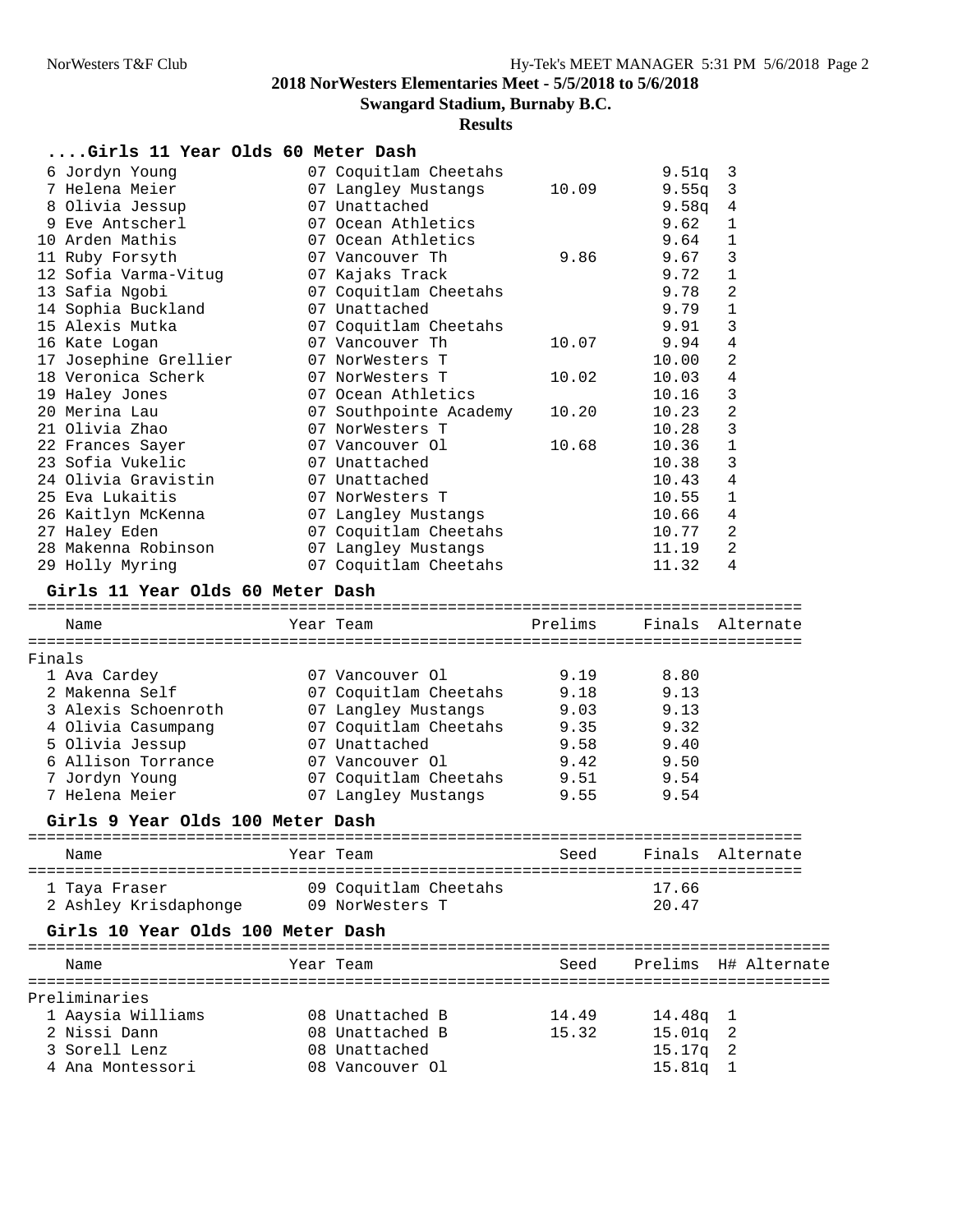**Swangard Stadium, Burnaby B.C.**

| Girls 10 Year Olds 100 Meter Dash    |                                           |                |                                    |
|--------------------------------------|-------------------------------------------|----------------|------------------------------------|
| 5 Haven Adler                        | 08 West Vancouv                           |                | 15.87q<br>$\mathbf{1}$             |
| 6 Amelia Rogozinski                  | 08 Coquitlam Cheetahs                     |                | 15.89q<br>2                        |
| 7 Liv Heyries                        | 08 NorWesters T                           |                | $\overline{\phantom{a}}$<br>16.43q |
| 8 Payton Brunoro                     | 08 Langley Mustangs                       |                | 16.79q<br>$\mathbf{1}$             |
| 9 Svetlana Khrisanova                | 08 Coquitlam Cheetahs                     |                | 16.83<br>3                         |
| 10 Taylor D'Abreo                    | 08 Coquitlam Cheetahs                     |                | 2<br>17.57                         |
| 11 Kailee Gallinger                  | 08 Langley Mustangs                       |                | 17.83<br>3                         |
| 12 Kayla Orth                        | 08 NorWesters T                           |                | 3<br>18.45                         |
| 13 Zoe Couture                       | 08 Collingwood School                     |                | 3<br>19.16                         |
| Girls 10 Year Olds 100 Meter Dash    |                                           |                |                                    |
| Name                                 | Year Team                                 | Prelims        | Finals<br>Alternate                |
| Finals                               |                                           |                |                                    |
| 1 Aaysia Williams                    | 08 Unattached B                           | 14.48          | 14.35                              |
| 2 Nissi Dann                         | 08 Unattached B                           | 15.01          | 14.93                              |
| 3 Sorell Lenz                        | 08 Unattached                             | 15.17          | 15.49                              |
| 4 Amelia Rogozinski                  | 08 Coquitlam Cheetahs                     | 15.89          | 15.76                              |
| 5 Ana Montessori                     | 08 Vancouver Ol                           | 15.81          | 16.01                              |
| 6 Haven Adler                        | 08 West Vancouv                           | 15.87          | 16.05                              |
| 7 Payton Brunoro                     | 08 Langley Mustangs                       | 16.79          | 16.60                              |
| 8 Liv Heyries                        | 08 NorWesters T                           | 16.43          | 16.77                              |
|                                      |                                           |                |                                    |
| Girls 11 Year Olds 100 Meter Dash    |                                           |                |                                    |
| Name                                 | Year Team                                 | Seed           | Prelims H# Alternate               |
| Preliminaries                        |                                           |                |                                    |
| 1 Jaedyn McLaughlin                  | 07 Coquitlam Cheetahs                     |                | $14.57q$ 2                         |
| 2 Ava Cardey                         | 07 Vancouver Ol                           | 14.34          | 14.61q 1                           |
| 3 Laila Gul                          | 07 NorWesters T                           |                | $15.03q$ 1                         |
| 4 Madeleine Turner                   | 07 Ocean Athletics                        | 15.80          | 15.42q<br>$\overline{\mathbf{3}}$  |
| 5 Helena Meier                       | 07 Langley Mustangs                       | 16.06          | 15.66q 3                           |
| 6 Allison Torrance                   | 07 Vancouver Ol                           | 16.15          | $15.84q$ 2                         |
| 7 Mya Bernett                        | 07 Kajaks Track                           | 15.56          | $15.91q$ 2                         |
| 8 Delaney Self                       | 07 Coquitlam Cheetahs                     |                | $16.00q$ 3                         |
| 9 Josephine Grellier                 | 07 NorWesters T                           |                | 16.28<br>1                         |
| 10 Safia Ngobi                       |                                           |                |                                    |
|                                      |                                           |                |                                    |
|                                      | 07 Coquitlam Cheetahs                     |                | 16.45<br>1                         |
| 11 Eva Lukaitis                      | 07 NorWesters T                           |                | 2<br>17.02                         |
| 12 Sophie Spedding                   | 07 Langley Mustangs                       |                | $17.21$ 1                          |
| 13 Lindsay Tanious                   | 07 NorWesters T                           |                | 17.28<br>3                         |
| 14 Kaitlyn McKenna                   | 07 Langley Mustangs                       |                | 18.33<br>2                         |
| 15 Camdyn McLaughlin                 | 07 Coquitlam Cheetahs                     |                | 18.71<br>1                         |
| 16 Emily Wright                      | 07 Collingwood School                     |                | 2<br>18.88                         |
| Girls 11 Year Olds 100 Meter Dash    |                                           |                |                                    |
| Name                                 | Year Team                                 | Prelims        | Finals<br>Alternate                |
| Finals                               |                                           |                |                                    |
|                                      |                                           |                |                                    |
| 1 Jaedyn McLaughlin<br>2 Laila Gul   | 07 Coquitlam Cheetahs<br>07 NorWesters T  | 14.57          | 14.75                              |
|                                      |                                           | 15.03          | 15.06                              |
| 3 Madeleine Turner<br>4 Helena Meier | 07 Ocean Athletics<br>07 Langley Mustangs | 15.42<br>15.66 | 15.48<br>15.67                     |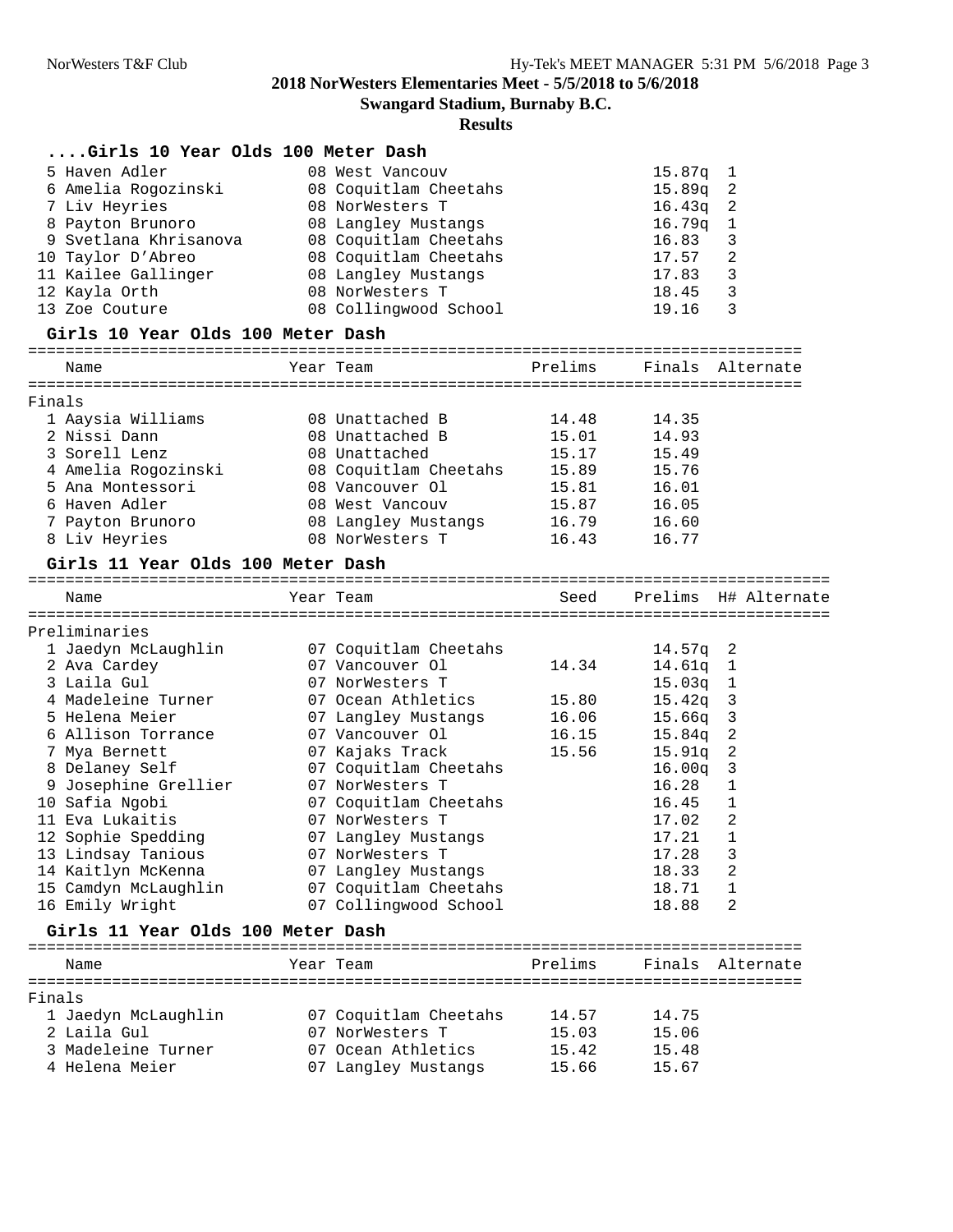**Swangard Stadium, Burnaby B.C.**

| Girls 11 Year Olds 100 Meter Dash |                        |         |                                    |  |
|-----------------------------------|------------------------|---------|------------------------------------|--|
| 5 Mya Bernett                     | 07 Kajaks Track        | 15.91   | 15.80                              |  |
| 6 Allison Torrance                | 07 Vancouver Ol        | 15.84   | 15.84                              |  |
| 7 Delaney Self                    | 07 Coquitlam Cheetahs  | 16.00   | 16.08                              |  |
| Girls 12 Year Olds 100 Meter Dash |                        |         |                                    |  |
| Name                              | Year Team              | Seed    | Prelims H# Alternate               |  |
|                                   |                        |         |                                    |  |
| Preliminaries                     |                        |         |                                    |  |
| 1 Jaime Perrault                  | 06 Unattached B        | 14.27   | $13.39q$ 1                         |  |
| 2 Maiya Brunoro                   | 06 Langley Mustangs    | 14.65   | 14.26q<br>$\overline{\phantom{a}}$ |  |
| 3 Sage Miller                     | 06 Vancouver Ol        | 15.15   | 14.30q<br>$\mathbf{1}$             |  |
| 4 Libby Dabbs                     | 06 Vancouver Th        | 15.24   | 14.40q<br>$\mathbf{1}$             |  |
| 5 Anka Stefanovic                 | 06 Southpointe Academy | 14.76   | $14.42q$ 2                         |  |
| 6 Amelia Herrell                  | 06 Coquitlam Cheetahs  |         | 14.42q<br>$\mathbf{1}$             |  |
| 7 Lindsay Ambrozic                | 06 NorWesters T        |         | 14.91q<br>1                        |  |
| 8 Audrey Vennesland               | 06 NorWesters T        |         | 15.30q<br>1                        |  |
| 9 Isla Dobson                     | 06 Coquitlam Cheetahs  |         | 2<br>15.31                         |  |
| 10 Amrita Sidhu                   | 06 Ocean Athletics     | 15.40   | 2<br>15.45                         |  |
| 11 Ella Nash                      | 06 NorWesters T        |         | 2<br>15.78                         |  |
| 11 Tia Kleinfeld                  | 06 Ocean Athletics     | 16.12   | 15.78<br>2                         |  |
| 13 Scarlet Macleod                | 06 Coquitlam Cheetahs  |         | 15.91<br>1                         |  |
| 14 Denise Opiyo                   | 06 Ocean Athletics     |         | 2<br>16.49                         |  |
| 15 Danika Foster                  | 06 Coquitlam Cheetahs  |         | 2<br>16.56                         |  |
| 16 Grace Cocks                    | 06 Ocean Athletics     | 17.57   | 17.32<br>1                         |  |
| Girls 12 Year Olds 100 Meter Dash |                        |         |                                    |  |
| Name                              | Year Team              | Prelims | Finals Alternate                   |  |
|                                   |                        |         |                                    |  |
| Finals<br>1 Jaime Perrault        | 06 Unattached B        | 13.39   | 13.44                              |  |
| 2 Maiya Brunoro                   | 06 Langley Mustangs    | 14.26   | 14.04                              |  |
| 3 Anka Stefanovic                 | 06 Southpointe Academy | 14.42   | 14.38                              |  |
| 4 Sage Miller                     | 06 Vancouver Ol        | 14.30   | 14.43                              |  |
| 5 Libby Dabbs                     | 06 Vancouver Th        | 14.40   | 14.45                              |  |
| 6 Amelia Herrell                  | 06 Coquitlam Cheetahs  | 14.42   | 14.52                              |  |
| 7 Lindsay Ambrozic                | 06 NorWesters T        | 14.91   | 14.78                              |  |
| 8 Audrey Vennesland               | 06 NorWesters T        | 15.30   | 15.59                              |  |
| Girls 13-14 100 Meter Dash        |                        |         |                                    |  |
|                                   |                        |         |                                    |  |
| Name                              | Year Team              | Seed    | Prelims H# Alternate               |  |
| Preliminaries                     |                        |         |                                    |  |
| 1 Serena Kennedy-Hailu            | 05 Coquitlam Cheetahs  |         | 13.26q<br>T                        |  |
| 2 Taylor Kleinschmidt             | 05 Ocean Athletics     | 13.39   | 13.31q<br>1                        |  |
| 3 Malia Lenz                      | 05 Unattached          |         | 13.60q<br>2                        |  |
| 4 Natalie Badu                    | 05 Coquitlam Cheetahs  |         | 13.64q<br>3                        |  |
| 5 Jordyn Reed                     | 05 Vancouver Th        | 13.80   | 13.94q<br>2                        |  |
| 6 Rachel Roberts                  | 05 Burnaby Stri        | 14.13   | 13.96q<br>3                        |  |
| 7 Sydney Bryan                    | 05 Langley Mustangs    |         | 2<br>13.98q                        |  |
| 8 Kaiya Hamada                    | 05 Kajaks Track        | 14.45   | 2<br>14.30q                        |  |
| 9 Annabelle Myring                | 05 Coquitlam Cheetahs  |         | 14.32<br>3                         |  |
| 10 Danielle Hagyard               | 05 Langley Mustangs    | 14.70   | 14.82<br>1                         |  |
|                                   |                        |         |                                    |  |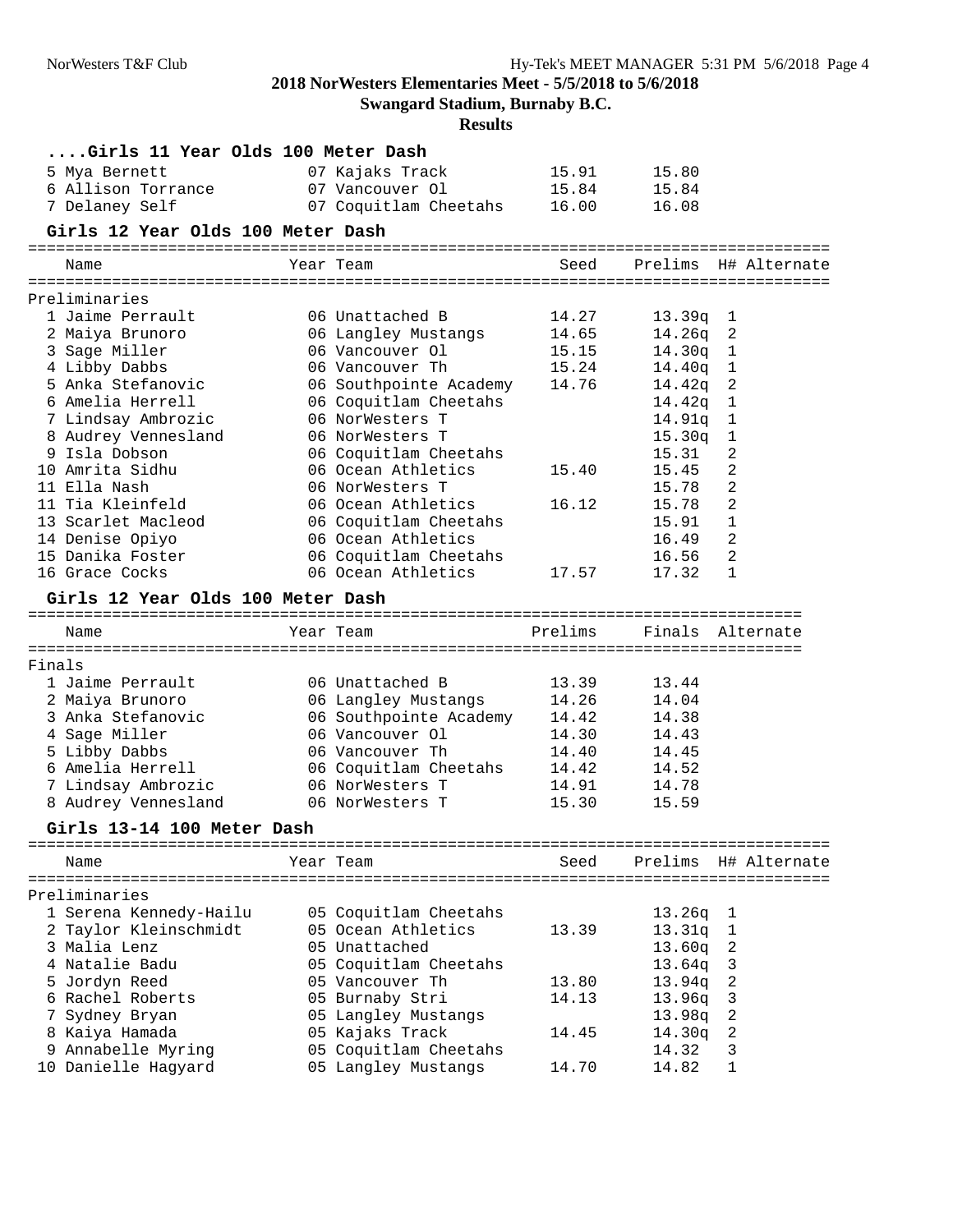**Swangard Stadium, Burnaby B.C.**

| $\ldots$ Girls 13-14 100 Meter Dash |                                                 |         |                |                     |
|-------------------------------------|-------------------------------------------------|---------|----------------|---------------------|
| 11 Kalima Ngobi                     | 05 Coquitlam Cheetahs                           |         | 14.85          | 2                   |
| 12 Abigayle Cocks                   | 05 Ocean Athletics                              | 15.37   | 15.21          | 1                   |
| 13 Nylah Froese                     | 05 Coquitlam Cheetahs                           |         | 15.33          | 3                   |
| 14 Sacha Antscherl                  | 05 Ocean Athletics                              |         | 15.40          | $\mathbf{1}$        |
| Girls 13-14 100 Meter Dash          |                                                 |         |                |                     |
|                                     | Year Team                                       | Prelims |                | Finals Alternate    |
| Name                                |                                                 |         |                |                     |
| Finals                              |                                                 |         |                |                     |
| 1 Serena Kennedy-Hailu              | 05 Coquitlam Cheetahs                           | 13.26   | 13.26          |                     |
| 2 Taylor Kleinschmidt               | 05 Ocean Athletics                              | 13.31   | 13.40          |                     |
| 3 Natalie Badu                      | 05 Coquitlam Cheetahs                           | 13.64   | 13.57          |                     |
| 4 Malia Lenz                        | 05 Unattached                                   | 13.60   | 13.68          |                     |
| 5 Jordyn Reed                       | 05 Vancouver Th                                 | 13.94   | 14.17          |                     |
| 6 Sydney Bryan                      | 05 Langley Mustangs                             | 13.98   | 14.28          |                     |
| 7 Kaiya Hamada                      | 05 Kajaks Track                                 | 14.30   | 14.30          |                     |
| 8 Rachel Roberts                    | 05 Burnaby Stri                                 | 13.96   | 14.36          |                     |
|                                     |                                                 |         |                |                     |
| Girls 11 Year Olds 200 Meter Dash   |                                                 |         |                |                     |
| Name                                | Year Team                                       | Seed    |                | Finals H# Alternate |
|                                     |                                                 |         |                |                     |
| 1 Ava Cardey                        | 07 Vancouver Ol                                 | 31.36   | 30.47          | 1                   |
| 2 Chloe Symon                       | 07 Vancouver Th                                 | 30.95   | 30.48          | 1                   |
| 3 Makenna Self                      | 07 Coquitlam Cheetahs                           |         | 31.96          | 2                   |
| 4 Laila Gul                         | 07 NorWesters T                                 |         | 32.16          | 2                   |
| 5 Olivia Jessup                     | 07 Unattached                                   |         | 32.38          | 1                   |
| 6 Helena Meier                      | 07 Langley Mustangs                             |         | 32.79          | 2                   |
| 7 Sophia Buckland                   | 07 Unattached                                   |         | 32.83          | 2                   |
| 8 Olivia Casumpang                  | 07 Coquitlam Cheetahs                           |         | 32.85          | 1                   |
| 9 Safia Ngobi                       | 07 Coquitlam Cheetahs                           |         | 32.92          | 3                   |
| 10 Meagan McKay                     | 07 Ocean Athletics                              |         | 33.20          | 3                   |
| 11 Allison Torrance                 | 07 Vancouver Ol                                 |         | 33.52          | 2                   |
| 12 Sofia Varma-Vitug                | 07 Kajaks Track                                 |         | 33.55          | 3                   |
| 13 Justice Park                     | 07 Langley Mustangs                             |         | 33.97          | 2                   |
| 14 Alexis Schoenroth                | 07 Langley Mustangs                             |         | 33.97          | 2                   |
| 15 Ruby Forsyth                     | 07 Vancouver Th                                 | 35.14   | 33.98          | 1                   |
| 16 Merina Lau                       | 07 Southpointe Academy                          |         | 34.05          | 3                   |
| 17 Arden Mathis                     | 07 Ocean Athletics                              | 32.74   | 34.43          | 1                   |
| 18 Frances Sayer                    | 07 Vancouver Ol                                 |         | 35.50          | 3                   |
| 19 Olivia Gravistin                 | 07 Unattached                                   |         | 36.35          | 1                   |
| 20 Sofia Vukelic                    | 07 Unattached                                   |         | 36.53          | 1                   |
| 21 Teagan Donnelly                  | 07 Coquitlam Cheetahs                           |         | 36.64          | 3                   |
| 22 Kaitlyn McKenna                  | 07 Langley Mustangs                             |         | 38.12          | 3                   |
| 23 Danika Bhopal                    | 07 Coquitlam Cheetahs                           |         | 39.69          | 2                   |
| Girls 12 Year Olds 200 Meter Dash   |                                                 |         |                |                     |
| Name                                | Year Team                                       | Seed    |                | Finals H# Alternate |
|                                     |                                                 |         |                |                     |
|                                     |                                                 |         |                |                     |
| 1 Jaime Perrault                    | 06 Unattached B                                 | 29.35   | 28.12          | 1                   |
|                                     |                                                 |         |                |                     |
| 2 Maiya Brunoro                     | 06 Langley Mustangs                             | 29.80   | 29.33          | 1<br>1              |
| 3 Anka Stefanovic<br>4 Libby Dabbs  | 06 Southpointe Academy 30.34<br>06 Vancouver Th | 30.37   | 29.79<br>29.99 | 1                   |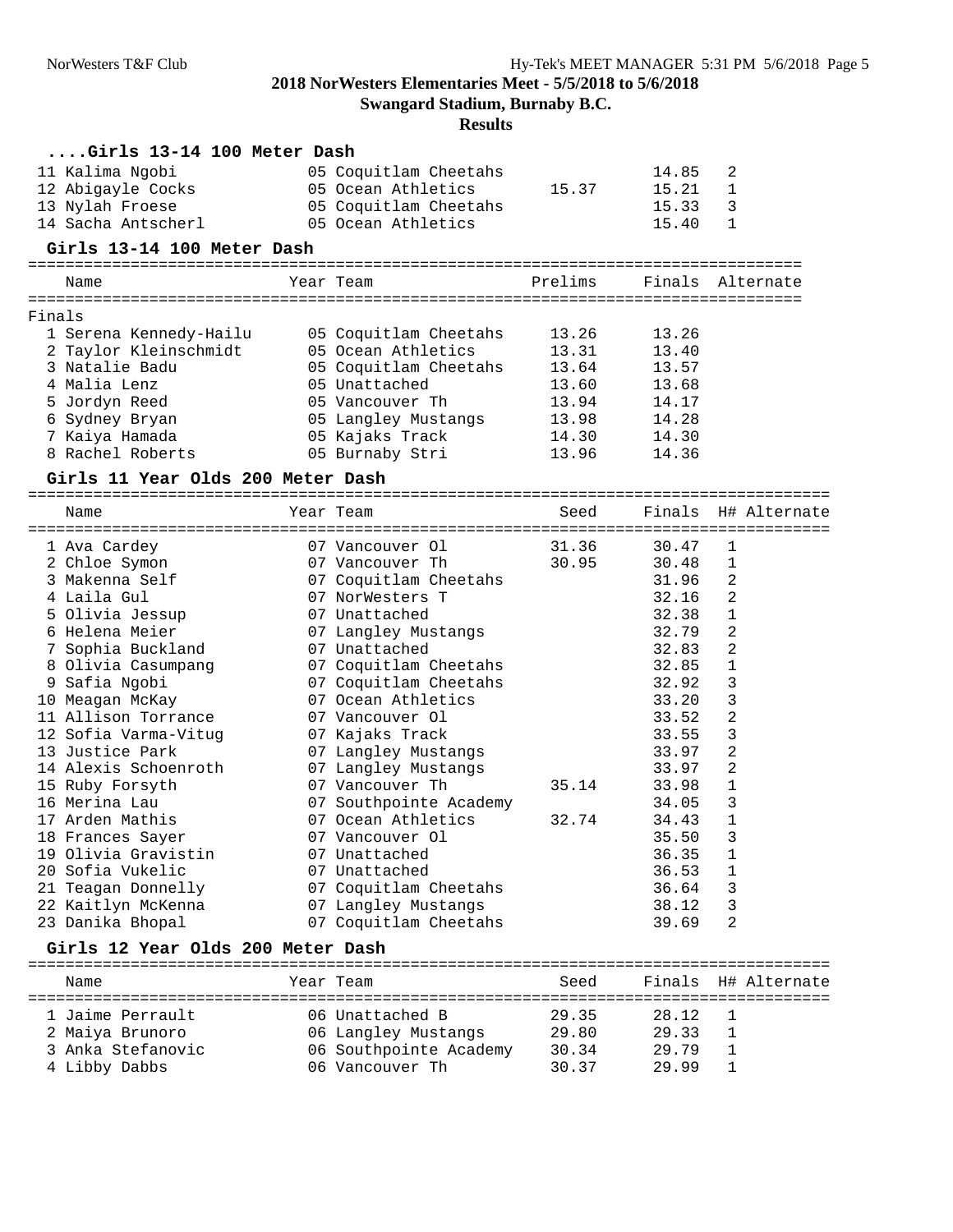**Swangard Stadium, Burnaby B.C.**

#### **Results**

#### **....Girls 12 Year Olds 200 Meter Dash**

| 5 Ciara Irving   |                       | 06 Langley Mustangs   |       | $30.17$ 1 |    |
|------------------|-----------------------|-----------------------|-------|-----------|----|
|                  | 6 Victoria Rogozinski | 06 Coquitlam Cheetahs |       | 31.28     | 2  |
|                  | 7 Scarlet Macleod     | 06 Coquitlam Cheetahs |       | 32.20     | -2 |
|                  | 8 Renzey Rozman       | 06 Kajaks Track       | 31.00 | 32.97     |    |
|                  | 9 Tia Kleinfeld       | 06 Ocean Athletics    |       | 33.47     | -2 |
| 10 Danika Foster |                       | 06 Coquitlam Cheetahs |       | 35.09     | -2 |
|                  | 11 Kaitlyn Ouestroo   | 06 Coquitlam Cheetahs |       | 35.52     |    |

#### **Girls 13-14 200 Meter Dash**

======================================================================================

| Name                    | Year Team              | Seed  | Finals |              | H# Alternate |
|-------------------------|------------------------|-------|--------|--------------|--------------|
| 1 Lèah Peters           | 05 Ocean Athletics     | 28.32 | 27.86  | 1            |              |
| 2 Lindsay Cyr           | 05 Ocean Athletics     | 29.00 | 27.91  | 1            |              |
| 3 Serena Kennedy-Hailu  | 05 Coquitlam Cheetahs  |       | 28.16  | 3            |              |
| 4 Taylor Kleinschmidt   | 05 Ocean Athletics     | 26.69 | 28.23  | $\mathbf{1}$ |              |
| 5 Rachel Woode          | 05 Unattached B        | 29.52 | 28.59  | 1            |              |
| 6 Natalie Badu          | 05 Coquitlam Cheetahs  |       | 28.90  | 3            |              |
| 7 Malia Lenz            | 05 Unattached          |       | 28.97  | 3            |              |
| 8 Madison Gordon        | 05 Langley Mustangs    | 29.42 | 29.20  | $\mathbf{1}$ |              |
| 9 Skyla Wade            | 05 Coquitlam Cheetahs  |       | 29.49  | 2            |              |
| 10 Kaiya Hamada         | 05 Kajaks Track        | 29.63 | 29.54  | $\mathbf 1$  |              |
| 11 Rachel Roberts       | 05 Burnaby Stri        | 30.23 | 29.77  | 1            |              |
| 12 Sara Croy            | 05 Southpointe Academy |       | 29.94  | 3            |              |
| 13 Marisa Mazziotti     | 05 Burnaby Stri        |       | 30.05  | 2            |              |
| 14 Norah Bradley        | 05 Vancouver Th        | 31.10 | 31.15  | 2            |              |
| 15 Nylah Froese         | 05 Coquitlam Cheetahs  |       | 31.24  | 3            |              |
| 16 Camille Dickin       | 05 NorWesters T        |       | 31.87  | 2            |              |
| 17 Danielle Haqyard     | 05 Langley Mustangs    | 31.34 | 31.87  | 2            |              |
| 18 Kalima Ngobi         | 05 Coquitlam Cheetahs  |       | 32.39  | 2            |              |
| 19 Frederique Brousseau | 05 Kajaks Track        |       | 32.79  | 3            |              |

#### **Girls 12 Year Olds 300 Meter Dash**

| Name             | Year Team             | Seed  |         | Finals Alternate |
|------------------|-----------------------|-------|---------|------------------|
| 1 Ciara Irving   | 06 Langley Mustangs   |       | 48.65   |                  |
| 2 Nyla Tukker    | 06 Vancouver Th       |       | 49.63   |                  |
| 3 Anna Kruk      | 06 Vancouver Th       | 49.18 | 50.06   |                  |
| 4 Amelia Herrell | 06 Coquitlam Cheetahs |       | 50.22   |                  |
| 5 Renzey Rozman  | 06 Kajaks Track       |       | 55.45   |                  |
| 6 Hannah Russell | 06 NorWesters T       |       | 57.16   |                  |
| 7 Maya Park      | 06 Sea To Sky A       |       | 1:06.34 |                  |

#### **Girls 13-14 300 Meter Dash**

| Name               | Year Team |                       | Seed  |       | Finals Alternate |
|--------------------|-----------|-----------------------|-------|-------|------------------|
| 1 Lèah Peters      |           | 05 Ocean Athletics    | 46.13 | 45.09 |                  |
| 2 Rachel Woode     |           | 05 Unattached B       | 47.23 | 45.98 |                  |
| 3 Marisa Mazziotti |           | 05 Burnaby Stri       |       | 46.81 |                  |
| 4 Skyla Wade       |           | 05 Coquitlam Cheetahs |       | 47.48 |                  |
| 5 Madison Gordon   |           | 05 Langley Mustangs   | 47.24 | 47.64 |                  |
| 6 Katie Evans      |           | 04 Vancouver Th       | 48.46 | 49.16 |                  |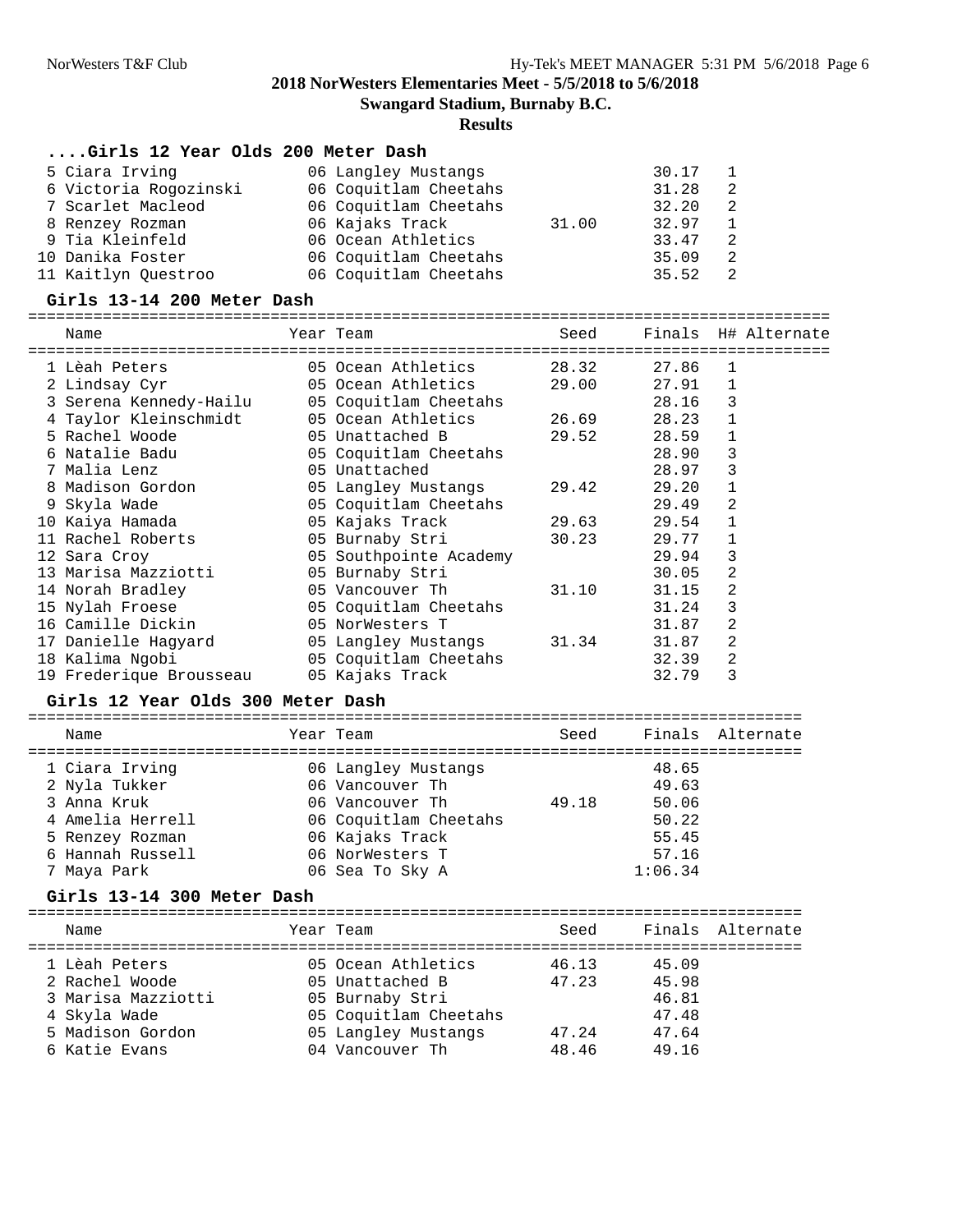**Swangard Stadium, Burnaby B.C.**

| Girls 9 Year Olds 600 Meter Run<br>=============================== |                                         | --------------- |         |                  |
|--------------------------------------------------------------------|-----------------------------------------|-----------------|---------|------------------|
| Name                                                               | Year Team                               | Seed            |         | Finals Alternate |
| 1 Alice Barton                                                     | 09 Vancouver Th                         | 2:21.00         | 2:20.83 |                  |
| Girls 10 Year Olds 600 Meter Run                                   |                                         |                 |         |                  |
|                                                                    |                                         |                 |         | ==========       |
| Name                                                               | Year Team                               | Seed            | Finals  | Alternate        |
| 1 Liv Heyries                                                      | 08 NorWesters T                         |                 | 2:13.42 |                  |
| 2 Payton Brunoro                                                   | 08 Langley Mustangs                     |                 | 2:17.07 |                  |
| 3 Kayla Orth                                                       | 08 NorWesters T                         |                 | 2:19.34 |                  |
| 4 Zoe Couture                                                      | 08 Collingwood School                   |                 | 2:20.87 |                  |
| Girls 11 Year Olds 600 Meter Run                                   |                                         |                 |         |                  |
| Name                                                               | Year Team                               | Seed            | Finals  | Alternate        |
| 1 Chloe Symon                                                      | 07 Vancouver Th                         | 1:52.76         | 1:55.20 |                  |
| 2 Safia Ngobi                                                      | 07 Coquitlam Cheetahs                   |                 | 1:59.48 |                  |
| 3 Alexis Mutka                                                     | 07 Coquitlam Cheetahs                   |                 | 2:01.52 |                  |
| 4 Helena Meier                                                     | 07 Langley Mustangs                     | 1:59.47         | 2:02.32 |                  |
| 5 Merina Lau                                                       | 07 Southpointe Academy                  | 2:03.00         | 2:05.05 |                  |
| 6 Alexis Schoenroth                                                | 07 Langley Mustangs                     |                 | 2:06.86 |                  |
| 7 Justice Park                                                     | 07 Langley Mustangs                     |                 | 2:08.06 |                  |
| 8 Teagan Donnelly                                                  | 07 Coquitlam Cheetahs                   |                 | 2:14.50 |                  |
| 9 Frances Sayer                                                    | 07 Vancouver Ol                         |                 | 2:16.99 |                  |
| 10 Ashley Fenton                                                   | 07 Coquitlam Cheetahs                   |                 | 2:17.52 |                  |
| 11 Danika Bhopal                                                   | 07 Coquitlam Cheetahs                   |                 | 2:34.08 |                  |
| 12 Camdyn McLaughlin                                               | 07 Coquitlam Cheetahs                   |                 | 2:35.62 |                  |
| Girls 12 Year Olds 800 Meter Run                                   |                                         |                 |         |                  |
| Name                                                               | Year Team                               | Seed            | Finals  | Alternate        |
| 1 Maella Hodgson                                                   | :================<br>06 Ocean Athletics | 2:33.45         | 2:32.73 |                  |
| 2 Maiya Brunoro                                                    | 06 Langley Mustangs                     |                 | 2:33.03 |                  |
| 3 Libby Dabbs                                                      | 06 Vancouver Th                         | 4:28.43         | 2:37.93 |                  |
| 4 Ciara Irving                                                     | 06 Langley Mustangs                     |                 | 2:40.78 |                  |
| 5 Sarah Woelders                                                   | 06 Langley Mustangs                     |                 | 3:29.22 |                  |
| Girls 13-14 800 Meter Run                                          |                                         |                 |         |                  |
| Name                                                               | Year Team                               | Seed            | Finals  | Alternate        |
|                                                                    |                                         |                 |         |                  |
| 1 Maya Baechler                                                    | 05 Vancouver Th                         | 2:21.05         | 2:19.48 |                  |
| 2 Ella Madsen                                                      | 05 Coquitlam Cheetahs                   |                 | 2:22.42 |                  |
| 3 Rachel Woode                                                     | 05 Unattached B                         | 2:29.53         | 2:27.66 |                  |
| 4 Lauren Soobrian                                                  | 05 Vancouver Th                         | 2:36.00         | 2:33.19 |                  |
| 5 Skyla Wade                                                       | 05 Coquitlam Cheetahs                   |                 | 2:36.73 |                  |
| 6 Jenna Howarth                                                    | 05 Kajaks Track                         | 2:32.00         | 2:39.71 |                  |
| 7 Norah Bradley                                                    | 05 Vancouver Th                         | 2:46.00         | 2:42.15 |                  |
| 8 Kalima Ngobi                                                     | 05 Coquitlam Cheetahs                   |                 | 2:49.79 |                  |
| 9 Itzel Curiel                                                     | 05 Coquitlam Cheetahs                   |                 | 2:53.44 |                  |
| 10 Madison Gordon                                                  | 05 Langley Mustangs                     | 3:03.00         | 2:57.01 |                  |
|                                                                    |                                         |                 |         |                  |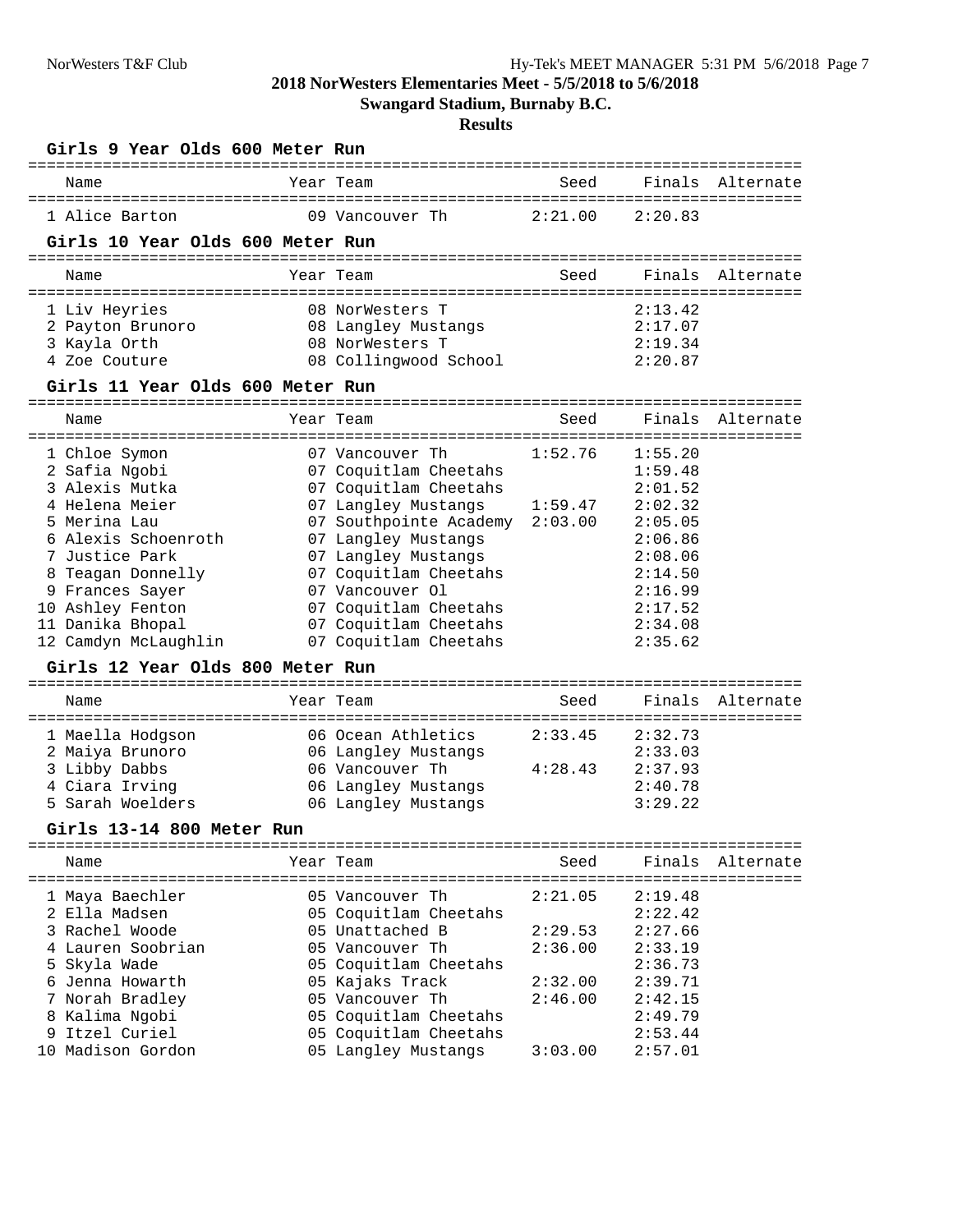**Swangard Stadium, Burnaby B.C.**

## **Results**

#### **Girls 9 Year Olds 1000 Meter Run**

| Name                                                    | ===========<br>Year Team                                           | Seed    | Finals                            | Alternate        |
|---------------------------------------------------------|--------------------------------------------------------------------|---------|-----------------------------------|------------------|
| 1 Mina Stefanovic<br>2 Elizabeth Peng<br>3 Alice Barton | 09 Southpointe Academy<br>09 Coquitlam Cheetahs<br>09 Vancouver Th |         | 4:08.00<br>4:17.95<br>4:19.30     |                  |
| 4 Anna Blair                                            | 09 Ocean Athletics                                                 |         | 4:31.98                           |                  |
| Girls 10 Year Olds 1000 Meter Run                       |                                                                    |         |                                   |                  |
| Name                                                    | Year Team                                                          | Seed    | Finals                            | Alternate        |
| 1 Alix Boogemans                                        | 08 Kajaks Track                                                    |         | 3:53.30                           |                  |
| 2 Gabrielle Redekop                                     | 08 Langley Mustangs                                                |         | 4:01.05                           |                  |
| 3 Liv Heyries                                           | 08 NorWesters T                                                    |         | 4:07.55                           |                  |
| 4 Kayla Orth                                            | 08 NorWesters T                                                    |         | 4:16.70                           |                  |
| 5 Carrie Zhong                                          | 08 Langley Mustangs                                                |         | 4:37.94                           |                  |
| Girls 11 Year Olds 1000 Meter Run                       |                                                                    |         |                                   |                  |
| Name                                                    | Year Team                                                          | Seed    |                                   | Finals Alternate |
| 1 Sarah Conlin                                          | 07 Burnaby Stri                                                    | 3:27.01 | 3:23.28                           |                  |
| 2 Gabriella Barton                                      | 07 Vancouver Th                                                    | 3:31.00 | 3:30.33                           |                  |
| 3 Kate Logan                                            | 07 Vancouver Th                                                    | 3:32.46 | 3:34.68                           |                  |
| 4 Helena Meier                                          | 07 Langley Mustangs 3:35.51                                        |         | 3:45.35                           |                  |
| 5 Merina Lau                                            | 07 Southpointe Academy 3:46.00                                     |         | 3:52.42                           |                  |
| 6 Haley Eden                                            | 07 Coquitlam Cheetahs                                              |         | 3:58.89                           |                  |
| Girls 12 Year Olds 1200 Meter Run                       |                                                                    |         |                                   |                  |
| Name                                                    | Year Team                                                          | Seed    | ================================= | Finals Alternate |
| 1 Maella Hodgson                                        | 06 Ocean Athletics                                                 | 4:07.79 | 4:03.44                           |                  |
| 2 Anka Stefanovic                                       | 06 Southpointe Academy                                             |         | 4:26.06                           |                  |
| 3 Sarah Woelders                                        | 06 Langley Mustangs                                                |         | 5:24.92                           |                  |
| Girls 13-14 1200 Meter Run                              |                                                                    |         |                                   |                  |
| Name                                                    | Year Team                                                          | Seed    | Finals                            | Alternate        |
|                                                         |                                                                    |         |                                   |                  |
| 1 Maya Baechler<br>2 Ella Madsen                        | 05 Vancouver Th<br>05 Coquitlam Cheetahs                           | 3:44.49 | 3:45.26<br>3:53.96                |                  |
| 3 Jenna Howarth                                         | 05 Kajaks Track                                                    | 4:17.00 | 4:15.85                           |                  |
| 4 Danielle Hagyard                                      | 05 Langley Mustangs                                                | 4:18.58 | 4:19.17                           |                  |
| 5 Norah Bradley                                         | 05 Vancouver Th                                                    | 4:28.00 | 4:19.58                           |                  |
| 6 Eva Kriebel                                           | 05 Vancouver Th                                                    |         | 4:27.15                           |                  |
| 7 Kaitlyn Blair                                         | 05 Ocean Athletics                                                 |         | 4:35.37                           |                  |
| 8 Ting Jia (alaina) Zhang                               | 05 South Pointe                                                    |         | 4:47.00                           |                  |
| 9 Itzel Curiel                                          | 05 Coquitlam Cheetahs                                              |         | 4:51.60                           |                  |
| Girls 13-14 2000 Meter Run                              |                                                                    |         |                                   |                  |
| Name                                                    | Year Team                                                          | Seed    |                                   | Finals Alternate |
|                                                         |                                                                    |         |                                   |                  |
| 1 Maya Baechler                                         | 05 Vancouver Th                                                    |         | 6:43.22                           |                  |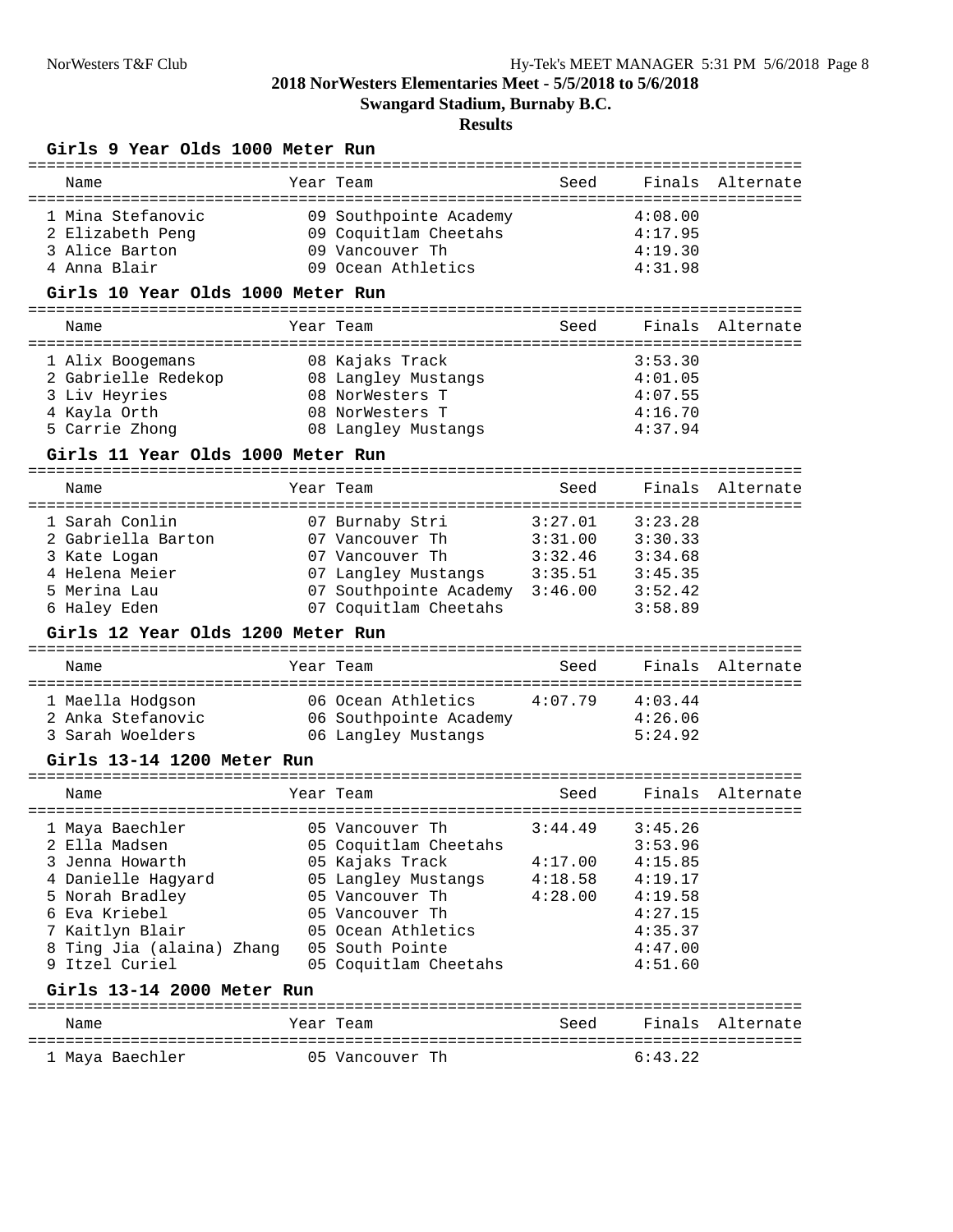**Swangard Stadium, Burnaby B.C.**

**Results**

#### **....Girls 13-14 2000 Meter Run**

| 2 Ella Madsen    | 05 Coquitlam Cheetahs | 7:10.62 |
|------------------|-----------------------|---------|
| 3 Mackenzie Hack | 05 Ocean Athletics    | 7:49.27 |
| 4 Eva Kriebel    | 05 Vancouver Th       | 8:02.78 |

#### **Girls 9 Year Olds 60 Meter Hurdles .533m/6.5m**

| Name          | Year Team             | Seed |       | Finals Alternate |
|---------------|-----------------------|------|-------|------------------|
| 1 Taya Fraser | 09 Coquitlam Cheetahs |      | 13.59 |                  |

#### **Girls 10 Year Olds 60 Meter Hurdles .610m/6.5m**

| Name                  | Year Team             | Seed |       | Finals Alternate |
|-----------------------|-----------------------|------|-------|------------------|
| 1 Ana Montessori      | 08 Vancouver Ol       |      | 11.86 |                  |
| 2 Svetlana Khrisanova | 08 Coquitlam Cheetahs |      | 12.52 |                  |
| 3 Amelia Rogozinski   | 08 Coquitlam Cheetahs |      | 13.49 |                  |
| 4 Liv Heyries         | 08 NorWesters T       |      | 14.28 |                  |
| 5 Taylor D'Abreo      | 08 Coquitlam Cheetahs |      | 16.90 |                  |
| -- Jocelyn Scott      | 08 Coquitlam Cheetahs |      | DO    |                  |

#### **Girls 11 Year Olds 60 Meter Hurdles .610m/6.5m**

| Name |                                                                                                                                                                                                                                                                                                        | Seed                                                                                                                                                                                                                                                                                                                                                   |       | Finals H# Alternate     |
|------|--------------------------------------------------------------------------------------------------------------------------------------------------------------------------------------------------------------------------------------------------------------------------------------------------------|--------------------------------------------------------------------------------------------------------------------------------------------------------------------------------------------------------------------------------------------------------------------------------------------------------------------------------------------------------|-------|-------------------------|
|      |                                                                                                                                                                                                                                                                                                        | 10.07                                                                                                                                                                                                                                                                                                                                                  | 10.26 |                         |
|      |                                                                                                                                                                                                                                                                                                        | 10.99                                                                                                                                                                                                                                                                                                                                                  | 11.17 |                         |
|      |                                                                                                                                                                                                                                                                                                        |                                                                                                                                                                                                                                                                                                                                                        | 11.21 | 2                       |
|      |                                                                                                                                                                                                                                                                                                        | 11.99                                                                                                                                                                                                                                                                                                                                                  | 11.27 |                         |
|      |                                                                                                                                                                                                                                                                                                        |                                                                                                                                                                                                                                                                                                                                                        | 11.34 | 2                       |
|      |                                                                                                                                                                                                                                                                                                        | 11.90                                                                                                                                                                                                                                                                                                                                                  | 11.66 |                         |
|      |                                                                                                                                                                                                                                                                                                        | 11.28                                                                                                                                                                                                                                                                                                                                                  | 11.67 |                         |
|      |                                                                                                                                                                                                                                                                                                        |                                                                                                                                                                                                                                                                                                                                                        | 11.77 | 2                       |
|      |                                                                                                                                                                                                                                                                                                        | 12.52                                                                                                                                                                                                                                                                                                                                                  | 12.51 |                         |
|      |                                                                                                                                                                                                                                                                                                        | 12.66                                                                                                                                                                                                                                                                                                                                                  | 12.79 |                         |
|      |                                                                                                                                                                                                                                                                                                        |                                                                                                                                                                                                                                                                                                                                                        | 12.93 |                         |
|      |                                                                                                                                                                                                                                                                                                        |                                                                                                                                                                                                                                                                                                                                                        | 13.14 | 2                       |
|      |                                                                                                                                                                                                                                                                                                        |                                                                                                                                                                                                                                                                                                                                                        | 13.37 | 2                       |
|      |                                                                                                                                                                                                                                                                                                        |                                                                                                                                                                                                                                                                                                                                                        | 13.44 | 2                       |
|      |                                                                                                                                                                                                                                                                                                        |                                                                                                                                                                                                                                                                                                                                                        | 14.70 | 2                       |
|      | 1 Ava Cardey<br>2 Tayla Kempf<br>3 Jaedyn McLaughlin<br>4 Madeleine Turner<br>5 Alexis Schoenroth<br>6 Allison Torrance<br>7 Helena Meier<br>8 Delaney Self<br>9 Veronica Scherk<br>10 Mya Bernett<br>11 Justice Park<br>12 Safia Ngobi<br>13 Lindsay Tanious<br>14 Alexis Mutka<br>15 Teagan Donnelly | Year Team<br>07 Vancouver Ol<br>07 Ocean Athletics<br>07 Coquitlam Cheetahs<br>07 Ocean Athletics<br>07 Langley Mustangs<br>07 Vancouver Ol<br>07 Langley Mustangs<br>07 Coquitlam Cheetahs<br>07 NorWesters T<br>07 Kajaks Track<br>07 Langley Mustangs<br>07 Coquitlam Cheetahs<br>07 NorWesters T<br>07 Coquitlam Cheetahs<br>07 Coquitlam Cheetahs |       | ----------------------- |

#### **Girls 12 Year Olds 80 Meter Hurdles .686m/7.0m**

| Name                  | Year Team             | Seed  |       |    | Finals H# Alternate |
|-----------------------|-----------------------|-------|-------|----|---------------------|
| 1 Maiya Brunoro       | 06 Langley Mustangs   |       | 14.51 | -2 |                     |
| 2 Anna Kruk           | 06 Vancouver Th       | 15.22 | 14.58 |    |                     |
| 3 Stella Smith        | 06 Burnaby Stri       |       | 14.89 |    |                     |
| 4 Amrita Sidhu        | 06 Ocean Athletics    |       | 15.23 | -2 |                     |
| 5 Sage Miller         | 06 Vancouver Ol       | 16.00 | 15.27 |    |                     |
| 6 Victoria Rogozinski | 06 Coquitlam Cheetahs |       | 15.28 | -2 |                     |
| 7 Isla Dobson         | 06 Coquitlam Cheetahs |       | 16.09 |    |                     |
| 8 Libby Dabbs         | 06 Vancouver Th       |       | 16.82 | -2 |                     |
| 9 Amelia Herrell      | 06 Coquitlam Cheetahs |       | 16.96 |    |                     |
| 10 Audrey Vennesland  | 06 NorWesters T       |       | 17.26 |    |                     |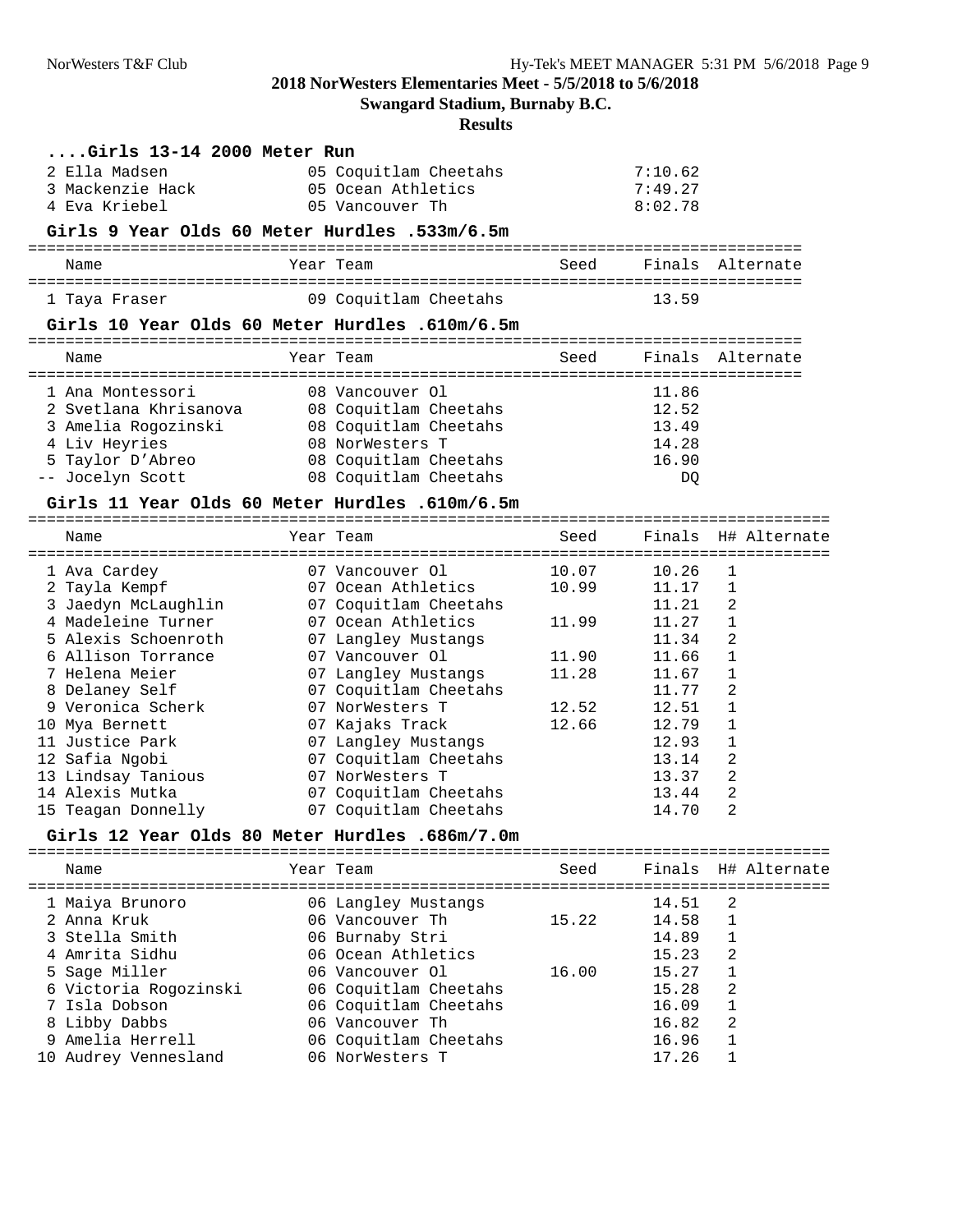**Swangard Stadium, Burnaby B.C.**

**Results**

#### **....Girls 12 Year Olds 80 Meter Hurdles .686m/7.0m**

| 11 Chiara Valli    | 06 Langley Mustangs   | 17.69                   |
|--------------------|-----------------------|-------------------------|
| 12 Ella Nash       | 06 NorWesters T       | 17.85<br>-2             |
| 13 Tia Kleinfeld   | 06 Ocean Athletics    | 18.03<br>$\overline{2}$ |
| 14 Hannah Russell  | 06 NorWesters T       | 18.11                   |
| 15 Payton Young    | 06 Coquitlam Cheetahs | 18.68<br>-2             |
| 16 Sarah Thornburn | 06 Langley Mustangs   | 18.88<br>- 2            |

#### **Girls 13-14 80 Meter Hurdles .762m/7.5m**

| Name                            | Year Team                                      | Seed  |                | Finals Alternate |
|---------------------------------|------------------------------------------------|-------|----------------|------------------|
| 1 Malia Lenz<br>2 Lèah Peters   | 05 Unattached<br>05 Ocean Athletics            | 14.04 | 13.43<br>13.69 |                  |
| 3 Kalima Ngobi<br>4 Ella Madsen | 05 Coquitlam Cheetahs<br>05 Coquitlam Cheetahs |       | 14.83<br>15.55 |                  |
| 5 Sara Croy<br>6 Siobhan Smith  | 05 Southpointe Academy<br>05 NorWesters T      |       | 15.86<br>16.26 |                  |

#### **Girls 12 Year Olds 200 Meter Hurdles .610m**

| Name                  | Year Team             | Seed  |       | Finals Alternate |
|-----------------------|-----------------------|-------|-------|------------------|
| 1 Maiya Brunoro       | 06 Langley Mustangs   |       | 31.52 |                  |
| 2 Nyla Tukker         | 06 Vancouver Th       |       | 32.42 |                  |
| 3 Victoria Rogozinski | 06 Coquitlam Cheetahs |       | 32.92 |                  |
| 4 Madeleine Waraich   | 06 Vancouver Th       |       | 35.44 |                  |
| 5 Renzey Rozman       | 06 Kajaks Track       | 37.26 | 35.76 |                  |
| 6 Hannah Russell      | 06 NorWesters T       |       | 37.90 |                  |
| 7 Sarah Thornburn     | 06 Langley Mustangs   |       | 38.22 |                  |
| 8 Chiara Valli        | 06 Langley Mustangs   |       | 41.84 |                  |

#### **Girls 13-14 200 Meter Hurdles .686m**

=================================================================================== Seed Finals Alternate =================================================================================== 1 Lèah Peters 05 Ocean Athletics 30.87 30.75 2 Skyla Wade 05 Coquitlam Cheetahs 30.88 3 Serena Kennedy-Hailu 05 Coquitlam Cheetahs 31.32 4 Malia Lenz 05 Unattached 31.97 5 Kalima Ngobi 05 Coquitlam Cheetahs 34.78 6 Katie Evans 04 Vancouver Th 36.14 7 Ella Madsen 05 Coquitlam Cheetahs 37.24

#### **Girls 11 Year Olds 4x60 Meter Relay 60 M Shuttle**

| Team                                |  | Seed                   |       | Finals Alternate |
|-------------------------------------|--|------------------------|-------|------------------|
| 1 Vancouver Thunderbirds 'A'        |  |                        | 38.09 |                  |
| 1) Chloe Van Schalkwyk 07           |  |                        |       |                  |
| 2 Unattached 'A'                    |  |                        | 40.81 |                  |
| 1) Sophia Buckland 07               |  | 2) Olivia Gravistin 07 |       |                  |
| 3) Olivia Jessup 07                 |  | 4) Sofia Vukelic 07    |       |                  |
| 3 NorWesters Track & Field Club 'A' |  |                        | 41.20 |                  |
| 4 Coquitlam Cheetahs 'A'            |  |                        | 44.22 |                  |
| 5 NorWesters Track & Field Club 'B' |  |                        | 44.92 |                  |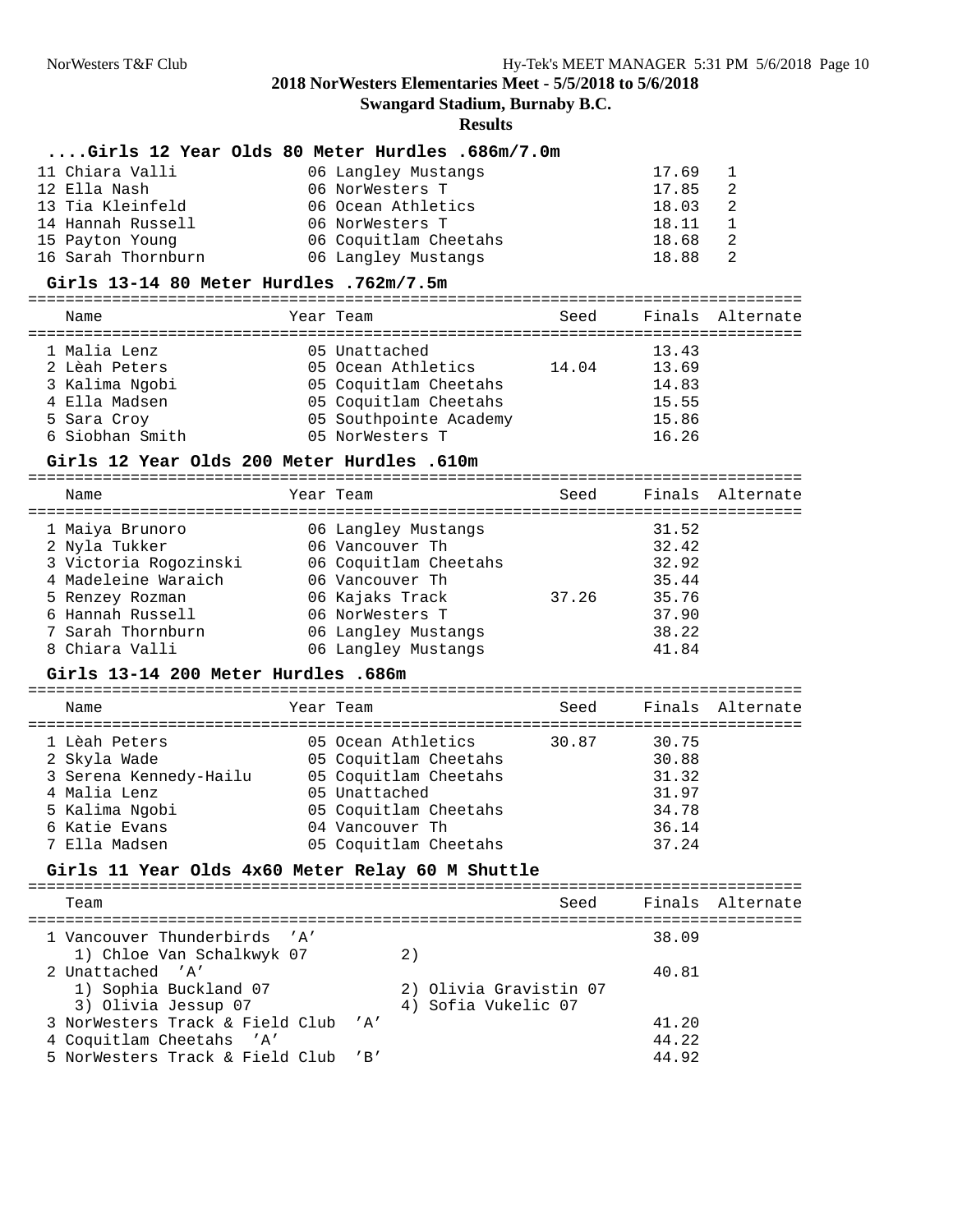**Swangard Stadium, Burnaby B.C.**

| Girls 10 Year Olds 4x100 Meter Relay                               |      |                    |                  |
|--------------------------------------------------------------------|------|--------------------|------------------|
| Team                                                               | Seed |                    | Finals Alternate |
| 1 NorWesters Track & Field Club<br>' A'                            |      | 1:16.80            |                  |
| Girls 11 Year Olds 4x100 Meter Relay                               |      |                    |                  |
| Team                                                               | Seed |                    | Finals Alternate |
| 1 Mixed 'A'                                                        |      | 1:02.82            |                  |
| 2 NorWesters Track & Field Club 'A'<br>3 Coquitlam Cheetahs 'A'    |      | 1:03.08<br>1:05.60 |                  |
| Girls 12 Year Olds 4x100 Meter Relay                               |      |                    |                  |
| Team                                                               | Seed |                    | Finals Alternate |
| 1 Mixed 'A'                                                        |      | 1:02.16            |                  |
| 2 NorWesters Track & Field Club 'A'                                |      | 1:11.32            |                  |
| Girls 13-14 4x100 Meter Relay                                      |      |                    |                  |
| Team                                                               | Seed |                    | Finals Alternate |
| 1 Vancouver Thunderbirds 'A'                                       |      | 59.95              |                  |
| 2 NorWesters Track & Field Club<br>' A'                            |      | 1:01.74            |                  |
| 3 Langley Mustangs<br>' A'<br>Girls 9-11 Distance Medley           |      | 1:01.86            |                  |
| Team                                                               | Seed |                    | Finals Alternate |
|                                                                    |      |                    |                  |
| 1 Vancouver Thunderbirds<br>' A'<br>2 Unattached 'A'               |      | 3:39.81<br>4:05.29 |                  |
| 1) Sophia Buckland 07<br>2) Olivia Gravistin 07                    |      |                    |                  |
| 3) Olivia Jessup 07<br>4) Sofia Vukelic 07                         |      |                    |                  |
| Girls 12-14 Distance Medley                                        |      |                    |                  |
| Team                                                               | Seed | Finals             | Alternate        |
| 1 Vancouver Thunderbirds<br>' A'                                   |      | 3:24.49            |                  |
| 2 Langley Mustangs 'A'                                             |      | 3:53.22            |                  |
| 3 NorWesters Track & Field Club<br>' A'                            |      | 3:57.27            |                  |
| Girls 9 Year Olds High Jump                                        |      |                    |                  |
| Year Team<br>Name                                                  | Seed |                    | Finals Alternate |
| 09 Coquitlam Cheetahs<br>1 Taya Fraser<br>0.85 0.90 0.95 1.00 1.05 |      | 1.00m              |                  |
| $\circ$<br>XO XXX<br>0<br>$\circ$                                  |      |                    |                  |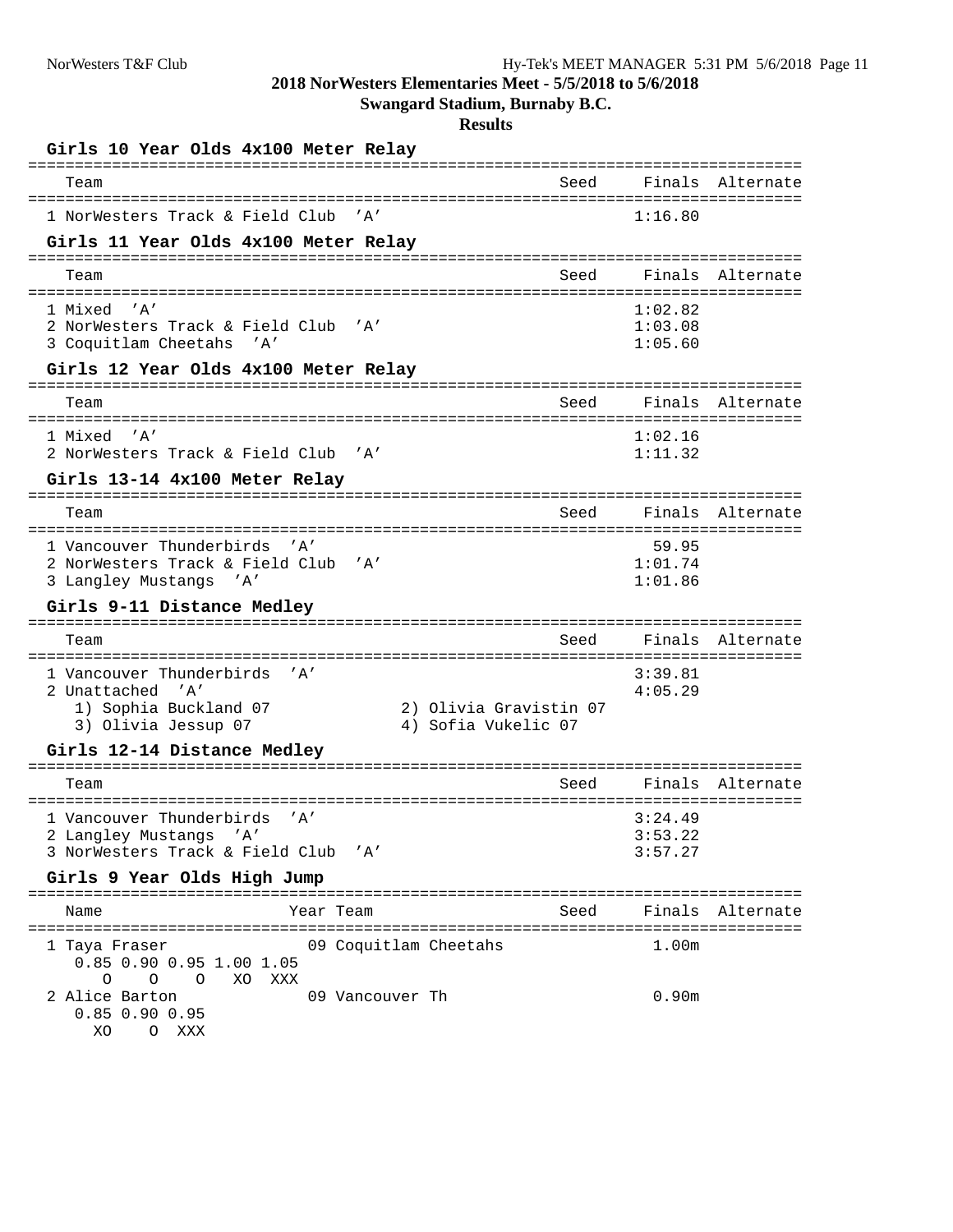# **Swangard Stadium, Burnaby B.C.**

# **Results**

### **Girls 10 Year Olds High Jump**

| Name                                                        | Year Team          | Seed             |                   | Finals Alternate |
|-------------------------------------------------------------|--------------------|------------------|-------------------|------------------|
|                                                             |                    |                  |                   |                  |
| 1 Tessa Macleod 68 Coquitlam Cheetahs                       |                    |                  | 1.15m             |                  |
| 0.90 0.95 1.00 1.05 1.10 1.15 1.20                          |                    |                  |                   |                  |
| OOXXOXXOXXX<br>$\Omega$<br>$\Omega$                         |                    |                  |                   |                  |
| 2 Svetlana Khrisanova 68 Coquitlam Cheetahs                 |                    |                  | 1.10m             |                  |
| 0.90 0.95 1.00 1.05 1.10 1.15                               |                    |                  |                   |                  |
| $\overline{O}$ $\overline{O}$<br>$\overline{O}$<br>$\Omega$ | O XXX              |                  |                   |                  |
| 3 Sorell Lenz 08 Unattached                                 |                    |                  | J1.10m            |                  |
| 0.90 0.95 1.00 1.05 1.10 1.15                               |                    |                  |                   |                  |
| $\Omega$<br>$\Omega$<br>$\overline{O}$<br>$\overline{O}$    | XO XXX             |                  |                   |                  |
| 4 Natalia Phillips 68 Unattached                            |                    | $0.95m$ $J1.10m$ |                   |                  |
| 0.90 0.95 1.00 1.05 1.10 1.15 1.20                          |                    |                  |                   |                  |
| $\Omega$<br>O XO<br>O XO                                    | X<br>XX            |                  |                   |                  |
| 5 Isla Stock                                                | 08 Ocean Athletics |                  | 1.00 <sub>m</sub> |                  |
| $0.90$ $0.95$ 1.00 1.05                                     |                    |                  |                   |                  |
| $\Omega$<br>$\Omega$<br>$\Omega$<br>XXX                     |                    |                  |                   |                  |
| 6 Addison Bailey                                            | 08 Ocean Athletics |                  | 0.95m             |                  |
| $0.90$ $0.95$ 1.00                                          |                    |                  |                   |                  |
| $\Omega$<br>XXX<br>$\Omega$                                 |                    |                  |                   |                  |

## **Girls 11 Year Olds High Jump**

| Name<br>===============================                                                                                                | Year Team New Seed Finals Alternate |        |                   |  |
|----------------------------------------------------------------------------------------------------------------------------------------|-------------------------------------|--------|-------------------|--|
| 1 Tayla Kempf                           07 Ocean Athletics<br>0.95 1.00 1.05 1.10 1.15 1.20 1.25 1.30 1.35<br>P P XO O O O O XO XXX    |                                     |        | 1.30 <sub>m</sub> |  |
| 2 Gabriella Barton 1.20m 07 Vancouver Th 1.15m 1.20m<br>0.95 1.00 1.05 1.10 1.15 1.20 1.25<br>P P O O O O XXX                          |                                     |        |                   |  |
| 3 Helena Meier 67 Langley Mustangs 1.10m J1.20m<br>0.95 1.00 1.05 1.10 1.15 1.20 1.25<br>P O O O XO O XXX                              |                                     |        |                   |  |
| 4 Mia Stevens 67 Unattached B<br>0.95 1.00 1.05 1.10 1.15 1.20 1.25<br>P P O O O XXO XXX                                               |                                     |        | J1.20m            |  |
| 5 Jordyn Young 67 Coquitlam Cheetahs 5 Jordyn Young<br>0.95 1.00 1.05 1.10 1.15 1.20 1.25<br>P P XO O XXO XXO XXX                      |                                     |        |                   |  |
| 6 Meagan McKay 67 Ocean Athletics<br>0.95 1.00 1.05 1.10 1.15 1.20<br>P P O O O XXX                                                    |                                     |        | 1.15m             |  |
| 7 Delaney Self 67 Coquitlam Cheetahs<br>0.95 1.00 1.05 1.10 1.15 1.20<br>P P O O XXO XXX                                               |                                     | J1.15m |                   |  |
| 8 Mya Bernett                       07 Kajaks Track           1.05m     J1.15m<br>0.95 1.00 1.05 1.10 1.15 1.20<br>O XO XO XXO XXO XXX |                                     |        |                   |  |
| 9 Kailey McKay 67 Ocean Athletics<br>$0.95$ 1.00 1.05 1.10 1.15<br>P P O XO XXX                                                        |                                     | 1.10m  |                   |  |
| 10 Daisy Dehart 1.15m 51.10m<br>$0.95$ 1.00 1.05 1.10 1.15<br>O XXO XO XO XXX                                                          |                                     |        |                   |  |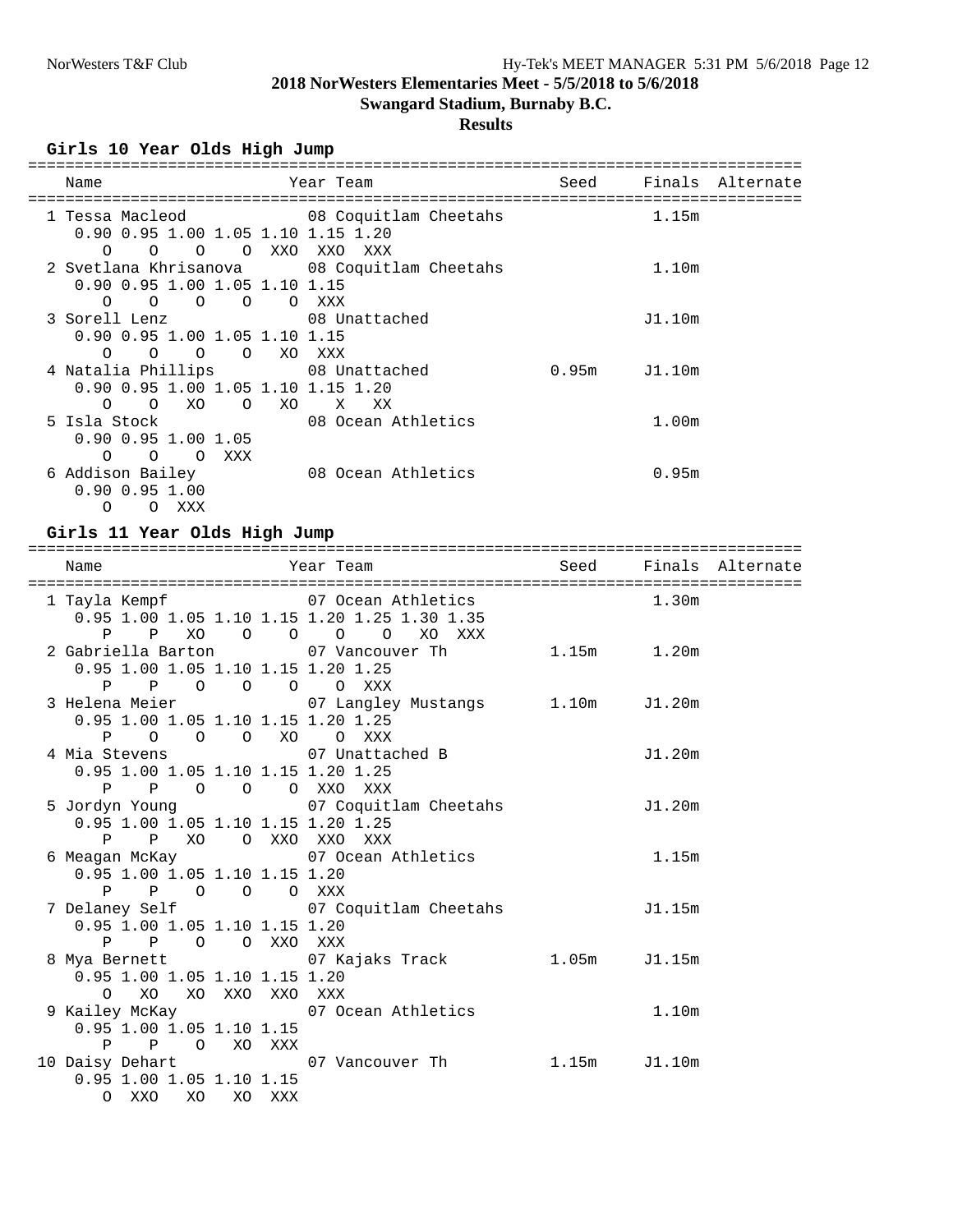**Swangard Stadium, Burnaby B.C.**

## **Results**

| Girls 11 Year Olds High Jump                                     |                                    |                 |
|------------------------------------------------------------------|------------------------------------|-----------------|
| 11 Teagan Donnelly<br>$0.95$ 1.00 1.05 1.10                      | 07 Coquitlam Cheetahs              | 1.05m           |
| $\Omega$<br>$\Omega$<br>$\Omega$<br>XXX<br>12 Sloane Osei-Appiah | 07 Langley Mustangs                | J1.05m          |
| $0.95$ 1.00 1.05 1.10                                            |                                    |                 |
| XO<br>$\Omega$<br>$\Omega$<br>XX X<br>13 Josephine Grellier      | 07 NorWesters T                    | J1.05m          |
| 0.95 1.00 1.05 1.10 1.15 1.20 1.25<br>P<br>XO<br>Ρ<br>$\circ$    | $\mathbf{P}$<br>$\mathbf P$<br>XXX |                 |
| 14 Makenna Robinson<br>$0.95$ 1.00 1.05                          | 07 Langley Mustangs                | 1.00m           |
| O XXX<br>$\Omega$                                                |                                    |                 |
| 15 Veronica Scherk<br>$0.95$ 1.00 1.05                           | 07 NorWesters T                    | 1.10m<br>J1.00m |
| $\Omega$<br>XO XXX<br>16 Lindsay Tanious                         | 07 NorWesters T                    | J1.00m          |
| $0.95$ 1.00 1.05                                                 |                                    |                 |

#### **Girls 12 Year Olds High Jump**

O XXO XXX

=================================================================================== Name Team Seed Finals Alternate

| Name                                                                                                               | Year Team                                                    | Seed              | Finals            | Alternate |
|--------------------------------------------------------------------------------------------------------------------|--------------------------------------------------------------|-------------------|-------------------|-----------|
| 1 Amrita Sidhu<br>1.00 1.05 1.10 1.15 1.20 1.25 1.28 1.30 1.32<br>Ρ<br>$\Omega$<br>$\Omega$<br>$\Omega$<br>$\circ$ | 06 Ocean Athletics<br>$\circ$<br>$\Omega$<br>XXX<br>$\Omega$ | 1.10 <sub>m</sub> | 1.30m             |           |
| 2 Maiya Brunoro<br>1.00 1.05 1.10 1.15 1.20<br>Ρ<br>XXO<br>XXX<br>$\Omega$<br>$\Omega$                             | 06 Langley Mustangs                                          | 1.25m             | 1.15m             |           |
| 3 Amelia Herrell<br>1.00 1.05 1.10 1.15<br>Ρ<br>XXX<br>$\Omega$<br>$\Omega$                                        | 06 Coquitlam Cheetahs                                        |                   | 1.10 <sub>m</sub> |           |
| 4 Chiara Valli<br>1.00 1.05 1.10<br>XXX<br>XXO<br>$\circ$                                                          | 06 Langley Mustangs                                          | 1.00 <sub>m</sub> | 1.05m             |           |
| 5 Maya Park<br>1.00 1.05<br>XXX<br>$\Omega$                                                                        | 06 Sea To Sky A                                              |                   | 1.00 <sub>m</sub> |           |

### **Girls 13-14 High Jump**

| Name                                                                                            | Year Team                                                                                                       | Seed  |        | Finals Alternate |
|-------------------------------------------------------------------------------------------------|-----------------------------------------------------------------------------------------------------------------|-------|--------|------------------|
| 1 Malia Lenz<br>Ρ<br>Ρ<br>P<br>$\Omega$                                                         | 05 Unattached<br>1.10 1.15 1.20 1.25 1.30 1.35 1.40 1.45 1.50<br>$\Omega$<br>XO.<br>XXX<br>$\Omega$<br>$\Omega$ |       | 1.45m  |                  |
| 2 Mackenzie Hack<br>1.10 1.15 1.20 1.25 1.30 1.35 1.40<br>Ρ<br>$\Omega$<br>$\Omega$<br>$\Omega$ | 05 Ocean Athletics<br>XXO<br>XXX<br>$\Omega$                                                                    |       | 1.35m  |                  |
| 3 Kalima Ngobi<br>1.10 1.15 1.20 1.25 1.30 1.35<br>P<br>$\Omega$<br>P<br>$\Omega$               | 05 Coquitlam Cheetahs<br>XXX<br>$\Omega$                                                                        |       | 1.30m  |                  |
| 4 Madison Gordon<br>0 1 15 1 20 1 25 1 30 1 35<br>P<br>XXO<br>XO.                               | 05 Langley Mustangs<br>XXX<br>XXO                                                                               | 1.45m | J1.30m |                  |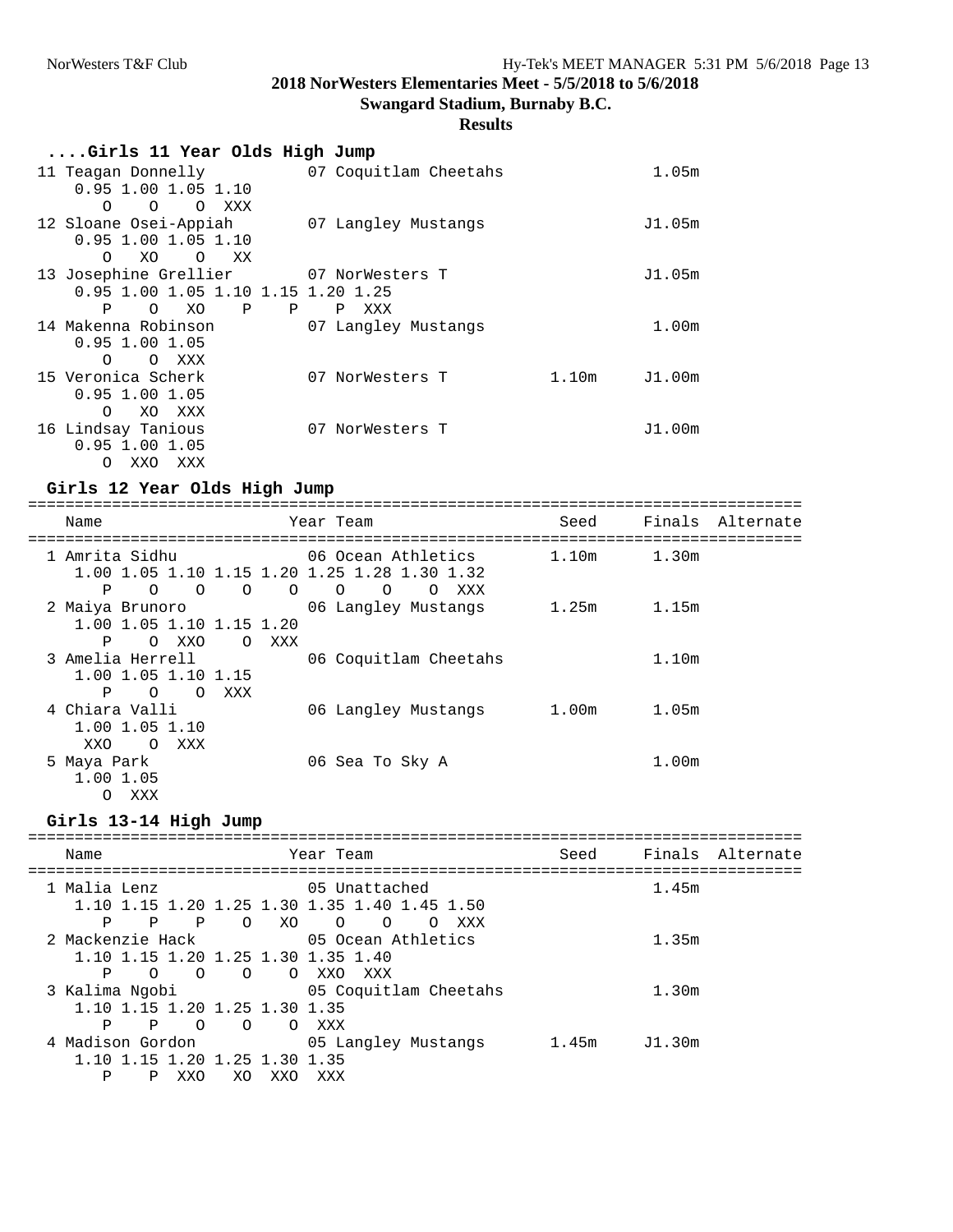**Swangard Stadium, Burnaby B.C.**

## **Results**

| Girls 13-14 High Jump     |          |     |                       |       |       |
|---------------------------|----------|-----|-----------------------|-------|-------|
| 5 Katie Evans             |          |     | 04 Vancouver Th       | 1.37m | 1.25m |
| 1.10 1.15 1.20 1.25 1.30  |          |     |                       |       |       |
| P<br>$\Omega$<br>$\Omega$ | $\Omega$ | XXX |                       |       |       |
| 6 Abigayle Cocks          |          |     | 05 Ocean Athletics    |       | 1.20m |
| 1.10 1.15 1.20 1.25       |          |     |                       |       |       |
| O XXO<br>$\Omega$         | XXX      |     |                       |       |       |
| 7 Camille Dickin          |          |     | 05 NorWesters T       |       | 1.15m |
| 1.10 1.15 1.20            |          |     |                       |       |       |
| XO XXX<br>$\Omega$        |          |     |                       |       |       |
| 8 Nylah Froese            |          |     | 05 Coquitlam Cheetahs |       | 1.10m |
| 1.10 1.15                 |          |     |                       |       |       |
| XXX                       |          |     |                       |       |       |

#### **Girls 9 Year Olds Long Jump**

| Name                                       | Year Team |                        | Seed  |       | Finals Alternate |
|--------------------------------------------|-----------|------------------------|-------|-------|------------------|
| 1 Taya Fraser<br>$3.02m$ 2.93m 2.98m       |           | 09 Coquitlam Cheetahs  |       | 3.02m |                  |
| 2 Shenuli Silva<br>$2.76m$ 2.96m $2.77m$   |           | 09 Ocean Athletics     | 2.69m | 2.96m |                  |
| 3 Mina Stefanovic<br>$2.64m$ 2.69m $2.52m$ |           | 09 Southpointe Academy |       | 2.69m |                  |
| 4 Anna Blair<br>$2.28m$ $2.37m$ FOUL       |           | 09 Ocean Athletics     |       | 2.37m |                  |

### **Girls 10 Year Olds Long Jump**

| Name                                           |                                             | Year Team Seed Finals Alternate |
|------------------------------------------------|---------------------------------------------|---------------------------------|
| $3.28m$ $3.18m$ $2.95m$                        | 1 Isla Stock 68 08 Ocean Athletics 3.28m    |                                 |
| $3.05m$ $3.25m$ $3.04m$                        | 2 Svetlana Khrisanova 08 Coquitlam Cheetahs | 3.25m                           |
| 3 Sorell Lenz<br>$3.09m$ $3.23m$ $3.08m$       | 08 Unattached                               | 3.23m                           |
| 4 Addison Bailey<br>3.05m 3.19m 2.75m          | 08 Ocean Athletics                          | 3.19m                           |
| 5 Tessa Macleod<br>$3.12m$ $2.93m$ $2.88m$     | 08 Coquitlam Cheetahs                       | 3.12m                           |
| 6 Amelia Rogozinski<br>$3.00m$ $2.82m$ $3.06m$ | 08 Coquitlam Cheetahs                       | 3.06m                           |
| 7 Natalia Phillips<br>$2.79m$ $2.69m$ $3.05m$  | 08 Unattached                               | 3.05m                           |
| 8 Zyan McKenzie<br>2.48m FOUL 2.82m            | 08 NorWesters T                             | 2.82m                           |
| 9 Ana Montessori<br>2.45m FOUL 2.73m           | 08 Vancouver Ol                             | 2.73m                           |
| 10 Clara Longley<br>$2.61m$ $2.65m$ FOUL       | 08 Coquitlam Cheetahs                       | 2.65m                           |
| 11 Carrie Zhong<br>2.53m 2.64m 2.56m           | 08 Langley Mustangs                         | 2.64m                           |
| 12 Zoe Couture<br>$2.12m$ $2.44m$ $2.55m$      | 08 Collingwood School                       | 2.55m                           |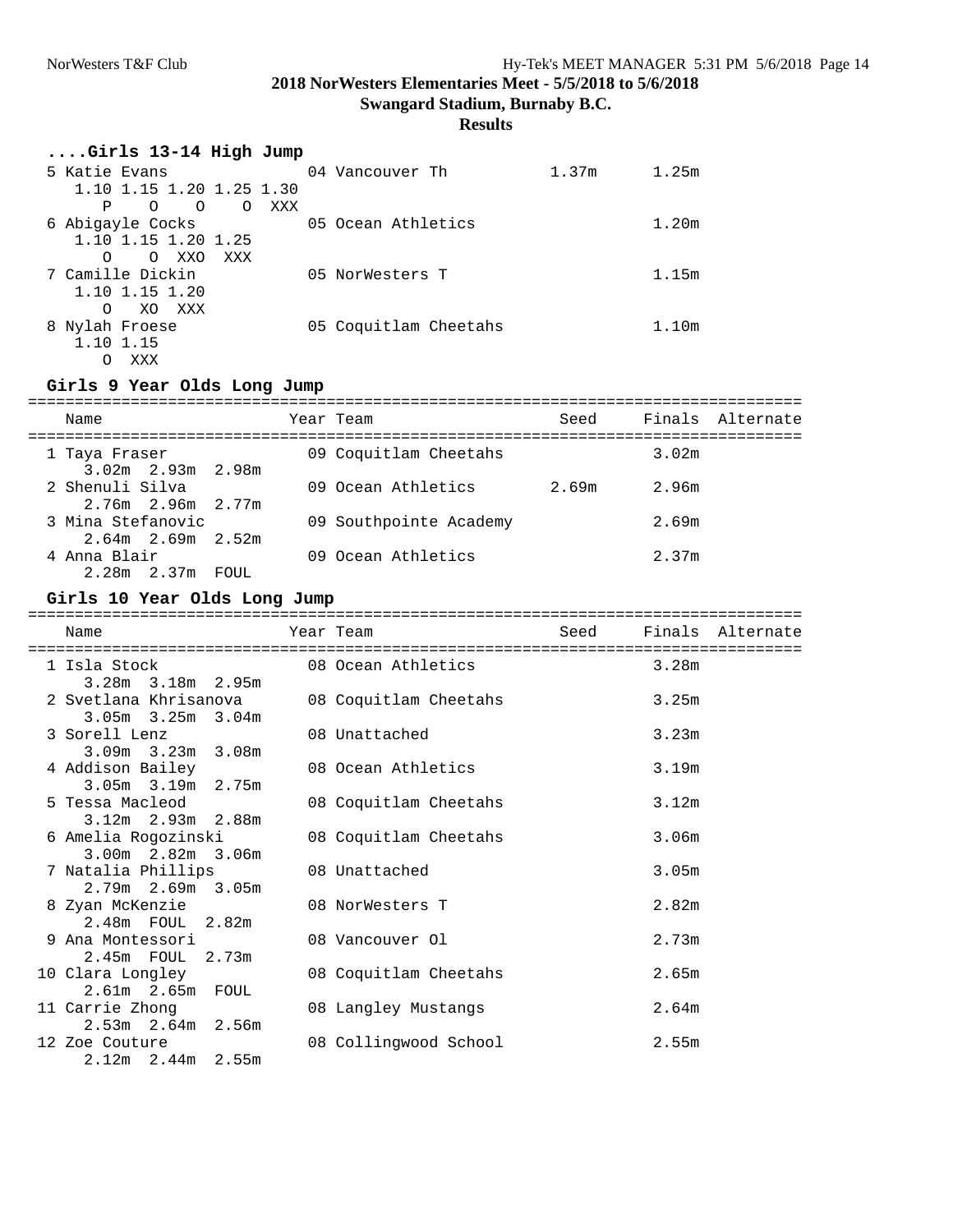**Swangard Stadium, Burnaby B.C.**

#### **Results**

| Girls 10 Year Olds Long Jump                   |                       |                   |                   |                  |
|------------------------------------------------|-----------------------|-------------------|-------------------|------------------|
| 13 Kayla Orth                                  | 08 NorWesters T       |                   | 2.54m             |                  |
| 2.54m FOUL 2.53m                               |                       |                   |                   |                  |
| 14 Liv Heyries                                 | 08 NorWesters T       |                   | 2.46m             |                  |
| 2.22m 2.40m 2.46m                              |                       |                   |                   |                  |
| Girls 11 Year Olds Long Jump                   |                       |                   |                   |                  |
| Name                                           | Year Team             | Seed              |                   | Finals Alternate |
|                                                |                       |                   |                   |                  |
| 1 Alexis Schoenroth                            | 07 Langley Mustangs   |                   | 3.78m             |                  |
| $3.78m$ $3.34m$ $3.52m$                        |                       |                   |                   |                  |
| 2 Helena Meier                                 | 07 Langley Mustangs   | 3.25m             | 3.53m             |                  |
| 3.53m FOUL 3.41m                               |                       |                   |                   |                  |
| 3 Allison Torrance                             | 07 Vancouver Ol       | 3.20m             | 3.38m             |                  |
| 3.38m 2.98m 2.92m                              |                       |                   |                   |                  |
| 4 Alexis Mutka                                 | 07 Coquitlam Cheetahs |                   | 3.36m             |                  |
| $3.19m$ $3.32m$ $3.36m$                        |                       |                   |                   |                  |
| 5 Ruby Forsyth                                 | 07 Vancouver Th       |                   | 3.35m             |                  |
| 3.35m 3.19m 3.15m                              |                       |                   |                   |                  |
| 6 Frances Sayer                                | 07 Vancouver Ol       | 3.06m             | 3.32m             |                  |
| $3.32m$ $2.78m$ $3.09m$                        |                       |                   |                   |                  |
| 7 Veronica Scherk                              | 07 NorWesters T       | 3.30m             | 3.30m             |                  |
| $3.30m$ $3.12m$ $3.11m$                        |                       |                   |                   |                  |
| 8 Josephine Grellier                           | 07 NorWesters T       |                   | 3.22m             |                  |
| $3.22m$ $2.62m$ $2.64m$                        |                       |                   |                   |                  |
| 9 Safia Ngobi                                  | 07 Coquitlam Cheetahs |                   | 3.19m             |                  |
| $2.91m$ $3.19m$ $2.55m$                        |                       |                   |                   |                  |
| 10 Sofia Varma-Vituq                           | 07 Kajaks Track       |                   | 3.16m             |                  |
| 3.05m 3.16m 3.07m                              |                       |                   |                   |                  |
| 11 Olivia Casumpang<br>$3.06m$ $3.13m$ $2.97m$ | 07 Coquitlam Cheetahs |                   | 3.13m             |                  |
| 12 Daisy Dehart                                | 07 Vancouver Th       | 3.11 <sub>m</sub> | 3.07 <sub>m</sub> |                  |
| FOUL 3.07m 3.06m                               |                       |                   |                   |                  |
| 13 Olivia Zhao                                 | 07 NorWesters T       |                   | 2.95m             |                  |
| $2.83m$ $2.81m$ $2.95m$                        |                       |                   |                   |                  |
| 14 Teagan Donnelly                             | 07 Coquitlam Cheetahs |                   | 2.94m             |                  |
| $2.94m$ $2.65m$ $2.75m$                        |                       |                   |                   |                  |
| 15 Makenna Robinson                            | 07 Langley Mustangs   |                   | 2.73m             |                  |
| $2.73m$ $2.50m$ $FOUL$                         |                       |                   |                   |                  |
| 16 Sloane Osei-Appiah                          | 07 Langley Mustangs   |                   | 2.45m             |                  |
| 1.79m 2.45m FOUL                               |                       |                   |                   |                  |
| -- Justice Park                                | 07 Langley Mustangs   |                   | FOUL              |                  |
| FOUL FOUL FOUL                                 |                       |                   |                   |                  |

## **Girls 12 Year Olds Long Jump**

| Name                                      | Year Team          | Seed  |       | Finals Alternate |
|-------------------------------------------|--------------------|-------|-------|------------------|
| 1 Anna Kruk<br>$4.26m$ $4.20m$ $4.08m$    | 06 Vancouver Th    | 3.94m | 4.26m |                  |
| 2 Nyla Tukker<br>3.64m FOUL 3.93m         | 06 Vancouver Th    |       | 3.93m |                  |
| 3 Amrita Sidhu<br>$3.62m$ $3.65m$ $3.73m$ | 06 Ocean Athletics | 4.05m | 3.73m |                  |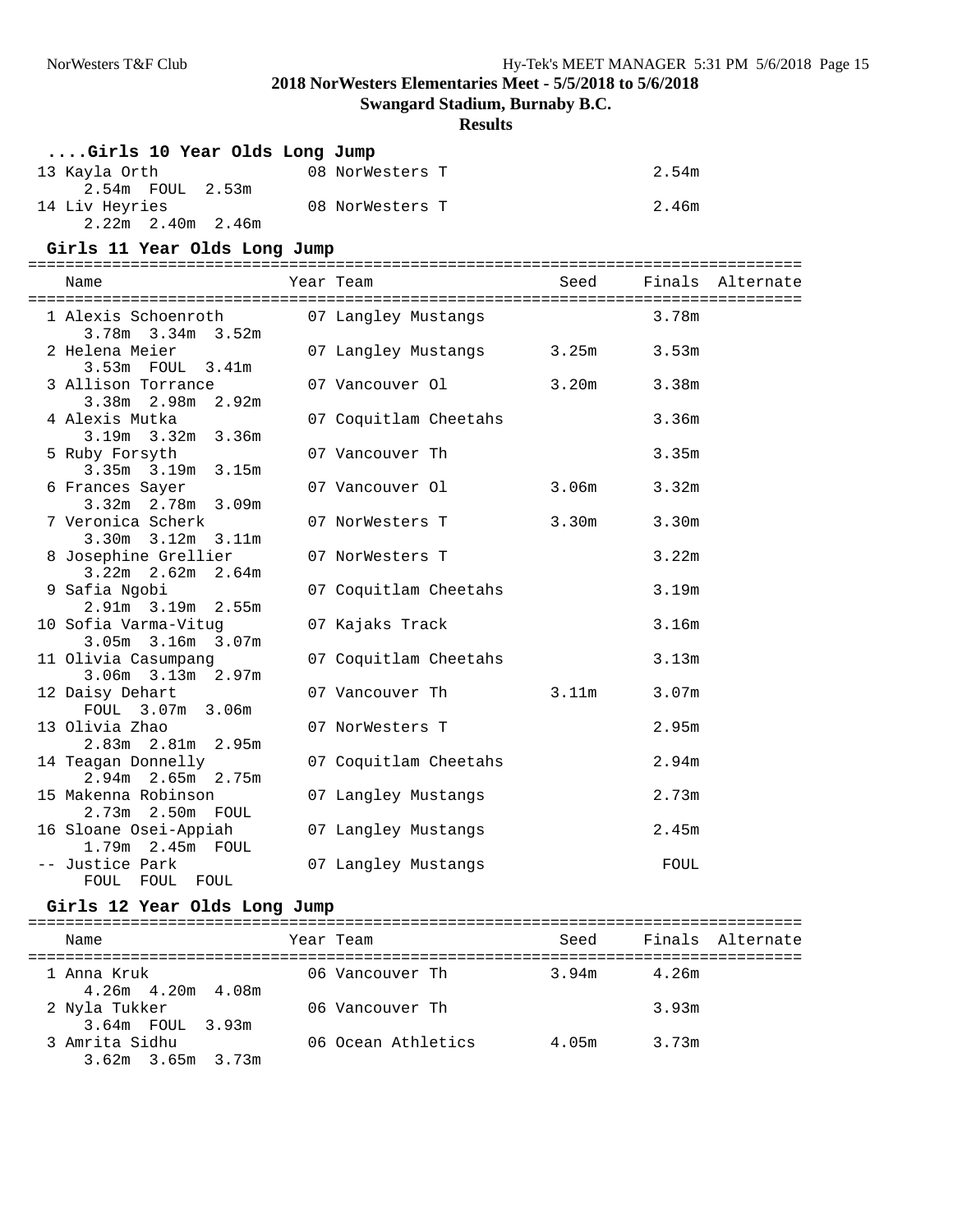**Swangard Stadium, Burnaby B.C.**

## **Results**

| Girls 12 Year Olds Long Jump |                           |       |       |
|------------------------------|---------------------------|-------|-------|
| 3 Lindsay Ambrozic           | 06 NorWesters T           |       | 3.73m |
| $3.73m$ $3.63m$ $3.34m$      |                           |       |       |
| 5 Saqe Miller                | 06 Vancouver Ol           | 3.80m | 3.70m |
| 3.70m 3.15m FOUL             |                           |       |       |
| 6 Victoria Rogozinski        | 06 Coquitlam Cheetahs     |       | 3.43m |
| $3.20m$ $3.43m$ $3.34m$      |                           |       |       |
| 7 Kaitlyn Questroo           | 06 Coquitlam Cheetahs     |       | 3.40m |
| $3.40m$ $3.36m$ $3.28m$      |                           |       |       |
| 8 Audrey Vennesland          | 06 NorWesters T           |       | 3.26m |
| $3.16m$ $3.26m$ $3.21m$      |                           |       |       |
| 9 Ella Nash                  | 06 NorWesters T           |       | 3.25m |
| $3.25m$ $3.06m$ $3.04m$      |                           |       |       |
| 10 Stella Smith              | 06 Burnaby Stri           |       | 3.03m |
| $3.02m$ $3.03m$ $2.95m$      |                           |       |       |
| 11 Dylan Santelli            | 06 Coquitlam Cheetahs     |       | 3.02m |
| $2.71m$ 0.03m 3.02m          |                           |       |       |
| 12 Amelia Lovie              | 06 Burnaby Stri           |       | 2.97m |
| $2.97m$ $2.90m$ $2.65m$      |                           |       |       |
| 13 Maya Park                 | 06 Sea To Sky A           |       | 2.62m |
| 2.54m 2.62m FOUL             |                           |       |       |
| 14 Sarah Woelders            | 06 Langley Mustangs 2.15m |       | 2.41m |
| $2.30m \times 2.41m$         |                           |       |       |
| -- Maiya Brunoro             | 06 Langley Mustangs 4.03m |       | FOUL  |
| FOUL<br>$\mathbf{x}$         |                           |       |       |

### **Girls 13-14 Long Jump**

| Name                                                                            | ================<br>Year Team    | Seed Finals Alternate |  |
|---------------------------------------------------------------------------------|----------------------------------|-----------------------|--|
| 4.52m  4.40m  4.36m                                                             |                                  |                       |  |
| 2 Madison Gordon<br>$3.78m$ 4.37m 4.52m                                         | 05 Langley Mustangs 4.23m J4.52m |                       |  |
| 3 Taylor Kleinschmidt 05 Ocean Athletics 4.54m 4.48m<br>$4.35m$ $4.48m$ $4.45m$ |                                  |                       |  |
| 4 Jordyn Reed<br>$4.37m$ $4.37m$ $4.07m$                                        | 05 Vancouver There are 4.43m     | 4.37m                 |  |
| 5 Kinyi (odingou-Kinyi Gom<br>$4.12m$ $4.26m$ $3.98m$                           | 05 Coquitlam Cheetahs            | 4.26m                 |  |
| 6 Nylah Froese<br>$3.68m$ $3.44m$ $4.18m$                                       | 05 Coquitlam Cheetahs            | 4.18m                 |  |
| 7 Marisa Mazziotti<br>3.88m 4.05m 3.16m                                         | 05 Burnaby Stri                  | 4.05m                 |  |
| 8 Rachel Roberts<br>4.04m  4.01m  3.81m                                         | 05 Burnaby Stri                  | 4.04 <sub>m</sub>     |  |
| 9 Sara Croy<br>3.80m  4.04m  FOUL                                               | 05 Southpointe Academy           | J4.04m                |  |
| 10 Danielle Hagyard<br>$3.95m$ $3.66m$ $3.88m$                                  | 05 Langley Mustangs              | 3.95m                 |  |
| 11 Sydney Bryan<br>$3.77m$ $3.75m$ $3.75m$                                      | 05 Langley Mustangs              | 3.77m                 |  |
| 12 Ella Madsen<br>$3.74m$ $3.74m$ $3.47m$                                       | 05 Coquitlam Cheetahs            | 3.74m                 |  |
| 13 Kaitlyn Blair<br>3.51m 3.58m 3.40m                                           | 05 Ocean Athletics               | 3.58m                 |  |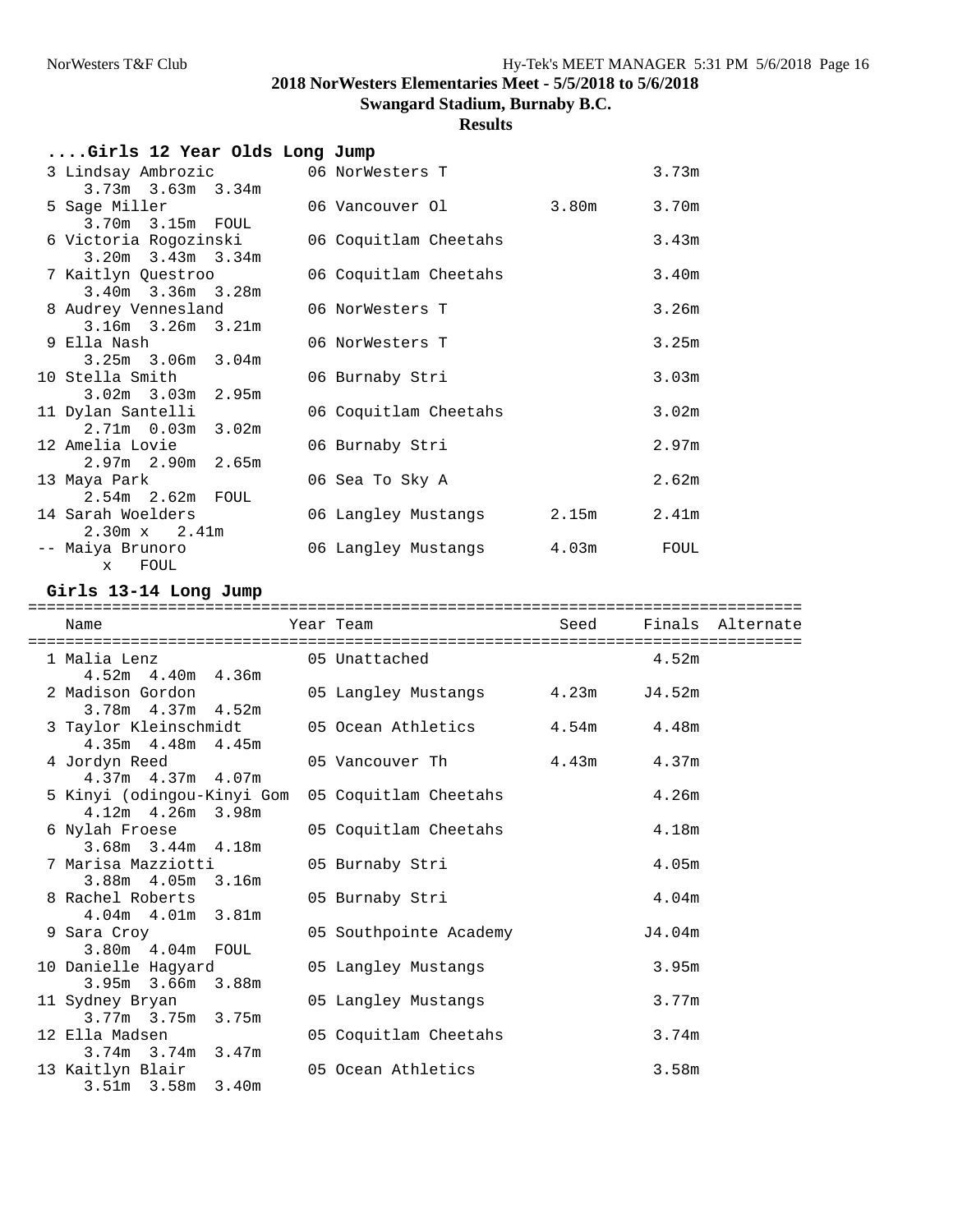**Swangard Stadium, Burnaby B.C.**

| Girls 13-14 Long Jump                           |                       |       |        |                  |
|-------------------------------------------------|-----------------------|-------|--------|------------------|
| 14 Larissa Fenster                              | 05 Coquitlam Cheetahs |       | 3.55m  |                  |
| 3.55m 3.20m 3.46m                               |                       |       |        |                  |
| 15 Sara Ellis                                   | 05 Langley Mustangs   |       | 3.16m  |                  |
| $3.16m$ $2.94m$ $3.04m$                         |                       |       |        |                  |
| Girls 13-14 Triple Jump                         |                       |       |        |                  |
|                                                 |                       |       |        |                  |
| Name                                            | Year Team             | Seed  |        | Finals Alternate |
| 1 Camille Dickin                                | 05 NorWesters T       |       | 8.56m  |                  |
| 8.48m 8.56m 8.54m                               |                       |       |        |                  |
| 2 Riley Wallsten                                | 05 Langley Mustangs   |       | 7.24m  |                  |
| 6.86m FOUL 7.24m                                |                       |       |        |                  |
| Girls 10 Year Olds Shot Put 2kg                 |                       |       |        |                  |
|                                                 |                       |       |        |                  |
| Name                                            | Year Team             | Seed  |        | Finals Alternate |
| 1 Sorell Lenz                                   | 08 Unattached         |       | 7.42m  |                  |
| 7.42m 6.80m 6.75m                               |                       |       |        |                  |
| 2 Jessica Mills                                 | 08 Vancouver Th       |       | 6.14m  |                  |
| FOUL FOUL 6.14m                                 |                       |       |        |                  |
| 3 Payton Brunoro<br>FOUL 4.49m 4.27m            | 08 Langley Mustangs   |       | 4.49m  |                  |
|                                                 |                       |       |        |                  |
| Girls 11 Year Olds Shot Put 2Kg                 |                       |       |        |                  |
|                                                 |                       |       |        |                  |
| Name                                            | Year Team             | Seed  |        | Finals Alternate |
|                                                 |                       |       |        |                  |
| 1 Tayla Kempf                                   | 07 Ocean Athletics    |       | 8.01m  |                  |
| 7.49m 8.01m 7.46m                               |                       |       |        |                  |
| 2 Sloane Osei-Appiah                            | 07 Langley Mustangs   |       | 7.53m  |                  |
| FOUL 7.53m 7.33m<br>3 Mya Bernett               | 07 Kajaks Track       | 5.35m | 7.21m  |                  |
| $6.23m$ $6.29m$ $7.21m$                         |                       |       |        |                  |
| 4 Jordyn Young                                  | 07 Coquitlam Cheetahs |       | 6.94m  |                  |
| $6.94m$ $6.12m$ $6.39m$                         |                       |       |        |                  |
| 5 Laila Gul                                     | 07 NorWesters T       |       | 6.58m  |                  |
| FOUL FOUL 6.58m<br>6 Gabriella Barton           | 07 Vancouver Th       |       | 6.46m  |                  |
| $6.34m$ $6.46m$ $5.99m$                         |                       |       |        |                  |
| 7 Veronica Scherk                               | 07 NorWesters T       | 6.52m | J6.46m |                  |
| 5.48m 6.20m 6.46m                               |                       |       |        |                  |
| 8 Haley Jones                                   | 07 Ocean Athletics    |       | 5.42m  |                  |
| FOUL FOUL 5.42m                                 |                       |       |        |                  |
| 9 Delilah Haintz                                | 07 Golden Ears        |       | 5.32m  |                  |
| $4.88m$ 5.32m<br>5.03m<br>10 Josephine Grellier | 07 NorWesters T       |       | 5.13m  |                  |
| 5.08m 5.09m 5.13m                               |                       |       |        |                  |
| 11 Lindsay Tanious                              | 07 NorWesters T       |       | 4.67m  |                  |
| 3.83m FOUL 4.67m                                |                       |       |        |                  |
| 12 Eva Lukaitis<br>4.11m  4.31m  4.64m          | 07 NorWesters T       |       | 4.64m  |                  |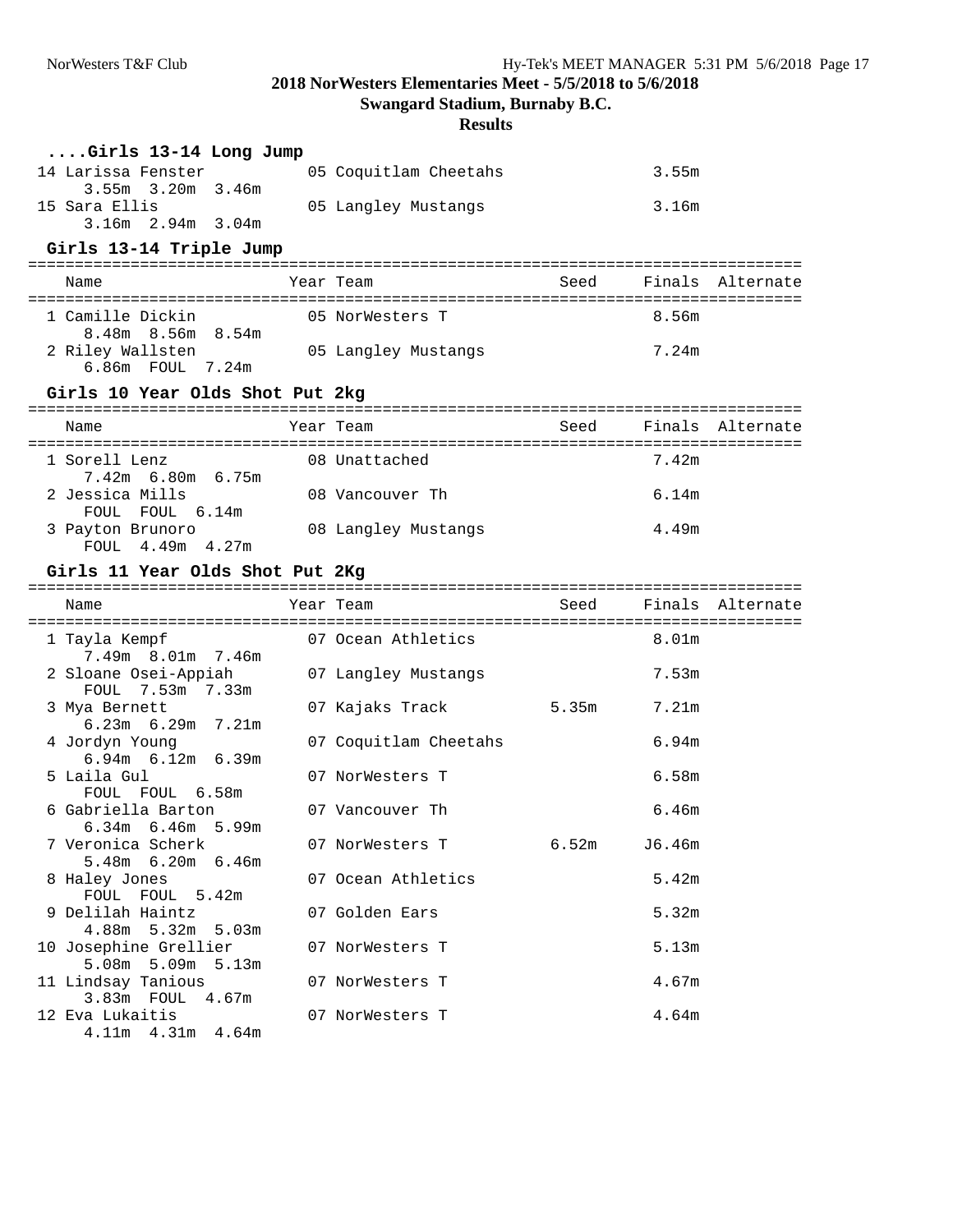## **Swangard Stadium, Burnaby B.C.**

## **Results**

**Girls 12 Year Olds Shot Put 3Kg**

| Name                                                                              | Year Team                 | Seed | Finals Alternate |
|-----------------------------------------------------------------------------------|---------------------------|------|------------------|
| 1 Vienna Clifford                   06 Ocean Athletics<br>$4.93m$ $4.93m$ $6.52m$ |                           |      | 6.52m            |
| 2 Payton Young<br>5.86m 5.75m 5.59m                                               | 06 Coquitlam Cheetahs     |      | 5.86m            |
| 3 Maiya Brunoro<br>5.79m 5.74m 5.76m                                              | 06 Langley Mustangs       |      | 5.79m            |
| 4 Amelia Herrell<br>$4.75m$ 5.64m 5.30m                                           | 06 Coquitlam Cheetahs     |      | 5.64m            |
| 5 Isla Dobson<br>5.54m FOUL 4.15m                                                 | 06 Coquitlam Cheetahs     |      | 5.54m            |
| 6 Scarlet Macleod<br>5.08m FOUL 3.66m                                             | 06 Coquitlam Cheetahs     |      | 5.08m            |
| 7 Sarah Thornburn<br>$4.59m$ $4.19m$ $4.98m$                                      | 06 Langley Mustangs 5.16m |      | 4.98m            |
| 8 Kaitlyn Questroo<br>4.88m 4.79m 4.73m                                           | 06 Coquitlam Cheetahs     |      | 4.88m            |
| 9 Ella Nash<br>4.26m 3.77m FOUL                                                   | 06 NorWesters T           |      | 4.26m            |
| 10 Renzey Rozman<br>$3.56m$ $3.43m$ $3.18m$                                       | 06 Kajaks Track           |      | 3.56m            |

#### **Girls 13-14 Shot Put 3kg**

| Name                                       | Year Team              | Seed  |        | Finals Alternate |
|--------------------------------------------|------------------------|-------|--------|------------------|
| 1 Lindsay Cyr<br>$10.34$ m 9.71m 8.79m     | 05 Ocean Athletics     | 9.71m | 10.34m |                  |
| 2 Malia Lenz<br>7.56m 8.58m 8.83m          | 05 Unattached          |       | 8.83m  |                  |
| 3 Madison Gordon<br>7.42m 8.54m 7.57m      | 05 Langley Mustangs    | 7.84m | 8.54m  |                  |
| 4 Sara Croy<br>7.93m 7.92m 7.74m           | 05 Southpointe Academy |       | 7.93m  |                  |
| 5 Frederique Brousseau<br>FOUL 5.76m 6.08m | 05 Kajaks Track        |       | 6.08m  |                  |
| 6 Ella Madsen<br>$5.08m$ $4.50m$ $4.75m$   | 05 Coquitlam Cheetahs  |       | 5.08m  |                  |

#### **Girls 10 Year Olds Discus Throw 750g**

| Name                                      | Year Team             | Seed |        | Finals Alternate |
|-------------------------------------------|-----------------------|------|--------|------------------|
| 1 Tessa Macleod<br>11.08m  10.94m  11.09m | 08 Coquitlam Cheetahs |      | 11.09m |                  |

### **Girls 11 Year Olds Discus Throw 750g**

| Name                                   | Year Team |                    | Seed |        | Finals Alternate |
|----------------------------------------|-----------|--------------------|------|--------|------------------|
| 1 Kailey McKay<br>15.65m 13.04m 12.62m |           | 07 Ocean Athletics |      | 15.65m |                  |
| 2 Meagan McKay<br>FOUL 11.92m 13.70m   |           | 07 Ocean Athletics |      | 13.70m |                  |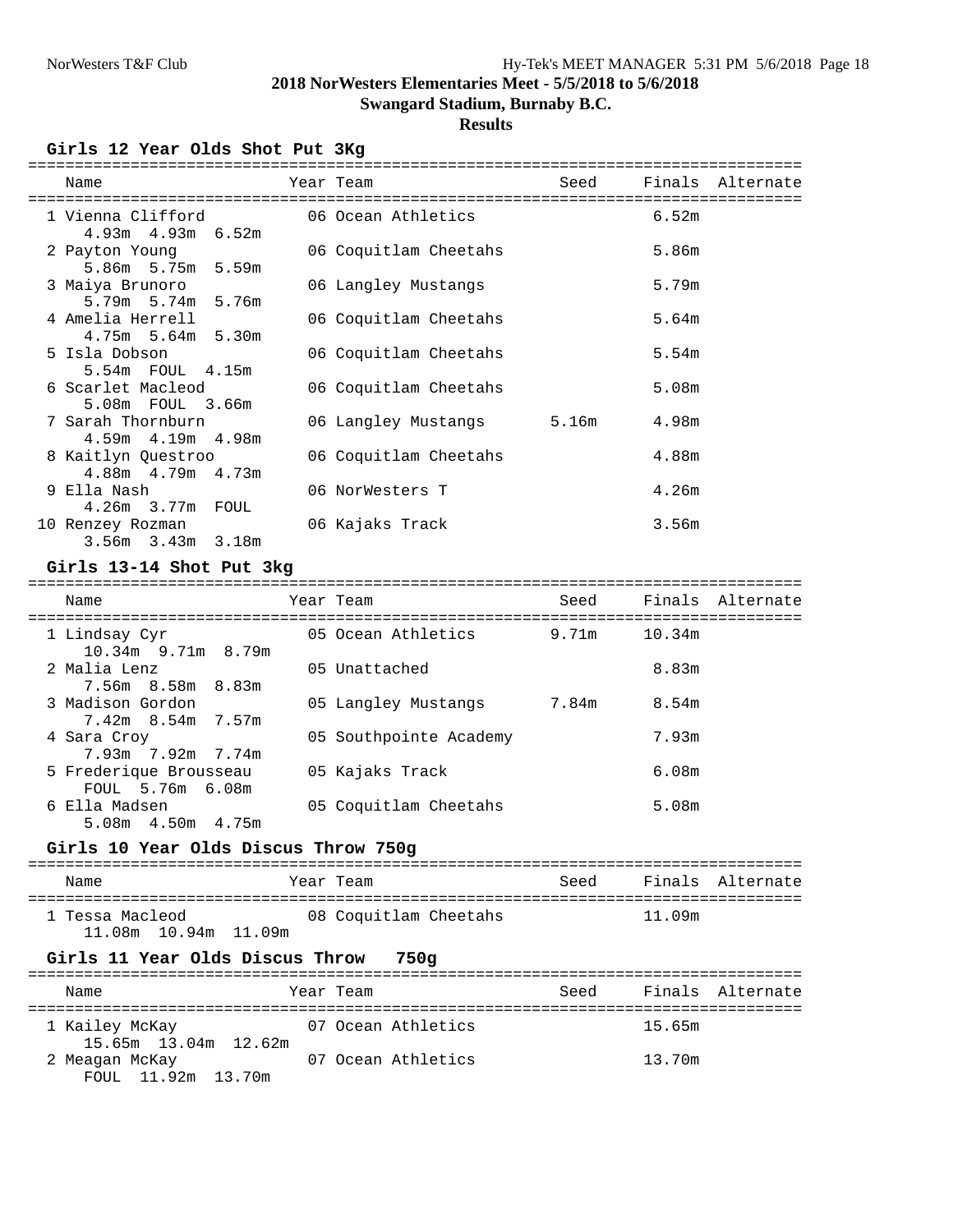**Swangard Stadium, Burnaby B.C.**

## **Results**

| Girls 11 Year Olds Discus Throw | 750a                  |        |
|---------------------------------|-----------------------|--------|
| 3 Makenna Self                  | 07 Coquitlam Cheetahs | 12.37m |
| 12.16m FOUL 12.37m              |                       |        |
| 4 Jordyn Young                  | 07 Coquitlam Cheetahs | 11.58m |
| 11.58m 9.84m 10.01m             |                       |        |
| 5 Delilah Haintz                | 07 Golden Ears        | 11.10m |
| 11.10m 10.59m 10.97m            |                       |        |
| 6 Eva Lukaitis                  | 07 NorWesters T       | 9.95m  |
| FOUL 9.95m 8.16m                |                       |        |

## **Girls 12 Year Olds Discus Throw 750Kg**

| Name                                                                                    | Year Team                  |        |         | Seed Finals Alternate |
|-----------------------------------------------------------------------------------------|----------------------------|--------|---------|-----------------------|
| =======================<br>1 Payton Young 66 Coquitlam Cheetahs<br>16.45m 16.17m 16.37m |                            | 16.45m |         |                       |
| 2 Isla Dobson<br>14.41m 14.66m 15.67m                                                   | 06 Coquitlam Cheetahs      |        | 15.67m  |                       |
| 3 Amelia Herrell 66 Coquitlam Cheetahs<br>FOUL 13.63m 15.42m                            |                            |        | 15.42m  |                       |
| 4 Victoria Rogozinski 6000 000 Coquitlam Cheetahs<br>14.70m 14.72m 14.44m               |                            |        | 14.72m  |                       |
| 5 Scarlet Macleod<br>FOUL FOUL 13.85m                                                   | 06 Coquitlam Cheetahs      |        | 13.85m  |                       |
| 6 Vienna Clifford 06 Ocean Athletics<br>FOUL 11.59m 13.58m                              |                            |        | 13.58m  |                       |
| 7 Dylan Santelli<br>10.40m 12.64m 13.19m                                                | 06 Coquitlam Cheetahs      |        | 13.19m  |                       |
| 8 Sarah Thornburn<br>13.19m 11.12m 11.64m                                               | 06 Langley Mustangs 12.27m |        | J13.19m |                       |
| 9 Ella Nash<br>FOUL 13.04m 13.09m                                                       | 06 NorWesters T            |        | 13.09m  |                       |
| 10 Audrey Vennesland 06 NorWesters T<br>FOUL 11.87m 11.60m                              |                            |        | 11.87m  |                       |

### **Girls 13-14 Discus Throw 750g**

| Name |                                                  | Year Team             | Seed |        | Finals Alternate |
|------|--------------------------------------------------|-----------------------|------|--------|------------------|
|      | 1 Naomi Pausche<br>14.78m 15.65m 16.90m          | 05 Coquitlam Cheetahs |      | 16.90m |                  |
|      | 2 Kaitlyn Blair<br>11.60m 14.50m 15.06m          | 05 Ocean Athletics    |      | 15.06m |                  |
|      | 3 Danielle Haqyard<br>$12.03m$ $12.53m$ $12.92m$ | 05 Langley Mustangs   |      | 12.92m |                  |
|      | 4 Camille Dickin<br>9.30m 11.11m 12.39m          | 05 NorWesters T       |      | 12.39m |                  |

### **Girls 10 Year Olds Javelin Throw 400g**

| Name                                     | Year Team       | Seed | Finals Alternate |
|------------------------------------------|-----------------|------|------------------|
| 1 Jessica Mills                          | 08 Vancouver Th |      | 12.67m           |
| 2 Zyan McKenzie<br>$6.40m$ 5.25 $m$ FOUL | 08 NorWesters T |      | 6.40m            |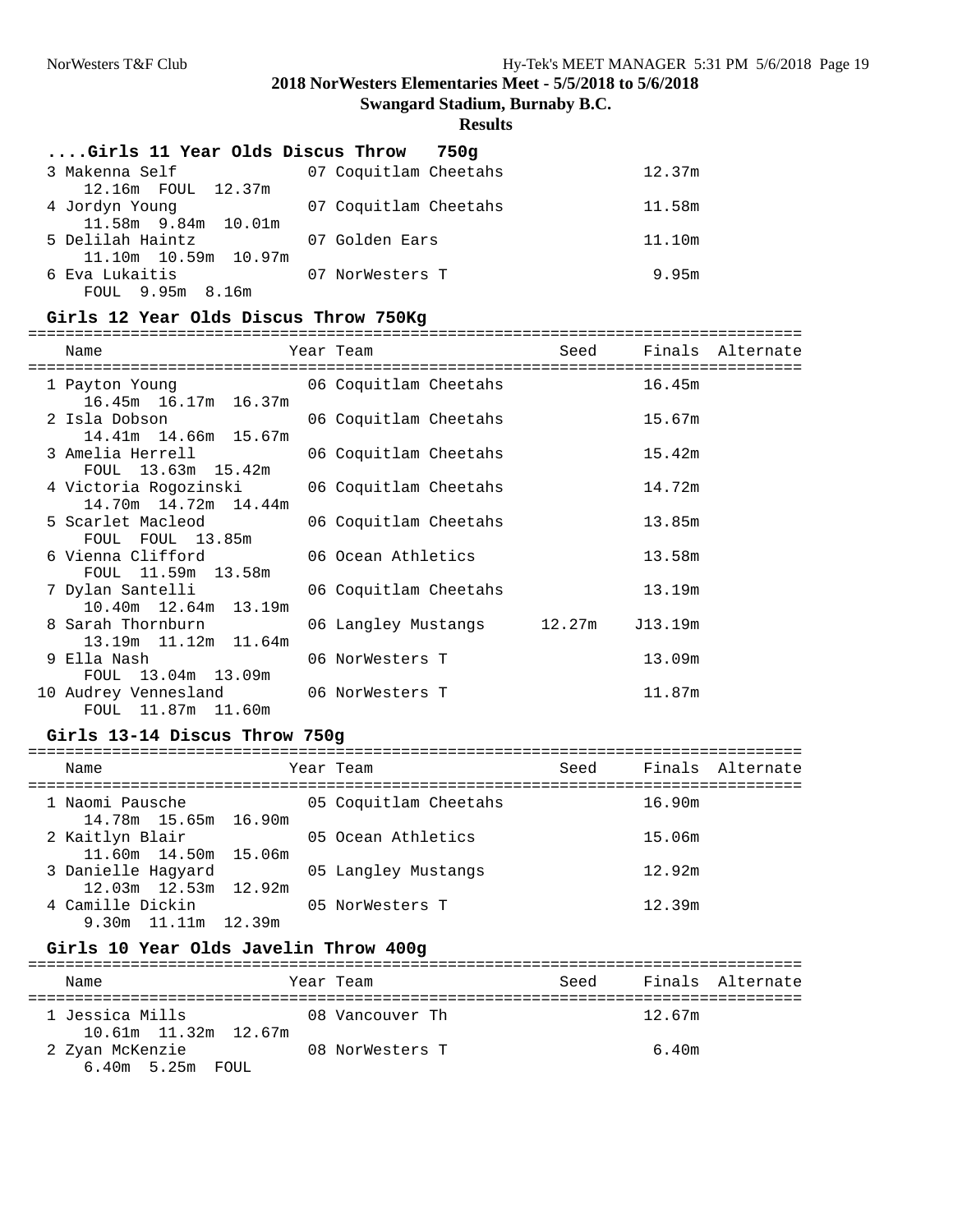**Swangard Stadium, Burnaby B.C.**

## **Results**

| Girls 10 Year Olds Javelin Throw 400g |                       |       |
|---------------------------------------|-----------------------|-------|
| 3 Amelia Rogozinski                   | 08 Coquitlam Cheetahs | 5.33m |
| 3.87m 5.33m 5.28m                     |                       |       |
| 4 Gabrielle Klimos                    | 08 Coquitlam Cheetahs | 4.17m |
| 4.17m  2.88m  3.98m                   |                       |       |

## **Girls 11 Year Olds Javelin Throw 400g**

| Name                                                                   | Year Team             |        | Seed Finals Alternate |
|------------------------------------------------------------------------|-----------------------|--------|-----------------------|
|                                                                        |                       |        |                       |
| 1 Tayla Kempf 67 Ocean Athletics                                       |                       | 18.10m |                       |
| 17.48m 15.27m 18.10m                                                   |                       |        |                       |
| 2 Delilah Haintz                         07 Golden Ears                |                       | 13.60m |                       |
| 12.88m 13.60m 10.56m                                                   |                       |        |                       |
| 3 Jordyn Young                                                         | 07 Coquitlam Cheetahs | 11.57m |                       |
| 11.27m 11.57m 11.46m                                                   |                       |        |                       |
| 4 Madeleine Turner                 07 Ocean Athletics           13.82m |                       | 11.15m |                       |
| FOUL 10.55m 11.15m                                                     |                       |        |                       |
| 5 Laila Gul                                                            | 07 NorWesters T       | 10.30m |                       |
| $10.00m$ 8.63m $10.30m$                                                |                       |        |                       |
| 6 Sierra Blondeau                                                      | 07 Coquitlam Cheetahs | 10.19m |                       |
| 10.19m 8.15m 8.62m                                                     |                       |        |                       |
| 7 Lindsay Tanious                                                      | 07 NorWesters T       | 8.20m  |                       |
| FOUL 8.20m 6.13m                                                       |                       |        |                       |
| 8 Eva Lukaitis                                                         | 07 NorWesters T       | 5.15m  |                       |
| $5.15m$ $4.55m$ $3.86m$                                                |                       |        |                       |

#### **Girls 12 Year Olds Javelin Throw 400g**

| Name                                                                      | Year Team <a>&gt;&gt;&gt;&gt;&gt;&gt;&gt;&gt;&gt;&gt;&gt;&gt;&gt;&gt;&gt;&lt;Seed </a> Finals Alternate |        |  |
|---------------------------------------------------------------------------|---------------------------------------------------------------------------------------------------------|--------|--|
| 1 Maella Hodgson 66 Ocean Athletics 17.67m<br>16.63m  17.67m  15.95m      |                                                                                                         |        |  |
| 2 Kaitlyn Questroo 66 Coquitlam Cheetahs 17.10m<br>16.00m  17.00m  17.10m |                                                                                                         |        |  |
| 3 Nyla Tukker<br>10.29m  13.49m  12.93m                                   | 06 Vancouver Th                                                                                         | 13.49m |  |
| 4 Payton Young<br>12.50m  11.55m  11.95m                                  | 06 Coquitlam Cheetahs                                                                                   | 12.50m |  |
| 5 Lindsay Ambrozic 66 NorWesters T<br>8.24m 10.59m 12.18m                 |                                                                                                         | 12.18m |  |
| 6 Victoria Rogozinski 06 Coquitlam Cheetahs<br>FOUL 12.07m 11.51m         |                                                                                                         | 12.07m |  |
| 7 Madeleine Waraich 606 Vancouver Th<br>$11.55m$ 7.93m 9.99m              |                                                                                                         | 11.55m |  |
| 8 Ella Nash ann an t-<br>10.90m  10.99m  10.94m                           | 06 NorWesters T                                                                                         | 10.99m |  |
| 9 Dylan Santelli<br>9.76m 10.86m 10.07m                                   | 06 Coquitlam Cheetahs                                                                                   | 10.86m |  |
| 10 Maya Park<br>10.83m  10.22m  10.05m                                    | 06 Sea To Sky A                                                                                         | 10.83m |  |
| 11 Isla Dobson<br>10.21m FOUL 8.50m                                       | 06 Coquitlam Cheetahs                                                                                   | 10.21m |  |
| 12 Hannah Russell 66 NorWesters T<br>FOUL 7.33m 6.82m                     |                                                                                                         | 7.33m  |  |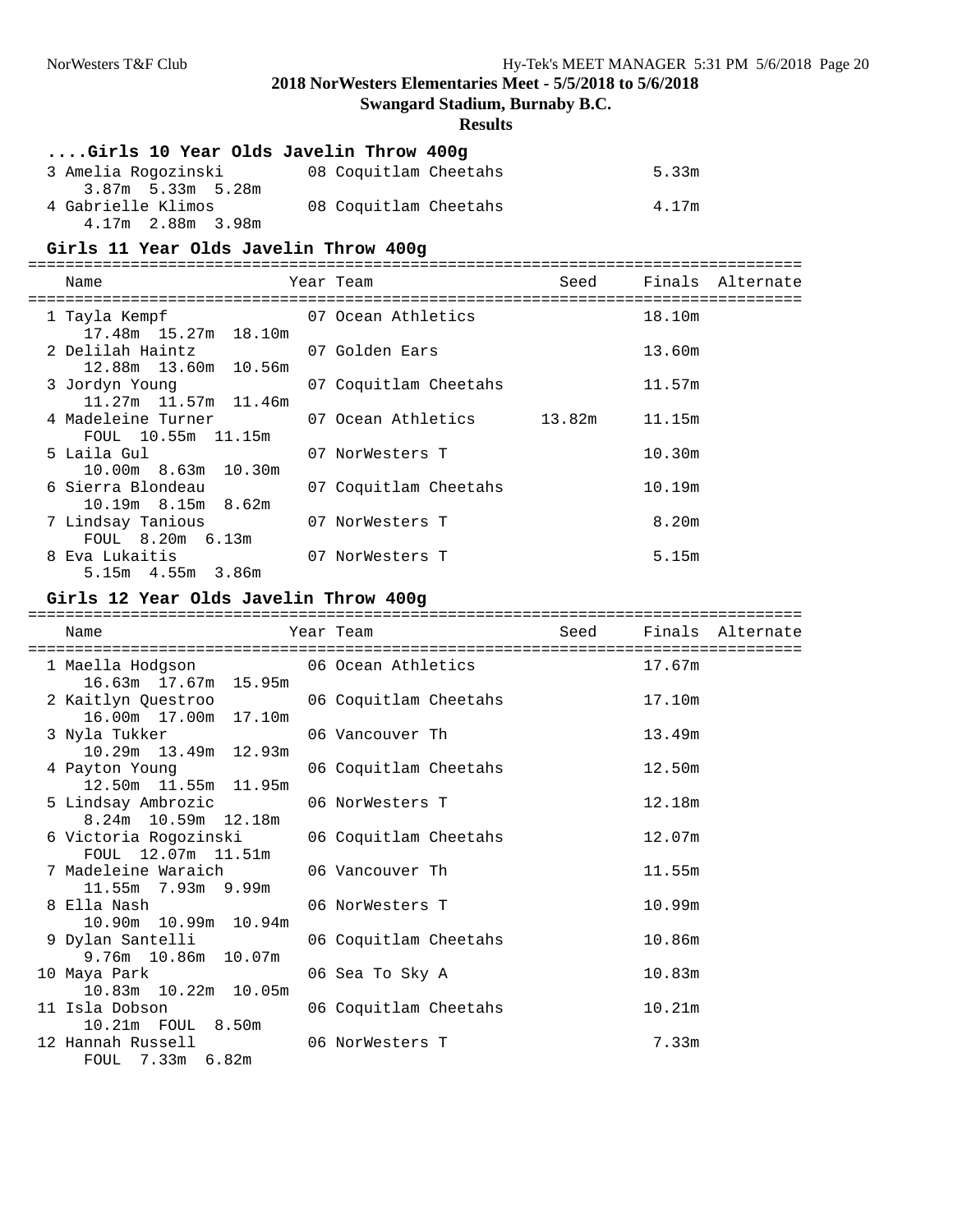**Swangard Stadium, Burnaby B.C.**

#### **Results**

#### **Girls 13-14 Javelin Throw 400g**

| Name                                                                     | Year Team                                                           |         |                    | Seed Finals Alternate     |
|--------------------------------------------------------------------------|---------------------------------------------------------------------|---------|--------------------|---------------------------|
| 1 Mackenzie Hack 65 Ocean Athletics                                      |                                                                     |         | 18.37m             |                           |
| 16.68m 17.53m 18.37m<br>2 Ella Madsen                                    | 05 Coquitlam Cheetahs                                               |         | 16.93m             |                           |
| 12.07m   13.32m   16.93m<br>3 Riley Wallsten                             | 05 Langley Mustangs                                                 |         | 14.26m             |                           |
| 12.47m 14.26m 11.28m<br>4 Rachel Woode<br>FOUL 10.13m 12.05m             | 05 Unattached B                                                     |         | 12.05m             |                           |
| 5 Nylah Froese<br>FOUL 6.02m FOUL                                        | 05 Coquitlam Cheetahs                                               |         | 6.02m              |                           |
| Girls 10 Year Olds 800 Meter Race Walk                                   |                                                                     |         |                    |                           |
| Name                                                                     | Year Team                                                           |         |                    | Seed Finals Alternate     |
| 1 Tessa Macleod 08 Coquitlam Cheetahs 6:21.54                            |                                                                     |         |                    |                           |
| Girls 11 Year Olds 800 Meter Race Walk                                   |                                                                     |         |                    |                           |
| Name                                                                     | Year Team                                                           |         |                    | Seed Finals Alternate     |
| 1 Veronica Scherk 1 07 NorWesters T<br>2 Delilah Haintz 1 07 Golden Ears |                                                                     |         | 5:52.03<br>6:05.44 |                           |
| Girls 12 Year Olds 800 Meter Race Walk                                   |                                                                     |         |                    |                           |
| Name                                                                     | Year Team                                                           |         |                    | Seed Finals Alternate     |
|                                                                          |                                                                     |         |                    |                           |
|                                                                          |                                                                     |         |                    |                           |
|                                                                          |                                                                     |         |                    |                           |
| 3 Scarlet Macleod 66 Coquitlam Cheetahs                                  |                                                                     |         | 6:04.47            |                           |
| Boys 9 Year Olds 60 Meter Dash                                           |                                                                     |         |                    |                           |
| Name                                                                     | Year Team                                                           |         |                    | Seed Prelims H# Alternate |
| Preliminaries                                                            |                                                                     |         |                    |                           |
| 1 Adam Cole                                                              | 09 Vancouver Th                                                     |         | $10.37q$ 1         |                           |
| 2 Bentley Truong                                                         |                                                                     |         | $10.50q$ 2         |                           |
| 3 Hayden Hurtubise                                                       | 09 Coquitlam Cheetahs<br>09 Langlev Mustangs<br>09 Langley Mustangs |         | $10.72q$ 2         |                           |
| 4 Ethen Lee                                                              | 09 South Pointe                                                     |         | 10.83q             | 1                         |
| 5 Magnus Sandell                                                         | 09 Sea To Sky A                                                     |         | 10.83q             | 2                         |
| 6 Arman Nabi                                                             | 09 Collingwood School                                               |         | 10.97q             | ı                         |
| 7 Finn Wood                                                              | 09 Unattached B                                                     | 11.62   | 11.07q             | ı                         |
| 8 Ronic Bath                                                             | 09 Langley Mustangs                                                 |         | 11.84q             | 2                         |
| 9 Chase Antinori                                                         | 09 Collingwood School                                               |         | 12.28              | 2                         |
| Boys 9 Year Olds 60 Meter Dash                                           |                                                                     |         |                    |                           |
| Name                                                                     | Year Team                                                           | Prelims |                    | Finals Alternate          |
| Finals                                                                   |                                                                     |         |                    |                           |
| 1 Bentley Truong                                                         | 09 Coquitlam Cheetahs                                               | 10.50   | 10.36              |                           |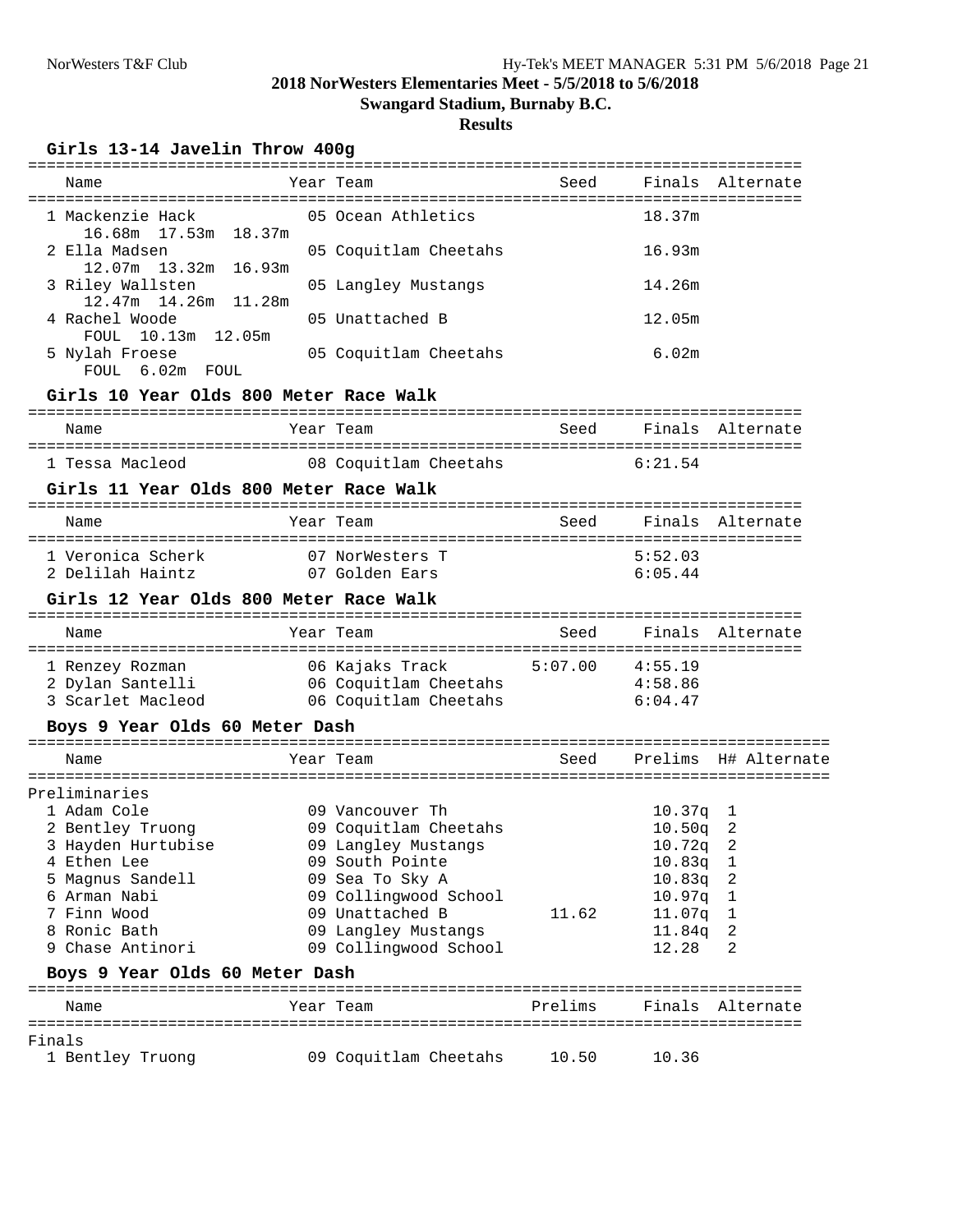**Swangard Stadium, Burnaby B.C.**

| Boys 9 Year Olds 60 Meter Dash  |                                        |         |                  |                            |
|---------------------------------|----------------------------------------|---------|------------------|----------------------------|
| 2 Hayden Hurtubise              | 09 Langley Mustangs                    | 10.72   | 10.74            |                            |
| 3 Magnus Sandell                | 09 Sea To Sky A                        | 10.83   | 10.97            |                            |
| 4 Ethen Lee                     | 09 South Pointe                        | 10.83   | 11.13            |                            |
| 5 Arman Nabi                    | 09 Collingwood School                  | 10.97   | 11.26            |                            |
| 6 Ronic Bath                    | 09 Langley Mustangs                    | 11.84   | 11.91            |                            |
| Boys 10 Year Olds 60 Meter Dash |                                        |         |                  |                            |
| Name                            | Year Team                              | Seed    |                  | Prelims H# Alternate       |
| Preliminaries                   |                                        |         |                  |                            |
| 1 Dawson Carriere               | 08 Coquitlam Cheetahs                  |         | 9.22q            | $\overline{\phantom{a}}^2$ |
| 2 Ryan Nickerson                | 08 Kajaks Track                        | 9.20    | 9.38q            | $\mathbf{1}$               |
| 3 Ben Hewitt-Richards           | 08 Coquitlam Cheetahs                  |         | 9.53q            | $\overline{\mathbf{3}}$    |
| 4 Jack Bello                    | 08 Kajaks Track                        |         | 9.60q            | $\overline{\phantom{a}}$   |
| 5 Ryan La Combe                 | 08 Coquitlam Cheetahs                  |         | 9.76q            | 3                          |
| 6 Alexander Birsan              | 08 Coquitlam Cheetahs                  |         | 9.80q            | 2                          |
| 7 Oscar Antscherl               | 08 Ocean Athletics                     |         | 9.81q            | 3                          |
| 8 Yihan Wang                    | 08 Collingwood School                  |         | 9.96q            | 3                          |
| 9 Nickolas Jang                 | 08 Vancouver Th                        |         | 9.98             | 1                          |
| 10 Drew Vanhuizen               | 08 Langley Mustangs                    |         | 10.10            | 2                          |
| 11 Archer McLaren               | 08 NorWesters T                        |         | 10.37            | 1                          |
| 12 Vaughn Mason                 | 08 NorWesters T                        |         | 10.46            | 3                          |
| 13 Tai Hamada                   | 08 Kajaks Track                        | 10.60   | 10.48            | 2                          |
| 14 Carlos Lovell                | 08 Collingwood School                  |         | 10.52            | $\mathbf{1}$               |
| 15 Rohin Manhas                 | 08 Kajaks Track                        | 11.75   | 12.38            | 3                          |
| Boys 10 Year Olds 60 Meter Dash |                                        |         |                  |                            |
| Name                            | Year Team                              | Prelims | Finals Alternate |                            |
|                                 |                                        |         |                  |                            |
| Finals                          |                                        |         |                  |                            |
| 1 Ryan Nickerson                | 08 Kajaks Track                        | 9.38    | 9.03             |                            |
| 2 Dawson Carriere               | 08 Coquitlam Cheetahs                  | 9.22    | 9.10             |                            |
| 3 Jack Bello                    | 08 Kajaks Track                        | 9.60    | 9.57             |                            |
| 4 Ben Hewitt-Richards           | 08 Coquitlam Cheetahs                  | 9.53    | 9.59             |                            |
| 5 Ryan La Combe                 | 08 Coquitlam Cheetahs                  | 9.76    | 9.73             |                            |
| 6 Oscar Antscherl               | 08 Ocean Athletics                     | 9.81    | 9.98             |                            |
| 7 Alexander Birsan              | 08 Coquitlam Cheetahs                  | 9.80    | 10.05            |                            |
| 8 Yihan Wang                    | 08 Collingwood School                  | 9.96    | 10.31            |                            |
| Boys 11 Year Olds 60 Meter Dash |                                        |         |                  |                            |
| Name                            | Year Team                              | Seed    |                  | Prelims H# Alternate       |
|                                 |                                        |         |                  |                            |
| Preliminaries                   |                                        |         |                  |                            |
| 1 Iossif (joe) Georgilas        | 07 Burnaby Stri                        | 9.06    | $8.90q$ 1        |                            |
| 2 Pasquale Sanchez-Masetto      |                                        |         |                  |                            |
| 3 Massimo Ardizzoni             | 07 Langley Mustangs<br>07 Unattached B |         | 8.96q<br>9.00q   | $\mathbf{1}$               |
|                                 | 07 Unattached                          |         |                  | 3                          |
| 4 Davis Jessup                  |                                        |         | 9.36q            | $\mathbf{1}$               |
| 5 Brayden Froese                | 07 Coquitlam Cheetahs                  |         | 9.37q            | 1                          |
| 6 Bernardo Sada                 | 07 Langley Mustangs                    | 9.56    | 9.51q            | 2                          |
| 7 Lucas Kinch                   | 07 Langley Mustangs                    |         | 9.60q            | 3                          |
| 8 Declan Irving                 | 07 Langley Mustangs                    |         |                  |                            |
| 9 Nayan Soma                    | 07 Vancouver Ol                        |         | 9.77q<br>9.82    | 1<br>2                     |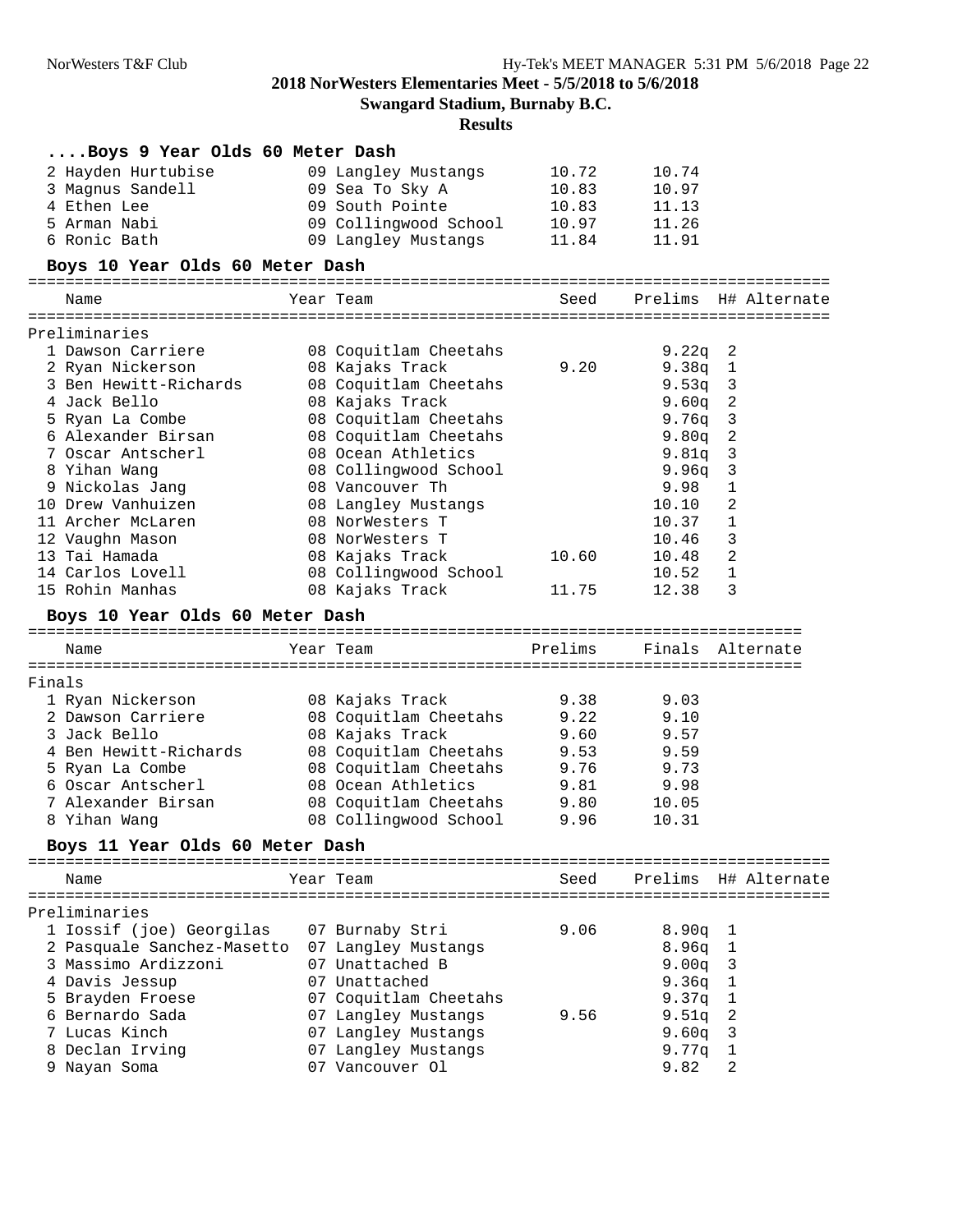**Swangard Stadium, Burnaby B.C.**

|                                             |                                                                                                                                                                                                                                                                                                                               |                                              |                                                                                                                                                                                                                                                                                                                                                                                                                                                                                              | 9.86                                                                                             | 3                                                                                |
|---------------------------------------------|-------------------------------------------------------------------------------------------------------------------------------------------------------------------------------------------------------------------------------------------------------------------------------------------------------------------------------|----------------------------------------------|----------------------------------------------------------------------------------------------------------------------------------------------------------------------------------------------------------------------------------------------------------------------------------------------------------------------------------------------------------------------------------------------------------------------------------------------------------------------------------------------|--------------------------------------------------------------------------------------------------|----------------------------------------------------------------------------------|
|                                             |                                                                                                                                                                                                                                                                                                                               |                                              |                                                                                                                                                                                                                                                                                                                                                                                                                                                                                              | 9.90                                                                                             | 2                                                                                |
|                                             |                                                                                                                                                                                                                                                                                                                               |                                              | 10.16                                                                                                                                                                                                                                                                                                                                                                                                                                                                                        | 9.91                                                                                             | 3                                                                                |
|                                             |                                                                                                                                                                                                                                                                                                                               |                                              |                                                                                                                                                                                                                                                                                                                                                                                                                                                                                              | 10.10                                                                                            | 3                                                                                |
|                                             |                                                                                                                                                                                                                                                                                                                               |                                              |                                                                                                                                                                                                                                                                                                                                                                                                                                                                                              | 10.11                                                                                            | 2                                                                                |
|                                             |                                                                                                                                                                                                                                                                                                                               |                                              |                                                                                                                                                                                                                                                                                                                                                                                                                                                                                              | 10.22                                                                                            | 1                                                                                |
|                                             |                                                                                                                                                                                                                                                                                                                               |                                              |                                                                                                                                                                                                                                                                                                                                                                                                                                                                                              | 10.30                                                                                            | 2                                                                                |
|                                             |                                                                                                                                                                                                                                                                                                                               |                                              | 11.03                                                                                                                                                                                                                                                                                                                                                                                                                                                                                        | 11.64                                                                                            | 3                                                                                |
|                                             |                                                                                                                                                                                                                                                                                                                               |                                              |                                                                                                                                                                                                                                                                                                                                                                                                                                                                                              |                                                                                                  |                                                                                  |
|                                             |                                                                                                                                                                                                                                                                                                                               |                                              |                                                                                                                                                                                                                                                                                                                                                                                                                                                                                              |                                                                                                  |                                                                                  |
|                                             |                                                                                                                                                                                                                                                                                                                               |                                              |                                                                                                                                                                                                                                                                                                                                                                                                                                                                                              |                                                                                                  |                                                                                  |
|                                             |                                                                                                                                                                                                                                                                                                                               |                                              |                                                                                                                                                                                                                                                                                                                                                                                                                                                                                              |                                                                                                  |                                                                                  |
|                                             |                                                                                                                                                                                                                                                                                                                               |                                              |                                                                                                                                                                                                                                                                                                                                                                                                                                                                                              |                                                                                                  |                                                                                  |
|                                             |                                                                                                                                                                                                                                                                                                                               |                                              |                                                                                                                                                                                                                                                                                                                                                                                                                                                                                              |                                                                                                  |                                                                                  |
|                                             |                                                                                                                                                                                                                                                                                                                               |                                              |                                                                                                                                                                                                                                                                                                                                                                                                                                                                                              |                                                                                                  |                                                                                  |
|                                             |                                                                                                                                                                                                                                                                                                                               |                                              |                                                                                                                                                                                                                                                                                                                                                                                                                                                                                              |                                                                                                  |                                                                                  |
|                                             |                                                                                                                                                                                                                                                                                                                               |                                              |                                                                                                                                                                                                                                                                                                                                                                                                                                                                                              |                                                                                                  |                                                                                  |
|                                             |                                                                                                                                                                                                                                                                                                                               |                                              |                                                                                                                                                                                                                                                                                                                                                                                                                                                                                              |                                                                                                  |                                                                                  |
|                                             |                                                                                                                                                                                                                                                                                                                               |                                              |                                                                                                                                                                                                                                                                                                                                                                                                                                                                                              |                                                                                                  |                                                                                  |
|                                             |                                                                                                                                                                                                                                                                                                                               |                                              |                                                                                                                                                                                                                                                                                                                                                                                                                                                                                              |                                                                                                  |                                                                                  |
|                                             |                                                                                                                                                                                                                                                                                                                               |                                              |                                                                                                                                                                                                                                                                                                                                                                                                                                                                                              |                                                                                                  |                                                                                  |
|                                             |                                                                                                                                                                                                                                                                                                                               |                                              |                                                                                                                                                                                                                                                                                                                                                                                                                                                                                              |                                                                                                  |                                                                                  |
| Name                                        |                                                                                                                                                                                                                                                                                                                               |                                              | Seed                                                                                                                                                                                                                                                                                                                                                                                                                                                                                         | Finals                                                                                           | Alternate                                                                        |
|                                             |                                                                                                                                                                                                                                                                                                                               |                                              |                                                                                                                                                                                                                                                                                                                                                                                                                                                                                              |                                                                                                  |                                                                                  |
|                                             |                                                                                                                                                                                                                                                                                                                               |                                              |                                                                                                                                                                                                                                                                                                                                                                                                                                                                                              |                                                                                                  |                                                                                  |
| 1 Tai Kingi                                 |                                                                                                                                                                                                                                                                                                                               | 09 Sea To Sky A                              |                                                                                                                                                                                                                                                                                                                                                                                                                                                                                              | 17.28                                                                                            |                                                                                  |
| 2 Hayden Hurtubise                          |                                                                                                                                                                                                                                                                                                                               | 09 Langley Mustangs                          |                                                                                                                                                                                                                                                                                                                                                                                                                                                                                              | 17.73                                                                                            |                                                                                  |
| 3 Finn Wood                                 |                                                                                                                                                                                                                                                                                                                               | 09 Unattached B                              | 18.35                                                                                                                                                                                                                                                                                                                                                                                                                                                                                        | 17.95                                                                                            |                                                                                  |
| 4 Ethen Lee                                 |                                                                                                                                                                                                                                                                                                                               | 09 South Pointe                              |                                                                                                                                                                                                                                                                                                                                                                                                                                                                                              | 17.96                                                                                            |                                                                                  |
| 5 Ronic Bath                                |                                                                                                                                                                                                                                                                                                                               | 09 Langley Mustangs                          |                                                                                                                                                                                                                                                                                                                                                                                                                                                                                              | 19.42                                                                                            |                                                                                  |
| Boys 10 Year Olds 100 Meter Dash            |                                                                                                                                                                                                                                                                                                                               |                                              |                                                                                                                                                                                                                                                                                                                                                                                                                                                                                              |                                                                                                  |                                                                                  |
|                                             |                                                                                                                                                                                                                                                                                                                               |                                              |                                                                                                                                                                                                                                                                                                                                                                                                                                                                                              |                                                                                                  |                                                                                  |
| Name                                        |                                                                                                                                                                                                                                                                                                                               | Year Team                                    | Seed                                                                                                                                                                                                                                                                                                                                                                                                                                                                                         |                                                                                                  |                                                                                  |
| Preliminaries                               |                                                                                                                                                                                                                                                                                                                               |                                              |                                                                                                                                                                                                                                                                                                                                                                                                                                                                                              |                                                                                                  |                                                                                  |
|                                             |                                                                                                                                                                                                                                                                                                                               |                                              |                                                                                                                                                                                                                                                                                                                                                                                                                                                                                              | $14.67q$ 3                                                                                       |                                                                                  |
| 1 Tyler Magdalinski<br>2 Dawson Carriere    |                                                                                                                                                                                                                                                                                                                               | 08 Coquitlam Cheetahs                        |                                                                                                                                                                                                                                                                                                                                                                                                                                                                                              |                                                                                                  |                                                                                  |
|                                             |                                                                                                                                                                                                                                                                                                                               | 08 Coquitlam Cheetahs                        | 14.84                                                                                                                                                                                                                                                                                                                                                                                                                                                                                        | 15.00q                                                                                           | $\overline{\mathbf{3}}$                                                          |
| 3 Ryan Nickerson<br>4 Ben Hewitt-Richards   |                                                                                                                                                                                                                                                                                                                               | 08 Kajaks Track                              |                                                                                                                                                                                                                                                                                                                                                                                                                                                                                              | $15.02q$ 1                                                                                       | 3                                                                                |
| 5 Miles Hayden                              |                                                                                                                                                                                                                                                                                                                               | 08 Coquitlam Cheetahs                        | 16.20                                                                                                                                                                                                                                                                                                                                                                                                                                                                                        | 15.49q<br>15.49q                                                                                 | 3                                                                                |
| 6 Matthew Yu                                |                                                                                                                                                                                                                                                                                                                               | 08 Langley Mustangs<br>08 Collingwood School |                                                                                                                                                                                                                                                                                                                                                                                                                                                                                              |                                                                                                  | 2                                                                                |
| 7 Wes Obeck                                 |                                                                                                                                                                                                                                                                                                                               | 08 Gibsons Elem                              | 15.85                                                                                                                                                                                                                                                                                                                                                                                                                                                                                        | 15.56q<br>15.80q                                                                                 | 2                                                                                |
|                                             |                                                                                                                                                                                                                                                                                                                               | 08 Vancouver Th                              |                                                                                                                                                                                                                                                                                                                                                                                                                                                                                              |                                                                                                  | 1                                                                                |
| 8 Nickolas Jang<br>9 Harris Boomer          |                                                                                                                                                                                                                                                                                                                               | 08 Vancouver Th                              | 18.08                                                                                                                                                                                                                                                                                                                                                                                                                                                                                        | 16.12q<br>16.27                                                                                  | 3                                                                                |
| 10 Max Mazziotti                            |                                                                                                                                                                                                                                                                                                                               |                                              |                                                                                                                                                                                                                                                                                                                                                                                                                                                                                              |                                                                                                  | 1                                                                                |
| 11 Dean Petriw                              |                                                                                                                                                                                                                                                                                                                               | 08 Burnaby Stri                              |                                                                                                                                                                                                                                                                                                                                                                                                                                                                                              | 16.39<br>16.54                                                                                   | 1                                                                                |
| 12 David Vennesland                         |                                                                                                                                                                                                                                                                                                                               | 08 Coquitlam Cheetahs<br>08 NorWesters T     |                                                                                                                                                                                                                                                                                                                                                                                                                                                                                              | 16.70                                                                                            | 2                                                                                |
| 13 Nathaniel Shaferman                      |                                                                                                                                                                                                                                                                                                                               |                                              |                                                                                                                                                                                                                                                                                                                                                                                                                                                                                              |                                                                                                  | 1                                                                                |
|                                             |                                                                                                                                                                                                                                                                                                                               | 08 Coquitlam Cheetahs<br>08 Ocean Athletics  |                                                                                                                                                                                                                                                                                                                                                                                                                                                                                              | 16.75<br>16.87                                                                                   | 2                                                                                |
| 14 Nicholas Macpherson<br>15 Archer McLaren |                                                                                                                                                                                                                                                                                                                               | 08 NorWesters T                              |                                                                                                                                                                                                                                                                                                                                                                                                                                                                                              | 17.04                                                                                            | Prelims H# Alternate<br>2                                                        |
| 16 Vaughn Mason                             |                                                                                                                                                                                                                                                                                                                               | 08 NorWesters T                              |                                                                                                                                                                                                                                                                                                                                                                                                                                                                                              | 17.38                                                                                            | 2                                                                                |
|                                             | 10 Ethan Yuen<br>11 Nolan Crego<br>12 Ryder Nasato<br>13 Roman Yeterian<br>14 Cameron Bath<br>15 Kai Hromyk<br>16 Conlan Openshaw<br>17 Tanner Kleinschmidt<br>Name<br>Finals<br>1 Iossif (joe) Georgilas<br>2 Massimo Ardizzoni<br>4 Brayden Froese<br>5 Davis Jessup<br>6 Bernardo Sada<br>7 Lucas Kinch<br>8 Declan Irving |                                              | Boys 11 Year Olds 60 Meter Dash<br>07 Vancouver Th<br>07 Kajaks Track<br>07 Langley Mustangs<br>07 Vancouver Th<br>07 Langley Mustangs<br>07 Collingwood School<br>07 Coquitlam Cheetahs<br>07 Ocean Athletics<br>Boys 11 Year Olds 60 Meter Dash<br>Year Team<br>07 Burnaby Stri<br>07 Unattached B<br>3 Pasquale Sanchez-Masetto 07 Langley Mustangs<br>07 Unattached<br>07 Langley Mustangs<br>07 Langley Mustangs<br>07 Langley Mustangs<br>Boys 9 Year Olds 100 Meter Dash<br>Year Team | Prelims<br>8.90<br>9.00<br>8.96<br>07 Coquitlam Cheetahs<br>9.37<br>9.36<br>9.51<br>9.60<br>9.77 | Finals Alternate<br>8.68<br>8.89<br>9.00<br>9.28<br>9.30<br>9.40<br>9.56<br>9.72 |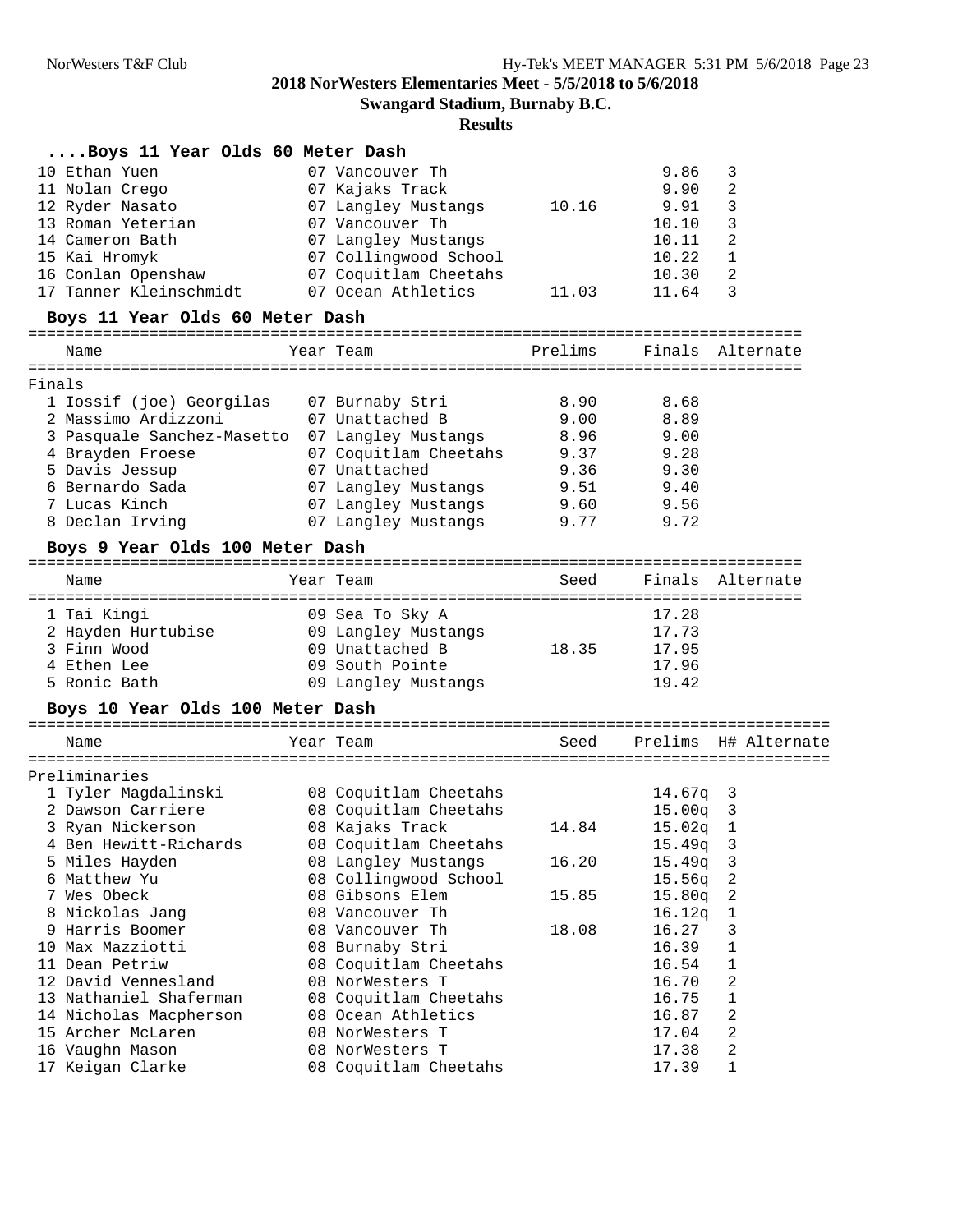**Swangard Stadium, Burnaby B.C.**

| Boys 10 Year Olds 100 Meter Dash         |                       |         |            |                      |
|------------------------------------------|-----------------------|---------|------------|----------------------|
| 18 Carlos Lovell                         | 08 Collingwood School |         | 17.52      | 2                    |
| Boys 10 Year Olds 100 Meter Dash         |                       |         |            |                      |
| Name                                     | Year Team             | Prelims |            | Finals Alternate     |
|                                          |                       |         |            |                      |
| Finals                                   |                       |         |            |                      |
| 1 Tyler Magdalinski                      | 08 Coquitlam Cheetahs | 14.67   | 14.13      |                      |
| 2 Dawson Carriere                        | 08 Coquitlam Cheetahs | 15.00   | 14.43      |                      |
| 3 Ryan Nickerson                         | 08 Kajaks Track       | 15.02   | 14.69      |                      |
| 4 Wes Obeck                              | 08 Gibsons Elem       | 15.80   | 15.05      |                      |
| 5 Miles Hayden                           | 08 Langley Mustangs   | 15.49   | 15.08      |                      |
| 6 Ben Hewitt-Richards                    | 08 Coquitlam Cheetahs | 15.49   | 15.12      |                      |
| 7 Matthew Yu                             | 08 Collingwood School | 15.56   | 15.43      |                      |
| 8 Nickolas Jang                          | 08 Vancouver Th       | 16.12   | 15.46      |                      |
| Boys 11 Year Olds 100 Meter Dash         |                       |         |            |                      |
|                                          |                       |         |            |                      |
| Name                                     | Year Team             | Seed    |            | Prelims H# Alternate |
| Preliminaries                            |                       |         |            |                      |
|                                          |                       |         |            |                      |
| 1 Pasquale Sanchez-Masetto               | 07 Langley Mustangs   |         | $14.34q$ 2 |                      |
| 2 Iossif (joe) Georgilas                 | 07 Burnaby Stri       | 14.75   | 14.47q     | $\mathbf{1}$         |
| 3 Jack Severin                           | 07 NorWesters T       |         | 14.70q     | 2                    |
| 4 Tristan Wade                           | 07 Coquitlam Cheetahs |         | 14.87q 2   |                      |
| 5 James Tiwari                           | 07 Collingwood School |         | $15.42q$ 2 |                      |
| 6 Lucas Gonzales                         | 07 Vancouver Th       |         | 15.44q     | $\mathbf{1}$         |
| 7 Brayden Froese                         | 07 Coquitlam Cheetahs |         | 15.48q     | $\mathbf{1}$         |
| 8 Nayan Soma                             | 07 Vancouver Ol       |         | 16.17q     | $\mathbf{1}$         |
| 9 Roman Yeterian                         | 07 Vancouver Th       |         | 16.21      | 1                    |
| 10 Ryder Nasato                          | 07 Langley Mustangs   |         | 16.26      | 2                    |
| 11 Steven Mohlmann                       | 07 Coquitlam Cheetahs |         | 16.31      | 2                    |
| 12 Kai Hromyk                            | 07 Collingwood School |         | 16.53      | 2                    |
| 13 Cameron Bath                          | 07 Langley Mustangs   |         | 16.81      | 1                    |
| 14 Diego Tian                            | 07 Collingwood School |         | 17.84      | 1                    |
| Boys 11 Year Olds 100 Meter Dash         |                       |         |            |                      |
| Name                                     | Year Team             | Prelims | Finals     | Alternate            |
|                                          |                       |         |            |                      |
| Finals                                   |                       |         |            |                      |
| 1 Iossif (joe) Georgilas 07 Burnaby Stri |                       | 14.47   | 14.33      |                      |
| 2 Pasquale Sanchez-Masetto               | 07 Langley Mustangs   | 14.34   | 14.42      |                      |
| 3 Jack Severin                           | 07 NorWesters T       | 14.70   | 14.94      |                      |
| 4 Tristan Wade                           | 07 Coquitlam Cheetahs | 14.87   | 15.15      |                      |
| 5 Brayden Froese                         | 07 Coquitlam Cheetahs | 15.48   | 15.32      |                      |
| 6 James Tiwari                           | 07 Collingwood School | 15.42   | 15.35      |                      |
| 7 Lucas Gonzales                         | 07 Vancouver Th       | 15.44   | 15.57      |                      |
| 8 Nayan Soma                             | 07 Vancouver Ol       | 16.17   | 16.57      |                      |
|                                          |                       |         |            |                      |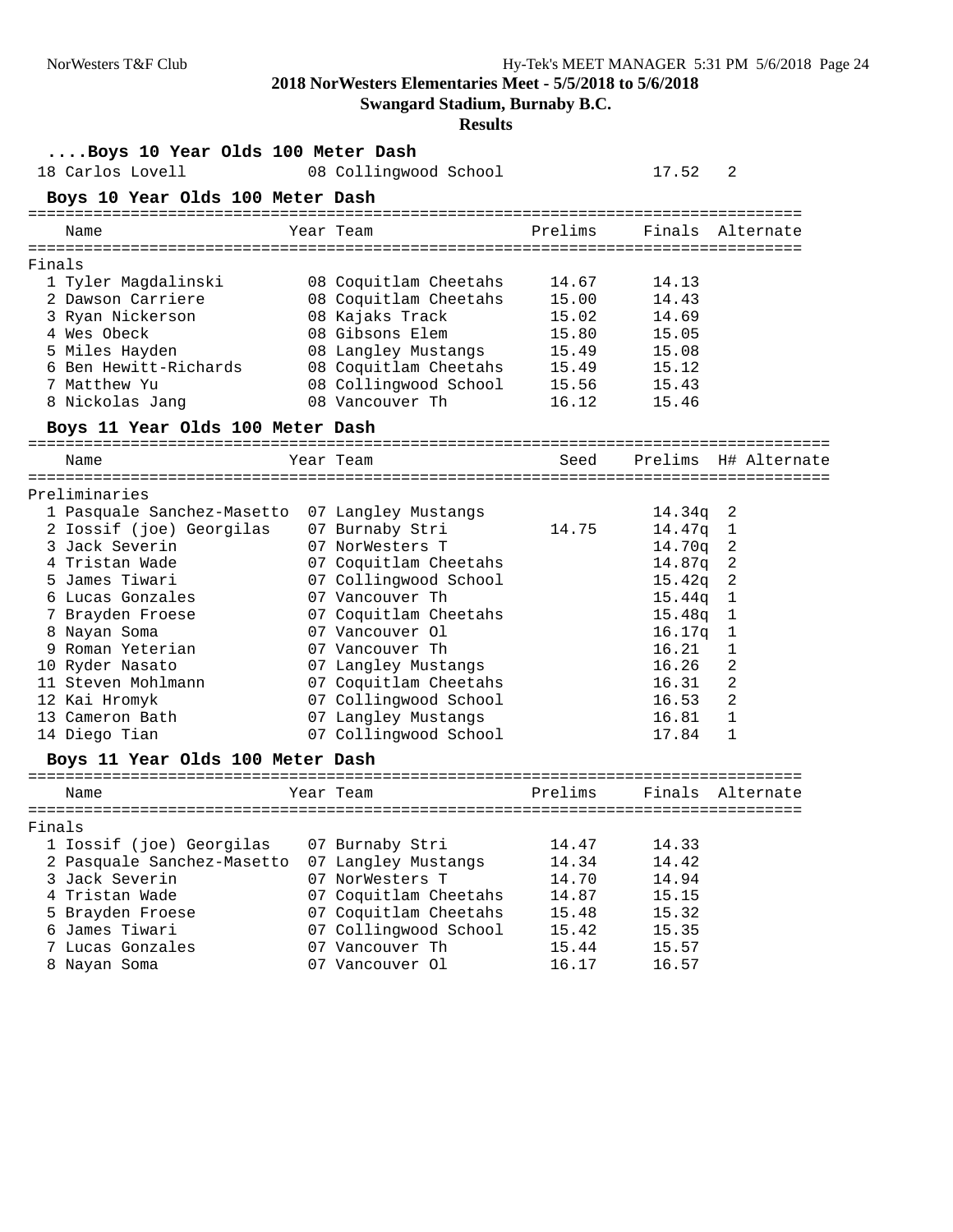**Swangard Stadium, Burnaby B.C.**

#### **Results**

**Boys 12 Year Olds 100 Meter Dash**

| Name                             | Year Team             | Seed    |            | Prelims H# Alternate       |
|----------------------------------|-----------------------|---------|------------|----------------------------|
| Preliminaries                    |                       |         |            |                            |
| 1 Joel Russell                   | 06 Langley Mustangs   | 15.31   | 14.44q 2   |                            |
| 2 Gilberto De La Pena            | 06 Ocean Athletics    | 14.73   | 14.59q     | $\mathbf{1}$               |
| 3 Spencer Thomas                 | 06 Coquitlam Cheetahs |         | 14.65q     | $\mathbf{1}$               |
| 4 Marty Bajarunas                | 06 Coquitlam Cheetahs |         | $15.10q$ 3 |                            |
| 5 Kael Pankratz                  | 06 Coquitlam Cheetahs |         | 15.22q     | $\mathbf{1}$               |
| 6 Loch Walker                    | 06 NorWesters T       |         | 15.34q     | $\overline{\phantom{a}}$   |
| 7 Toby Ford                      | 06 Vancouver Th       |         | 15.73q 1   |                            |
| 8 B. Jalen Benjamin Aldaba       | 06 Coquitlam Cheetahs |         | $15.74q$ 3 |                            |
| 9 Max Ndlovu-Fraser              | 06 Collingwood School |         | 15.98      | 3                          |
| 10 Patricio De La Pena           | 06 Ocean Athletics    | 16.35   | 16.97      | 3                          |
| 11 Kieran Scott-Moncrieff        |                       |         |            | 2                          |
|                                  | 06 Coquitlam Cheetahs |         | 17.02      |                            |
| Boys 12 Year Olds 100 Meter Dash |                       |         |            |                            |
| Name                             | Year Team             | Prelims |            | Finals Alternate           |
|                                  |                       |         |            |                            |
| Finals                           |                       |         |            |                            |
| 1 Joel Russell                   | 06 Langley Mustangs   | 14.44   | 14.04      |                            |
| 2 Gilberto De La Pena            | 06 Ocean Athletics    | 14.59   | 14.57      |                            |
| 3 Marty Bajarunas                | 06 Coquitlam Cheetahs | 15.10   | 14.99      |                            |
| 4 Loch Walker                    | 06 NorWesters T       | 15.34   | 15.11      |                            |
| 5 Spencer Thomas                 | 06 Coquitlam Cheetahs | 14.65   | 15.21      |                            |
| 6 Kael Pankratz                  | 06 Coquitlam Cheetahs | 15.22   | 15.49      |                            |
| 7 B. Jalen Benjamin Aldaba       | 06 Coquitlam Cheetahs | 15.74   | 15.63      |                            |
| 8 Toby Ford                      | 06 Vancouver Th       | 15.73   | 16.11      |                            |
| Boys 13-14 100 Meter Dash        |                       |         |            |                            |
|                                  |                       |         |            |                            |
| Name                             | Year Team             | Seed    |            | Prelims H# Alternate       |
| Preliminaries                    |                       |         |            |                            |
| 1 Ian Reyes                      | 05 NorWesters T       |         | $12.68q$ 2 |                            |
| 2 Jayden Wong                    | 05 Coquitlam Cheetahs |         | 12.98q 1   |                            |
| 3 Caiden Lee                     | 05 Ocean Athletics    | 13.89   | $13.04q$ 2 |                            |
| 4 Owen Jones                     | 05 Langley Mustangs   | 13.88   | 13.18q     | $\overline{\phantom{0}}^2$ |
| 5 Logan Duley                    | 05 Kajaks Track       | 13.18   | $13.24q$ 1 |                            |
| 6 Cayden Arnold                  | 04 Ocean Athletics    |         | 13.25q     | 2                          |
| 7 Kieran Hwang                   | 05 Coquitlam Cheetahs |         | 13.47q 2   |                            |
| 8 Owen Flack                     | 05 Langley Mustangs   |         | 13.48q     | - 2                        |
| 9 Isaac Humeniuk                 | 05 Langley Mustangs   |         | 13.57      | 1                          |
| 10 Michael Scherk                | 05 NorWesters T       | 14.37   | 13.65      | 1                          |
| 11 Jack Marshall                 | 05 NorWesters T       |         | 13.72      | 1                          |
| 12 Ty Elie                       | 05 Coquitlam Cheetahs |         | 13.88      | 1                          |
| 13 Brendan Lim                   | 05 Burnaby Stri       |         | 14.21      | 2                          |
| 14 Jack Mutka                    | 05 Coquitlam Cheetahs |         | 14.37      | 1                          |
|                                  |                       |         |            |                            |
| Boys 13-14 100 Meter Dash        |                       |         |            |                            |
| Name                             | Year Team             | Prelims |            | Finals Alternate           |
| Finals                           |                       |         |            |                            |
| 1 Ian Reyes                      | 05 NorWesters T       | 12.68   | 12.85      |                            |
|                                  |                       |         |            |                            |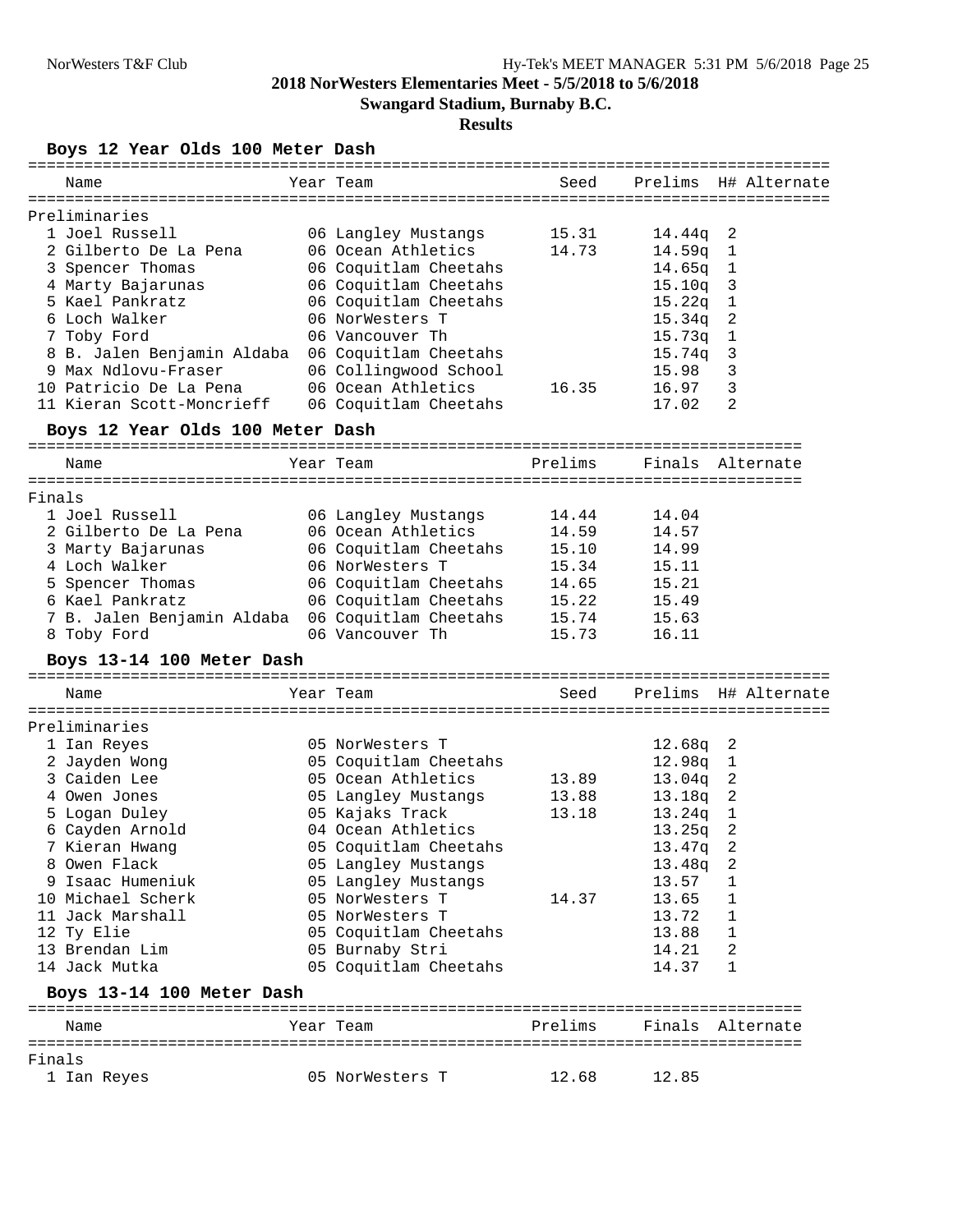**Swangard Stadium, Burnaby B.C.**

#### **Results**

#### **....Boys 13-14 100 Meter Dash**

| 2 Jayden Wong   | 05 Coquitlam Cheetahs | 12.98 | 13.04 |  |
|-----------------|-----------------------|-------|-------|--|
| 3 Caiden Lee    | 05 Ocean Athletics    | 13.04 | 13.27 |  |
| 4 Owen Jones    | 05 Langley Mustangs   | 13.18 | 13.30 |  |
| 5 Owen Flack    | 05 Langley Mustangs   | 13.48 | 13.72 |  |
| 6 Cayden Arnold | 04 Ocean Athletics    | 13.25 | 13.73 |  |
| 7 Kieran Hwang  | 05 Coquitlam Cheetahs | 13.47 | 13.84 |  |

#### **Boys 11 Year Olds 200 Meter Dash**

# ======================================================================================

| Name                     |    | Year Team<br>---------------- | Seed  |       |   | Finals H# Alternate |
|--------------------------|----|-------------------------------|-------|-------|---|---------------------|
| 1 Iossif (joe) Georgilas |    | 07 Burnaby Stri               | 30.94 | 29.84 |   |                     |
| 2 Jack Severin           |    | 07 NorWesters T               |       | 30.04 |   |                     |
| 3 Massimo Ardizzoni      |    | 07 Unattached B               |       | 30.35 |   |                     |
| 4 Gavin Baldwin          |    | 07 Unattached                 |       | 30.46 |   |                     |
| 5 Noah Louwerse          |    | 07 Langley Mustangs           |       | 30.73 | 2 |                     |
| 6 Davis Jessup           | 07 | Unattached                    |       | 32.12 | 2 |                     |
| 7 Lucas Kinch            |    | 07 Langley Mustangs           |       | 32.51 | 2 |                     |
| 8 Brayden Froese         |    | 07 Coquitlam Cheetahs         |       | 32.55 | 2 |                     |
| 9 Ethan Yuen             |    | 07 Vancouver Th               |       | 33.30 |   |                     |
| 10 Ryder Nasato          |    | 07 Langley Mustangs           |       | 33.56 |   |                     |
| 11 Nayan Soma            |    | 07 Vancouver Ol               |       | 33.72 |   |                     |
| 12 Callum Svetic         |    | 07 Burnaby Stri               |       | 33.88 |   |                     |
| 13 Declan Irving         |    | 07 Langley Mustangs           |       | 34.03 | 2 |                     |
| 14 Cameron Bath          |    | 07 Langley Mustangs           |       | 34.48 | 2 |                     |

#### **Boys 12 Year Olds 200 Meter Dash**

| Name                       | Year Team             | Seed  |       | Finals Alternate |
|----------------------------|-----------------------|-------|-------|------------------|
| 1 Joel Russell             | 06 Langley Mustangs   |       | 29.90 |                  |
| 2 Brendan O'Brien          | 06 Ocean Athletics    | 31.72 | 30.19 |                  |
| 3 Gilberto De La Pena      | 06 Ocean Athletics    | 30.46 | 30.50 |                  |
| 4 Joey Adams               | 06 Langley Mustangs   |       | 31.52 |                  |
| 5 B. Jalen Benjamin Aldaba | 06 Coquitlam Cheetahs |       | 33.49 |                  |
| 6 Max Ndlovu-Fraser        | 06 Collingwood School |       | 33.50 |                  |
| 7 Patricio De La Pena      | 06 Ocean Athletics    | 35.18 | 36.90 |                  |

#### **Boys 13-14 200 Meter Dash**

| Name            | Year Team             | Seed  |       |    | Finals H# Alternate |
|-----------------|-----------------------|-------|-------|----|---------------------|
| 1 Ian Reyes     | 05 NorWesters T       |       | 27.12 |    |                     |
| 2 Armaan Brar   | 05 Unattached B       |       | 27.15 | -2 |                     |
| 3 Owen Jones    | 05 Langley Mustangs   | 28.16 | 27.16 |    |                     |
| 4 Jayden Wong   | 05 Coquitlam Cheetahs |       | 27.62 |    |                     |
| 5 Kieran Hwang  | 05 Coquitlam Cheetahs |       | 28.29 | -2 |                     |
| 6 Ty Elie       | 05 Coquitlam Cheetahs |       | 28.93 | -2 |                     |
| 7 Brendan Lim   | 05 Burnaby Stri       |       | 29.02 |    |                     |
| 8 Owen Flack    | 05 Langley Mustangs   |       | 29.06 |    |                     |
| 9 Jack Marshall | 05 NorWesters T       |       | 29.74 |    |                     |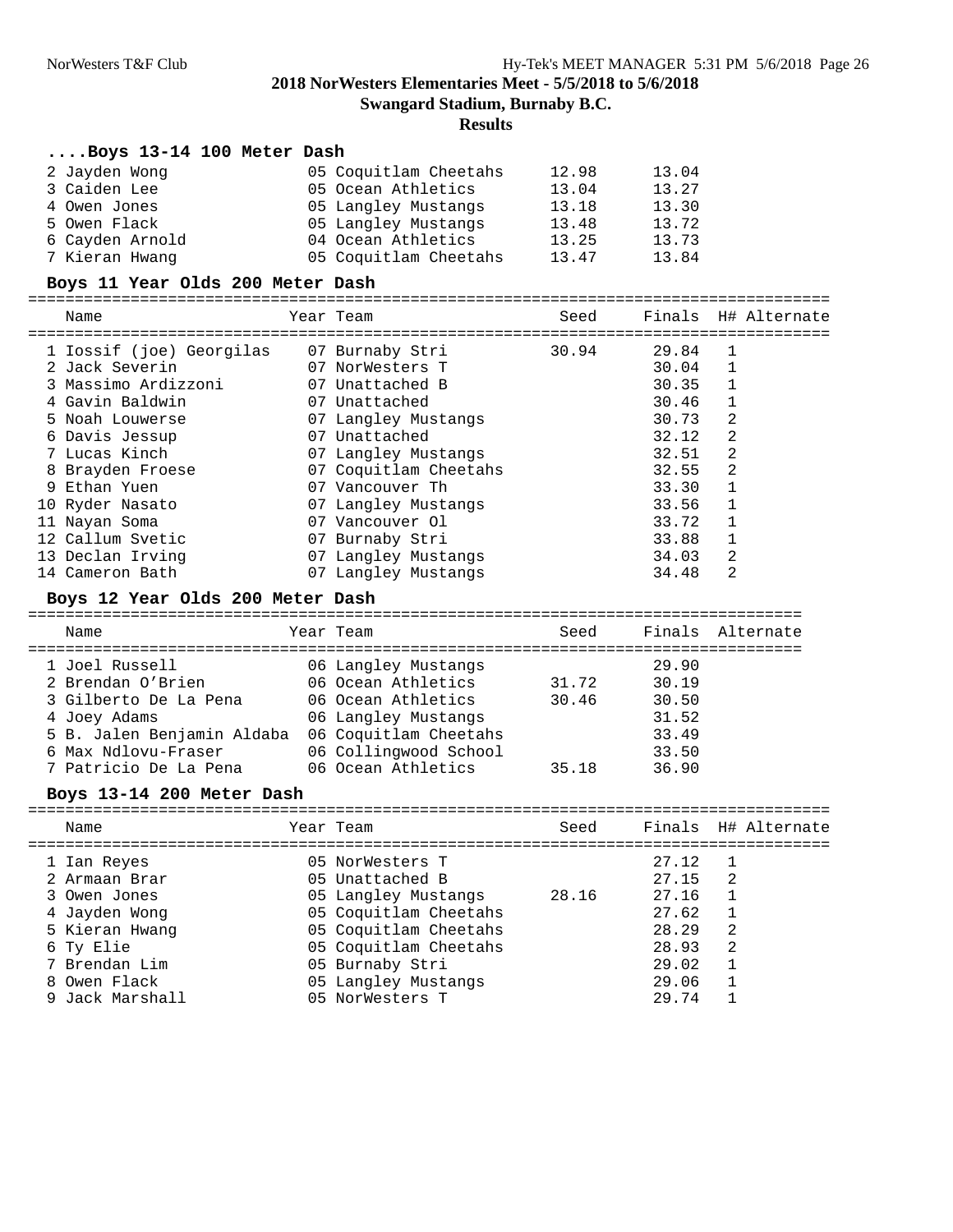**Swangard Stadium, Burnaby B.C.**

## **Results**

#### **Boys 12 Year Olds 300 Meter Dash**

| Name                                  | Year Team                                    | Seed    |                    | Finals Alternate      |
|---------------------------------------|----------------------------------------------|---------|--------------------|-----------------------|
| 1 Brendan O'Brien                     | 06 Ocean Athletics                           |         | 46.77              |                       |
| 2 Alec Brent                          | 06 Burnaby Stri                              |         | 47.18              |                       |
| 3 Kynan Haintz                        | 06 Golden Ears                               |         | 47.84              |                       |
| 4 Kael Pankratz                       | 06 Coquitlam Cheetahs                        |         | 49.00              |                       |
| 5 Jad Morin                           | 06 NorWesters T                              |         | 1:08.18            |                       |
| Boys 13-14 300 Meter Dash             |                                              |         |                    |                       |
| Name                                  | Year Team                                    | Seed    |                    | Finals Alternate      |
| 1 Caiden Lee                          | 05 Ocean Athletics                           | 44.00   | 42.20              |                       |
| 2 Ian Reyes                           | 05 NorWesters T                              |         | 42.64              |                       |
| 3 Owen Jones                          | 05 Langley Mustangs 45.37                    |         | 43.04              |                       |
| 4 Ty Elie                             | 05 Coquitlam Cheetahs                        |         | 52.64              |                       |
| Boys 9 Year Olds 600 Meter Run        |                                              |         |                    |                       |
| Name                                  | Year Team                                    | Seed    |                    | Finals Alternate      |
|                                       |                                              |         |                    |                       |
| 1 Cole Baldwin                        | 09 Unattached                                |         | 2:11.36            |                       |
| 2 Tai Kingi                           | 09 Sea To Sky A                              |         | 2:17.65            |                       |
| 3 Hayden Hurtubise                    | 09 Langley Mustangs                          |         | 2:18.77            |                       |
| 4 Nolan Woode                         | 09 Unattached B                              | 2:21.27 | 2:22.07            |                       |
| 5 James Woelders                      | 09 Unattached B                              |         | 2:28.67            |                       |
|                                       |                                              |         |                    |                       |
| Boys 10 Year Olds 600 Meter Run       |                                              |         |                    |                       |
| Name                                  | Year Team                                    |         |                    |                       |
|                                       |                                              |         |                    |                       |
| 1 Tyler Magdalinski                   | 08 Coquitlam Cheetahs                        |         | 1:49.79            |                       |
| 2 Miles Hayden                        | 08 Langley Mustangs                          | 1:56.00 | 1:56.42            |                       |
| 3 Elijah Clarke                       | 08 Vancouver Th                              |         | 1:56.74            | Seed Finals Alternate |
| 4 Harris Boomer                       | 08 Vancouver Th                              | 2:00.88 | 1:57.27            |                       |
| 5 Dean Petriw                         | 08 Coquitlam Cheetahs<br>08 NorWesters T     |         | 2:07.95            |                       |
| 6 Vaughn Mason                        |                                              |         | 2:12.72            |                       |
| 7 Nathaniel Shaferman                 | 08 Coquitlam Cheetahs                        |         | 2:13.80            |                       |
| 8 Nicholas Macpherson<br>9 Matthew Yu | 08 Ocean Athletics                           |         | 2:13.80<br>2:14.11 |                       |
| 10 Nickolas Jang                      | 08 Collingwood School<br>08 Vancouver Th     |         | 2:18.83            |                       |
| Boys 11 Year Olds 600 Meter Run       |                                              |         |                    |                       |
| Name                                  | Year Team                                    | Seed    | Finals             |                       |
|                                       |                                              |         |                    |                       |
| 1 Tristan Wade                        | 07 Coquitlam Cheetahs                        |         | 1:50.32            |                       |
| 2 Pasquale Sanchez-Masetto            | 07 Langley Mustangs                          |         | 1:52.23            | Alternate             |
| 3 Samuel Smith                        | 07 Langley Mustangs                          | 1:50.00 | 1:53.70            |                       |
| 4 Gavin Baldwin                       | 07 Unattached                                |         | 1:54.89            |                       |
| 5 James Tiwari                        | 07 Collingwood School                        |         | 2:02.45            |                       |
| 6 Declan Irving                       | 07 Langley Mustangs                          |         | 2:09.01            |                       |
| 7 Cameron Bath<br>8 Diego Tian        | 07 Langley Mustangs<br>07 Collingwood School |         | 2:12.18<br>2:34.74 |                       |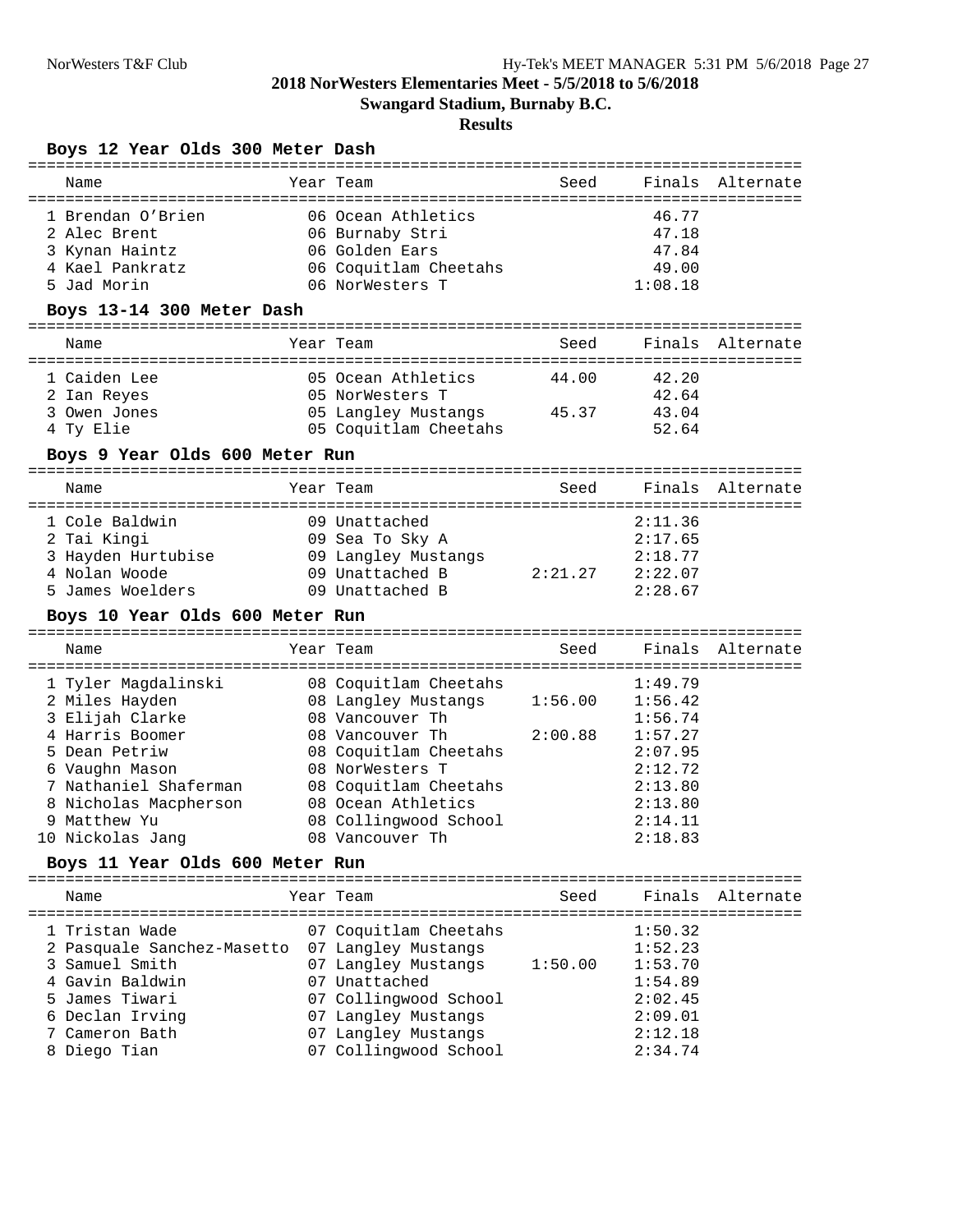**Swangard Stadium, Burnaby B.C.**

## **Results**

#### **Boys 12 Year Olds 800 Meter Run**

| Name              | Year Team             | Seed    |         | Finals Alternate |
|-------------------|-----------------------|---------|---------|------------------|
| 1 Connor Nicol    | 06 Ocean Athletics    |         | 2:25.78 |                  |
| 2 Brendan O'Brien | 06 Ocean Athletics    | 2:34.68 | 2:30.15 |                  |
| 3 Kai Martland    | 06 Vancouver Th       | 2:29.00 | 2:30.32 |                  |
| 4 James Hodgson   | 06 Ocean Athletics    | 2:33.32 | 2:30.53 |                  |
| 5 Joey Adams      | 06 Langley Mustangs   |         | 2:36.04 |                  |
| 6 Marty Bajarunas | 06 Coquitlam Cheetahs |         | 2:51.32 |                  |
| 7 Toby Ford       | 06 Vancouver Th       |         | 2:51.80 |                  |
| 8 Loch Walker     | 06 NorWesters T       |         | 2:52.41 |                  |
| 9 Jad Morin       | 06 NorWesters T       |         | 3:10.47 |                  |
| 10 Riley Manning  | 06 Coquitlam Cheetahs |         | 3:33.06 |                  |

### **Boys 13-14 800 Meter Run**

| Name                                            | Year Team                                                      | Seed    |                               | Finals Alternate |
|-------------------------------------------------|----------------------------------------------------------------|---------|-------------------------------|------------------|
| 1 Caiden Lee<br>2 Armaan Brar<br>3 Cole Wheeler | 05 Ocean Athletics<br>05 Unattached B<br>05 Coquitlam Cheetahs | 2:14.83 | 2:14.13<br>2:32.74<br>2:53.15 |                  |

#### **Boys 9 Year Olds 1000 Meter Run**

| Name                 | Year Team             | Seed |         | Finals Alternate |
|----------------------|-----------------------|------|---------|------------------|
| 1 Magnus Sandell     | 09 Sea To Sky A       |      | 4:13.53 |                  |
| 2 James Woelders     | 09 Unattached B       |      | 4:20.96 |                  |
| 3 Hayden Hurtubise   | 09 Langley Mustangs   |      | 4:22.26 |                  |
| 4 Arman Nabi         | 09 Collingwood School |      | 4:25.61 |                  |
| 5 Benjamin Heinrichs | 09 Coquitlam Cheetahs |      | 4:27.54 |                  |

#### **Boys 10 Year Olds 1000 Meter Run**

| Name               | Year Team             | Seed    |         | Finals Alternate |
|--------------------|-----------------------|---------|---------|------------------|
| 1 Elijah Clarke    | 08 Vancouver Th       |         | 3:25.61 |                  |
| 2 Harris Boomer    | 08 Vancouver Th       | 3:33.95 | 3:32.51 |                  |
| 3 Drew Vanhuizen   | 08 Langley Mustangs   |         | 3:34.11 |                  |
| 4 Massimo Calogero | 08 Royal City T       |         | 3:52.80 |                  |
| 5 Tai Hamada       | 08 Kajaks Track       | 4:13.50 | 4:14.98 |                  |
| 6 Chase Hromyk     | 08 Collingwood School |         | 4:22.81 |                  |
| 7 Inderbir Singh   | 08 New West Spa       |         | 4:22.89 |                  |

#### **Boys 11 Year Olds 1000 Meter Run**

| Name             | Year Team             | Seed    |         | Finals Alternate |
|------------------|-----------------------|---------|---------|------------------|
| 1 Tristan Wade   | 07 Coquitlam Cheetahs |         | 3:22.73 |                  |
| 2 Bernardo Sada  | 07 Langley Mustangs   | 3:24.00 | 3:24.38 |                  |
| 3 Miller Dabbs   | 07 Vancouver Th       | 3:26.61 | 3:25.74 |                  |
| 4 Noah Louwerse  | 07 Langley Mustangs   |         | 3:33.91 |                  |
| 5 Jack Severin   | 07 NorWesters T       |         | 3:36.51 |                  |
| 6 Samuel Smith   | 07 Langley Mustangs   |         | 3:37.70 |                  |
| 7 Ethan Sullivan | 07 Gibsons Elem       |         | 4:03.59 |                  |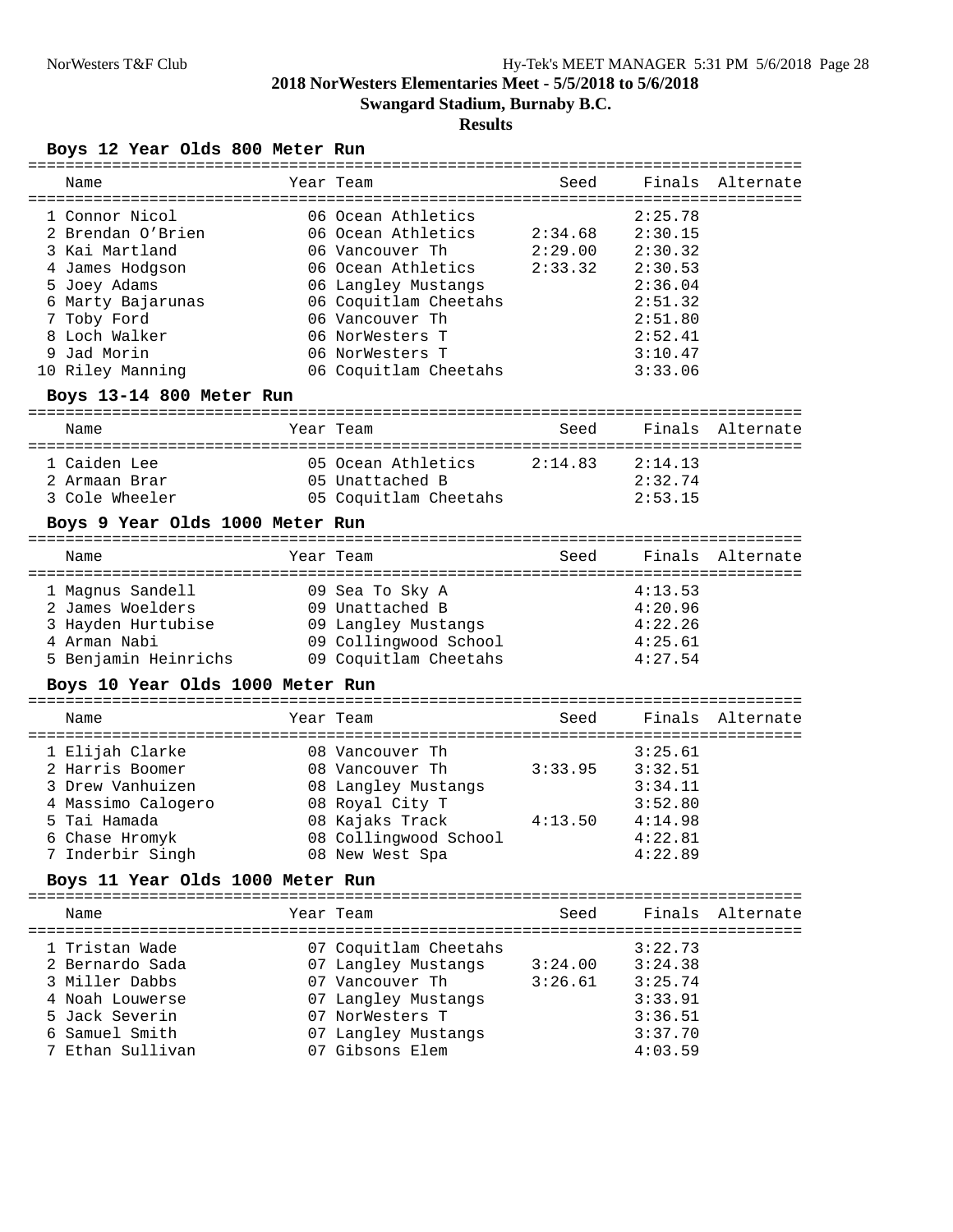**Swangard Stadium, Burnaby B.C.**

# **Results**

## **Boys 12 Year Olds 1200 Meter Run**

|                           | =============                                 |         |         |                  |
|---------------------------|-----------------------------------------------|---------|---------|------------------|
| Name                      | Year Team                                     | Seed    | Finals  | Alternate        |
|                           |                                               |         |         |                  |
| 1 Kai Martland            | 06 Vancouver Th                               | 4:05.00 | 4:02.92 |                  |
| 2 James Hodgson           | 06 Ocean Athletics 4:05.59                    |         | 4:02.96 |                  |
| 3 Brendan O'Brien         | 06 Ocean Athletics 4:05.75                    |         | 4:07.12 |                  |
| 4 Ramneek Singh           | 06 New West Spa                               |         | 4:52.80 |                  |
| 5 James Heinrichs         | 06 Coquitlam Cheetahs                         |         | 4:54.34 |                  |
| 6 Jad Morin               | 06 NorWesters T                               |         | 5:02.55 |                  |
| Boys 13-14 1200 Meter Run |                                               |         |         |                  |
| Name                      | Year Team                                     | Seed    | Finals  | Alternate        |
| 1 Caiden Lee              | 05 Ocean Athletics 3:39.01                    |         | 3:35.14 |                  |
| 2 Jayden Wong             | 05 Coquitlam Cheetahs                         |         | 4:02.75 |                  |
| Boys 13-14 2000 Meter Run |                                               |         |         |                  |
|                           |                                               |         |         |                  |
| Name                      | Year Team                                     | Seed    |         | Finals Alternate |
| 1 Caiden Lee              | 05 Ocean Athletics                            |         | 6:26.93 |                  |
| 2 Strachan Liberman       | 05 Coquitlam Cheetahs                         |         | 6:41.50 |                  |
|                           |                                               |         |         |                  |
| 3 Isaac Humeniuk          | 05 Langley Mustangs                           |         | 7:07.35 |                  |
| 4 Peter Meier             | 05 Langley Mustangs                           |         | 8:09.02 |                  |
|                           | Boys 9 Year Olds 60 Meter Hurdles .533m/6.5m  |         |         |                  |
| Name                      | Year Team                                     | Seed    |         | Finals Alternate |
|                           |                                               |         |         |                  |
| 1 Hayden Hurtubise        | 09 Langley Mustangs                           |         | 14.25   |                  |
|                           | Boys 10 Year Olds 60 Meter Hurdles .610m/6.5m |         |         |                  |
| Name                      | Year Team                                     | Seed    |         | Finals Alternate |
|                           |                                               |         |         |                  |
| 1 Wes Obeck               | 08 Gibsons Elem                               | 12.13   | 11.83   |                  |
| 2 Dean Petriw             | 08 Coquitlam Cheetahs                         |         | 11.86   |                  |
| 3 Tristan Reamsbottom     | 08 Langley Mustangs                           |         | 12.06   |                  |
| 4 Harris Boomer           | 08 Vancouver Th                               |         | 12.18   |                  |
| 5 Keigan Clarke           | 08 Coquitlam Cheetahs                         |         | 13.05   |                  |
|                           | Boys 11 Year Olds 60 Meter Hurdles .610m/6.5m |         |         |                  |
| Name                      | Year Team                                     | Seed    | Finals  | Alternate        |
|                           |                                               |         |         | ================ |
| 1 Brayden Froese          | 07 Coquitlam Cheetahs                         |         | 11.48   |                  |
| 2 Nayan Soma              | 07 Vancouver Ol                               |         | 11.64   |                  |
| 3 Lucas Gonzales          | 07 Vancouver Th                               |         | 12.10   |                  |
| 4 Steven Mohlmann         | 07 Coquitlam Cheetahs                         |         | 12.18   |                  |
| 5 Roman Yeterian          | 07 Vancouver Th                               |         | 12.48   |                  |
| 6 Miller Dabbs            | 07 Vancouver Th                               | 12.04   | 12.56   |                  |
|                           |                                               |         |         |                  |
| -- Lucas Kinch            | 07 Langley Mustangs                           |         | DQ      |                  |
|                           |                                               |         |         |                  |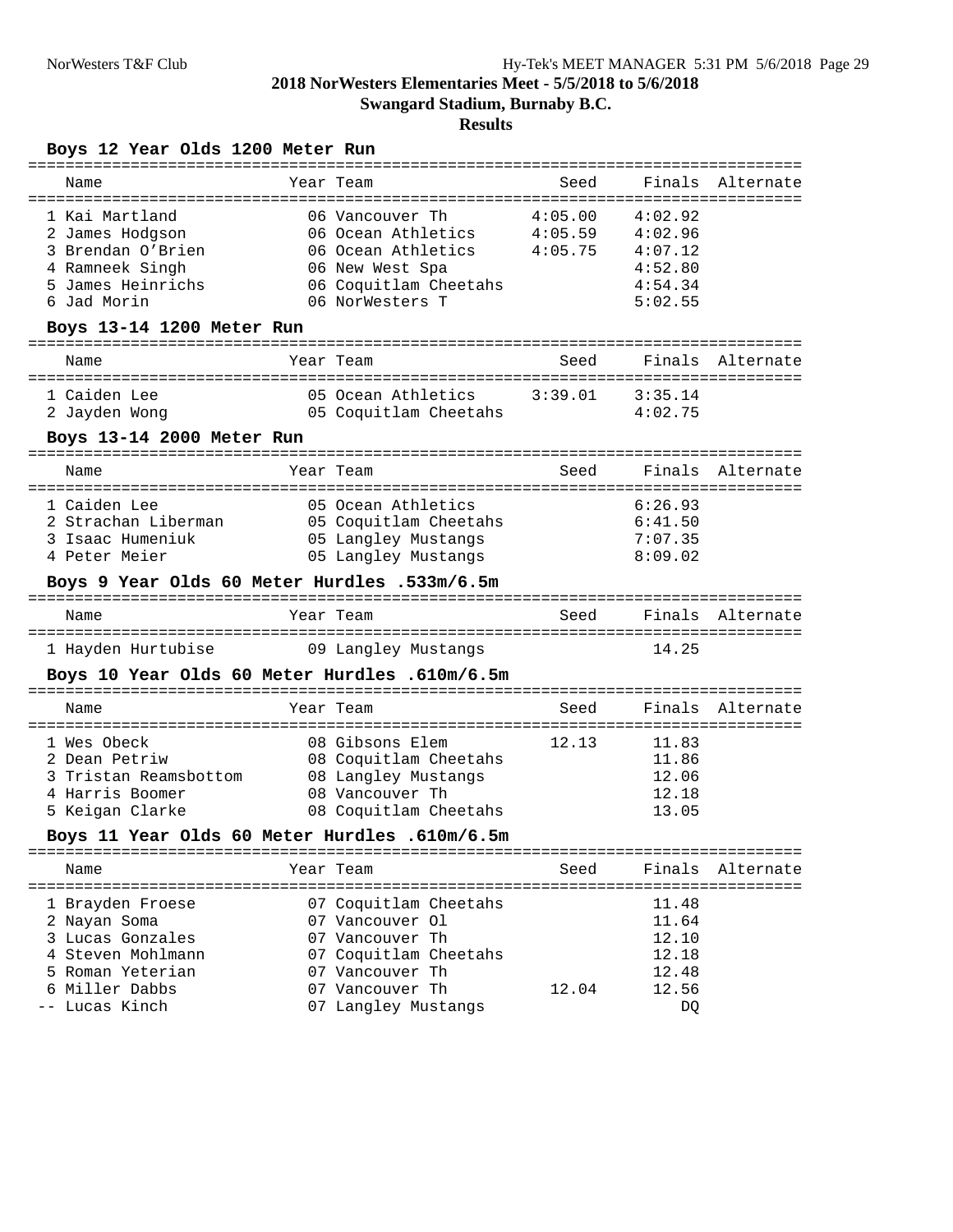**Swangard Stadium, Burnaby B.C.**

#### **Results**

### **Boys 12 Year Olds 80 Meter Hurdles .686m/7.0m**

|      | 14.54                                                                                                                                                                                                                                                                                                                                                                                                                                                                                                                                                                                    |                                                                                                                                                                                                                                                                                                                                                                                                   |
|------|------------------------------------------------------------------------------------------------------------------------------------------------------------------------------------------------------------------------------------------------------------------------------------------------------------------------------------------------------------------------------------------------------------------------------------------------------------------------------------------------------------------------------------------------------------------------------------------|---------------------------------------------------------------------------------------------------------------------------------------------------------------------------------------------------------------------------------------------------------------------------------------------------------------------------------------------------------------------------------------------------|
|      | 15.54                                                                                                                                                                                                                                                                                                                                                                                                                                                                                                                                                                                    |                                                                                                                                                                                                                                                                                                                                                                                                   |
|      | 15.86                                                                                                                                                                                                                                                                                                                                                                                                                                                                                                                                                                                    |                                                                                                                                                                                                                                                                                                                                                                                                   |
|      | 16.22                                                                                                                                                                                                                                                                                                                                                                                                                                                                                                                                                                                    |                                                                                                                                                                                                                                                                                                                                                                                                   |
|      | 23.28                                                                                                                                                                                                                                                                                                                                                                                                                                                                                                                                                                                    |                                                                                                                                                                                                                                                                                                                                                                                                   |
|      |                                                                                                                                                                                                                                                                                                                                                                                                                                                                                                                                                                                          |                                                                                                                                                                                                                                                                                                                                                                                                   |
|      |                                                                                                                                                                                                                                                                                                                                                                                                                                                                                                                                                                                          | Finals Alternate                                                                                                                                                                                                                                                                                                                                                                                  |
|      |                                                                                                                                                                                                                                                                                                                                                                                                                                                                                                                                                                                          |                                                                                                                                                                                                                                                                                                                                                                                                   |
|      |                                                                                                                                                                                                                                                                                                                                                                                                                                                                                                                                                                                          |                                                                                                                                                                                                                                                                                                                                                                                                   |
|      | 14.18                                                                                                                                                                                                                                                                                                                                                                                                                                                                                                                                                                                    |                                                                                                                                                                                                                                                                                                                                                                                                   |
|      | 14.22                                                                                                                                                                                                                                                                                                                                                                                                                                                                                                                                                                                    |                                                                                                                                                                                                                                                                                                                                                                                                   |
|      | 14.40                                                                                                                                                                                                                                                                                                                                                                                                                                                                                                                                                                                    |                                                                                                                                                                                                                                                                                                                                                                                                   |
|      | 18.85                                                                                                                                                                                                                                                                                                                                                                                                                                                                                                                                                                                    |                                                                                                                                                                                                                                                                                                                                                                                                   |
|      |                                                                                                                                                                                                                                                                                                                                                                                                                                                                                                                                                                                          |                                                                                                                                                                                                                                                                                                                                                                                                   |
|      |                                                                                                                                                                                                                                                                                                                                                                                                                                                                                                                                                                                          |                                                                                                                                                                                                                                                                                                                                                                                                   |
|      |                                                                                                                                                                                                                                                                                                                                                                                                                                                                                                                                                                                          |                                                                                                                                                                                                                                                                                                                                                                                                   |
|      |                                                                                                                                                                                                                                                                                                                                                                                                                                                                                                                                                                                          |                                                                                                                                                                                                                                                                                                                                                                                                   |
|      |                                                                                                                                                                                                                                                                                                                                                                                                                                                                                                                                                                                          |                                                                                                                                                                                                                                                                                                                                                                                                   |
|      |                                                                                                                                                                                                                                                                                                                                                                                                                                                                                                                                                                                          |                                                                                                                                                                                                                                                                                                                                                                                                   |
|      |                                                                                                                                                                                                                                                                                                                                                                                                                                                                                                                                                                                          |                                                                                                                                                                                                                                                                                                                                                                                                   |
|      |                                                                                                                                                                                                                                                                                                                                                                                                                                                                                                                                                                                          |                                                                                                                                                                                                                                                                                                                                                                                                   |
|      |                                                                                                                                                                                                                                                                                                                                                                                                                                                                                                                                                                                          |                                                                                                                                                                                                                                                                                                                                                                                                   |
|      |                                                                                                                                                                                                                                                                                                                                                                                                                                                                                                                                                                                          |                                                                                                                                                                                                                                                                                                                                                                                                   |
|      |                                                                                                                                                                                                                                                                                                                                                                                                                                                                                                                                                                                          |                                                                                                                                                                                                                                                                                                                                                                                                   |
|      |                                                                                                                                                                                                                                                                                                                                                                                                                                                                                                                                                                                          |                                                                                                                                                                                                                                                                                                                                                                                                   |
|      |                                                                                                                                                                                                                                                                                                                                                                                                                                                                                                                                                                                          |                                                                                                                                                                                                                                                                                                                                                                                                   |
|      |                                                                                                                                                                                                                                                                                                                                                                                                                                                                                                                                                                                          |                                                                                                                                                                                                                                                                                                                                                                                                   |
|      |                                                                                                                                                                                                                                                                                                                                                                                                                                                                                                                                                                                          |                                                                                                                                                                                                                                                                                                                                                                                                   |
|      | 43.30                                                                                                                                                                                                                                                                                                                                                                                                                                                                                                                                                                                    |                                                                                                                                                                                                                                                                                                                                                                                                   |
|      |                                                                                                                                                                                                                                                                                                                                                                                                                                                                                                                                                                                          |                                                                                                                                                                                                                                                                                                                                                                                                   |
|      |                                                                                                                                                                                                                                                                                                                                                                                                                                                                                                                                                                                          |                                                                                                                                                                                                                                                                                                                                                                                                   |
|      |                                                                                                                                                                                                                                                                                                                                                                                                                                                                                                                                                                                          | Finals Alternate                                                                                                                                                                                                                                                                                                                                                                                  |
|      | 1:03.11                                                                                                                                                                                                                                                                                                                                                                                                                                                                                                                                                                                  |                                                                                                                                                                                                                                                                                                                                                                                                   |
|      | 1:03.61                                                                                                                                                                                                                                                                                                                                                                                                                                                                                                                                                                                  |                                                                                                                                                                                                                                                                                                                                                                                                   |
|      |                                                                                                                                                                                                                                                                                                                                                                                                                                                                                                                                                                                          |                                                                                                                                                                                                                                                                                                                                                                                                   |
| ' A' | 1:06.53                                                                                                                                                                                                                                                                                                                                                                                                                                                                                                                                                                                  |                                                                                                                                                                                                                                                                                                                                                                                                   |
|      | Year Team<br>1 Marty Bajarunas 66 Coquitlam Cheetahs<br>06 Vancouver Th<br>06 Vancouver Ol<br>06 Langley Mustangs<br>06 Coquitlam Cheetahs<br>Boys 13-14 80 Meter Hurdles .762m/8.0m<br>Year Team<br>05 NorWesters T<br>05 Coquitlam Cheetahs<br>05 Coquitlam Cheetahs<br>05 Coquitlam Cheetahs<br>05 NorWesters T<br>05 Coquitlam Cheetahs<br>Boys 12 Year Olds 200 Meter Hurdles .610m<br>Year Team<br>06 NorWesters T<br>06 NorWesters T<br>Boys 13-14 200 Meter Hurdles .686m<br>Year Team<br>Boys 11 Year Olds 4x60 Meter Relay 60 M Shuttle<br>Boys 11 Year Olds 4x100 Meter Relay | Seed Finals Alternate<br>Seed<br>14.27 12.47<br>05 NorWesters T<br>05 Ocean Athletics 12.56 12.48<br>14.19<br>Seed Finals Alternate<br>38.33<br>41.56<br>Seed Finals Alternate<br>1 Aidan Turner 1 05 Ocean Athletics 28.77 28.92<br>2 Michael Scherk 1 05 NorWesters T 32.63 29.75<br>3 Kohen Pankratz 1 05 Coquitlam Cheetahs 32.14<br>Seed Finals Alternate<br>39.64<br>40.57<br>41.38<br>Seed |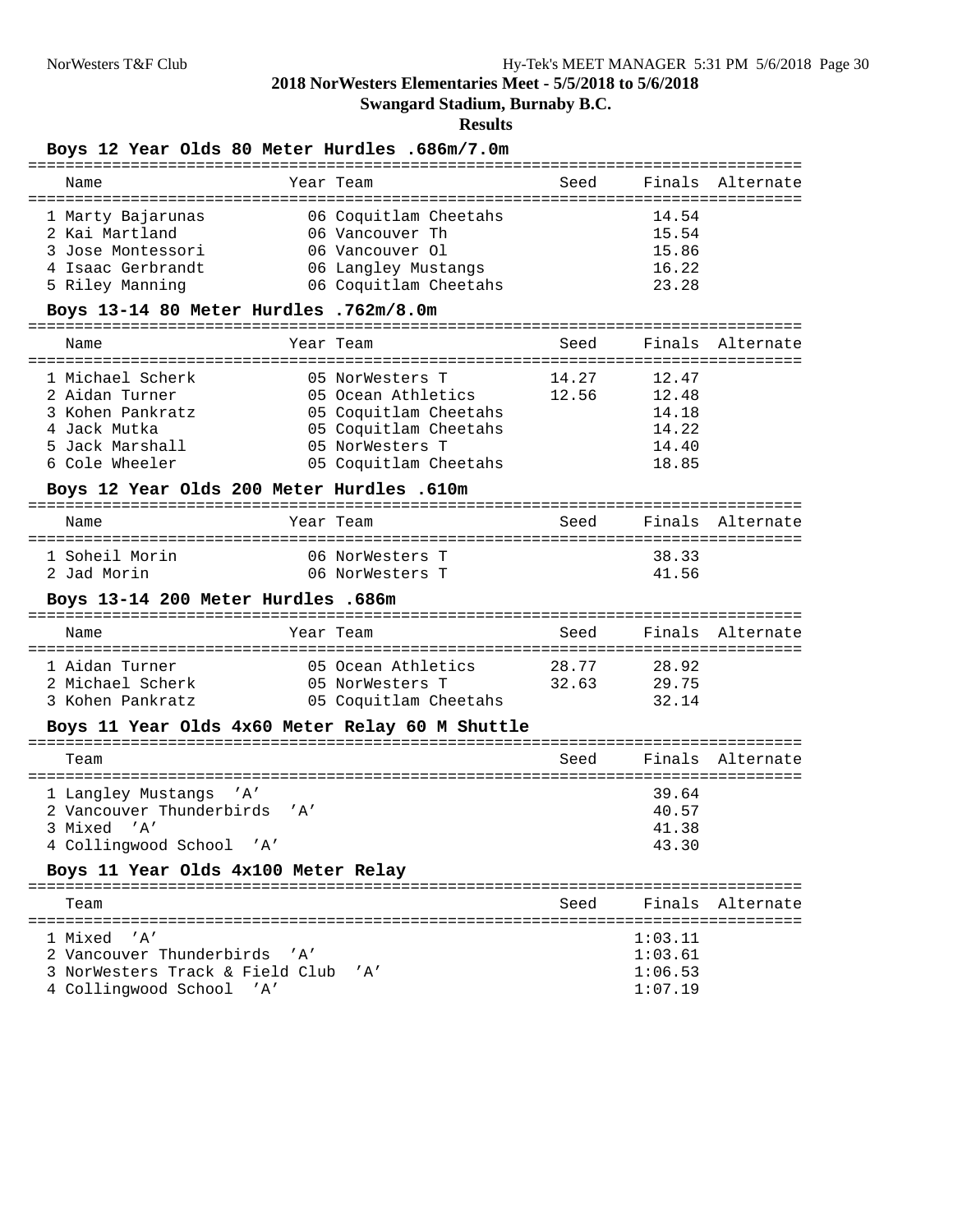**Swangard Stadium, Burnaby B.C.**

| Boys 12 Year Olds 4x100 Meter Relay                                                                            |                                                       |                                    |                    |                  |
|----------------------------------------------------------------------------------------------------------------|-------------------------------------------------------|------------------------------------|--------------------|------------------|
| Team                                                                                                           |                                                       | Seed                               | Finals             | Alternate        |
| ========================<br>1 NorWesters Track & Field Club                                                    | ===================<br>' A'                           | ================================== | 1:04.00            |                  |
| Boys 13-14 4x100 Meter Relay                                                                                   |                                                       |                                    |                    |                  |
| Team                                                                                                           |                                                       | Seed                               |                    | Finals Alternate |
| --------------------<br>1 Mixed 'A'                                                                            | ============================                          | ===============================    | 52.52              |                  |
| Boys 12-14 Distance Medley                                                                                     |                                                       |                                    |                    |                  |
| Team                                                                                                           |                                                       | Seed                               |                    | Finals Alternate |
| ----------------------<br>1 NorWesters Track & Field Club 'A'<br>2 Mixed 'A'                                   | ========================                              | ===============================    | 3:44.24<br>3:46.18 |                  |
| Boys 9 Year Olds High Jump                                                                                     |                                                       |                                    |                    |                  |
| Name                                                                                                           | ================<br>Year Team                         | Seed                               |                    | Finals Alternate |
| 1 Hayden Hurtubise 69 Langley Mustangs<br>$0.85$ $0.90$ $0.95$ 1.00 1.05<br>Ρ<br>$\Omega$<br>XO XXX<br>$\circ$ |                                                       |                                    | 1.00m              |                  |
| -- Adam Cole<br>0.85<br>XXX                                                                                    | 09 Vancouver Th                                       |                                    | ΝH                 |                  |
| -- Ronic Bath<br>0.85<br>XXX                                                                                   | 09 Langley Mustangs                                   |                                    | ΝH                 |                  |
| Boys 10 Year Olds High Jump                                                                                    |                                                       |                                    |                    |                  |
| Name                                                                                                           | Year Team                                             | Seed                               |                    | Finals Alternate |
| 1 Dawson Carriere<br>0.95 1.00 1.05 1.10 1.15 1.20 1.25 1.27<br>$\circ$<br>O<br>$\circ$<br>$\circ$             | 08 Coquitlam Cheetahs<br>$\circ$<br>XO XXX<br>$\circ$ |                                    | 1.25m              |                  |
| 2 Jack Bello<br>0.95 1.00 1.05 1.10 1.15 1.20 1.25<br>0<br>O<br>$\circ$                                        | 08 Kajaks Track<br>O OXXOXXX                          |                                    | 1.20m              |                  |
| 2 Alexander Birsan<br>0.95 1.00 1.05 1.10 1.15 1.20 1.25<br>$\circ$<br>$O$ XO<br>$\circ$                       | 08 Coquitlam Cheetahs<br>XO XXX<br>XO                 |                                    | 1.20m              |                  |
| 4 Ryan Nickerson<br>0.95 1.00 1.05 1.10 1.15 1.20<br>$\circ$<br>$O$ $O$<br>$\circ$                             | 08 Kajaks Track<br>XO XXX                             | 1.15m                              | 1.15m              |                  |
| 5 Archer McLaren<br>0.951.00<br>XO XXX                                                                         | 08 NorWesters T                                       |                                    | 0.95 <sub>m</sub>  |                  |
| -- Chase Hromyk<br>0.95<br>XXX                                                                                 | 08 Collingwood School                                 |                                    | NH                 |                  |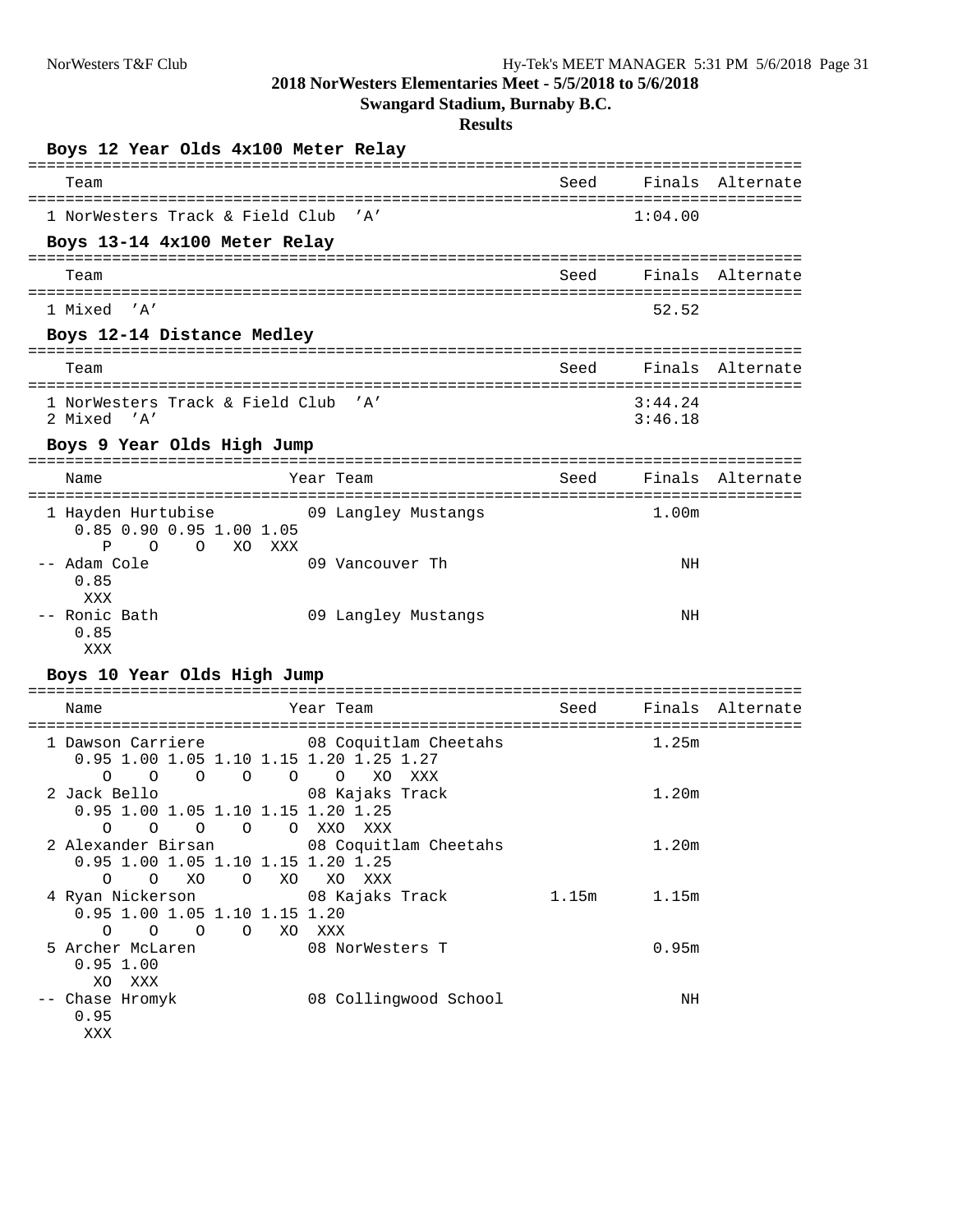**Swangard Stadium, Burnaby B.C.**

#### **Results**

| Boys 10 Year Olds High Jump                                                                                                              |                           |      |                   |                  |
|------------------------------------------------------------------------------------------------------------------------------------------|---------------------------|------|-------------------|------------------|
| 0.95 1.00 1.05 1.10 1.15 1.20 1.25<br>P<br>P P P P P XXX                                                                                 |                           |      | NH                |                  |
| Boys 11 Year Olds High Jump                                                                                                              |                           |      |                   |                  |
| Name                                                                                                                                     | Year Team                 | Seed |                   | Finals Alternate |
| 1 Bernardo Sada 67 Langley Mustangs 1.31m 1.33m<br>1.00 1.05 1.10 1.15 1.20 1.25 1.30 1.33 1.35<br>P P O O XO XO XXO XO XXX              |                           |      |                   |                  |
| 2 Brayden Froese 67 Coquitlam Cheetahs<br>1.00 1.05 1.10 1.15 1.20 1.25 1.30<br>$\begin{matrix} 0 & 0 & 0 \end{matrix}$<br>P<br>$\Omega$ | O XXX                     |      | 1.25m             |                  |
| 3 Griffin Cole 67 Vancouver Th<br>1.00 1.05 1.10 1.15 1.20 1.25<br>P P O O O XXX                                                         |                           |      | 1.20 <sub>m</sub> |                  |
| 4 William Millard 07 NorWesters T<br>1.00 1.05 1.10 1.15 1.20 1.25<br>P O O XO O XXX                                                     |                           |      | J1.20m            |                  |
| 5 Steven Mohlmann 67 Coquitlam Cheetahs<br>1.00 1.05 1.10 1.15 1.20 1.25<br>$\begin{matrix} 0 & 0 & 0 & X0 \end{matrix}$<br>$\circ$      | XX                        |      | J1.20m            |                  |
| 6 Noah Louwerse<br>1.00 1.05 1.10 1.15 1.20<br>$O$ $O$ $O$ $O$ $XXX$                                                                     | 07 Langley Mustangs       |      | 1.15m             |                  |
| 6 Samuel Smith<br>1.00 1.05 1.10 1.15 1.20<br>P O O O XXX                                                                                | 07 Langley Mustangs 1.30m |      | 1.15m             |                  |
| 8 Lucas Gonzales<br>$1.00$ 1.05 1.10<br>P<br>O XO                                                                                        | 07 Vancouver Th           |      | 1.10m             |                  |
| 9 Cameron Bath<br>1.00 1.05 1.10<br>P O XXX                                                                                              | 07 Langley Mustangs       |      | 1.05m             |                  |

## **Boys 12 Year Olds High Jump**

| Name                                     |   |              |          |              | Year Team                                                        |          |                     |                |          | Seed     |     | Finals | Alternate |
|------------------------------------------|---|--------------|----------|--------------|------------------------------------------------------------------|----------|---------------------|----------------|----------|----------|-----|--------|-----------|
| 1 Connor Nicol                           |   |              |          |              | 06 Ocean Athletics                                               |          |                     |                |          |          |     | 1.53m  |           |
|                                          |   |              |          |              | 1.00 1.05 1.10 1.15 1.20 1.25 1.30 1.35 1.40 1.45 1.48 1.53 1.55 |          |                     |                |          |          |     |        |           |
| Ρ                                        | Ρ | P            | P        | $\mathbb{P}$ | $\circ$                                                          | $\circ$  | $\circ$             | $\overline{O}$ | $\Omega$ | $\Omega$ | XO. | XX     |           |
| 2 Marty Bajarunas                        |   |              |          |              | 06 Coquitlam Cheetahs                                            |          |                     |                |          |          |     | 1.40m  |           |
|                                          |   |              |          |              | 1.00 1.05 1.10 1.15 1.20 1.25 1.30 1.35 1.40 1.45                |          |                     |                |          |          |     |        |           |
| Ρ                                        | Ρ | $\mathbb{P}$ | Ρ        | $\Omega$     | $\circ$                                                          | $\circ$  | XO                  | XO.            | XXX      |          |     |        |           |
| 3 Brady Carriere 6 06 Coquitlam Cheetahs |   |              |          |              |                                                                  |          |                     |                |          |          |     | 1.35m  |           |
|                                          |   |              |          |              | 1.00 1.05 1.10 1.15 1.20 1.25 1.30 1.35 1.40                     |          |                     |                |          |          |     |        |           |
| P                                        | P | P            | $\Omega$ | $\Omega$     | $\circ$                                                          | $\Omega$ | XXO                 | XXX            |          |          |     |        |           |
| 4 Joey Adams                             |   |              |          |              |                                                                  |          | 06 Langley Mustangs |                |          |          |     | 1.30m  |           |
|                                          |   |              |          |              | 1.00 1.05 1.10 1.15 1.20 1.25 1.30 1.35                          |          |                     |                |          |          |     |        |           |
| P                                        | P | $\mathsf{P}$ | XO.      | XO.          | $\circ$                                                          | $\Omega$ | XXX                 |                |          |          |     |        |           |
| 5 Jose Montessori                        |   |              |          |              | 06 Vancouver Ol                                                  |          |                     |                |          |          |     | J1.30m |           |
|                                          |   |              |          |              | 1.00.1.05.1.10.1.15.1.20.1.25.1.30.1.35                          |          |                     |                |          |          |     |        |           |
| Ρ                                        | P | Ω            |          | XO           | XXO                                                              | XXO      | XXX                 |                |          |          |     |        |           |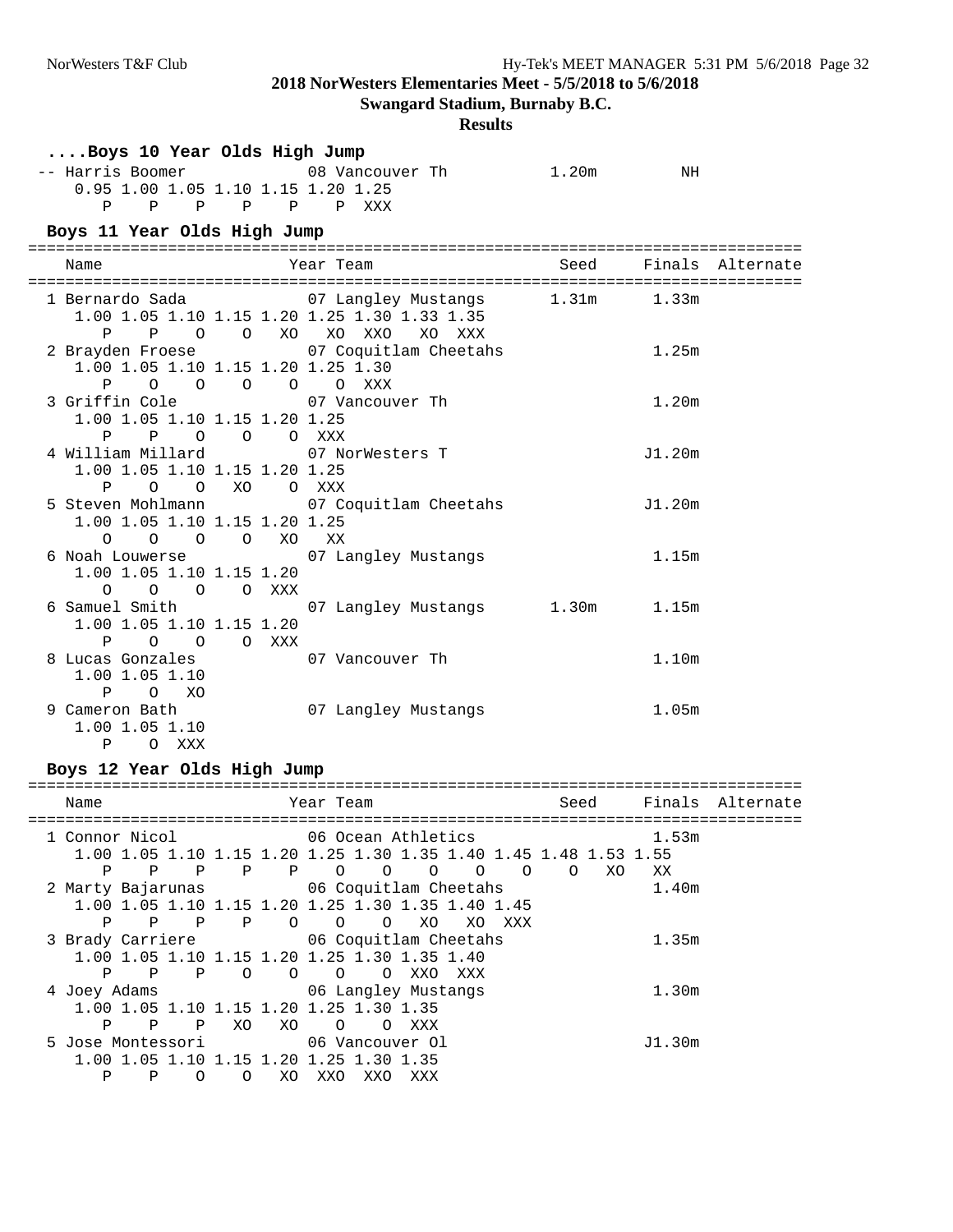**Swangard Stadium, Burnaby B.C.**

# **Results**

| Boys 12 Year Olds High Jump                                                                          |          |                |                |                                           |             |        |
|------------------------------------------------------------------------------------------------------|----------|----------------|----------------|-------------------------------------------|-------------|--------|
|                                                                                                      |          |                |                |                                           | 1.25m 1.25m |        |
|                                                                                                      |          |                |                | 1.00 1.05 1.10 1.15 1.20 1.25 1.30        |             |        |
| $\mathbb P$<br>P                                                                                     | $\Omega$ | $\overline{O}$ | $\overline{O}$ | $\circ$<br>XXX                            |             |        |
|                                                                                                      |          |                |                | 7 Kael Pankratz 66 Coquitlam Cheetahs     |             | 1.20m  |
| 1.00 1.05 1.10 1.15 1.20 1.25                                                                        |          |                |                |                                           |             |        |
| $\mathbf{P}$<br>P                                                                                    |          | P XO           | XO             | $\mathbf{X}$                              |             |        |
|                                                                                                      |          |                |                | 8 Max Ndlovu-Fraser 06 Collingwood School |             | J1.20m |
| 1.00 1.05 1.10 1.15 1.20 1.25                                                                        |          |                |                |                                           |             |        |
| P<br>$\mathbf{P}$                                                                                    | $\Omega$ | XXO            |                | XO XXX                                    |             |        |
| 8 Rylan Poole                                                                                        |          |                |                | 06 Langley Mustangs                       |             | J1.20m |
| 1.00 1.05 1.10 1.15 1.20 1.25                                                                        |          |                |                |                                           |             |        |
| $\mathbf{P}$<br>Ρ                                                                                    | XO       | XO             | XO             | XXX                                       |             |        |
| 10 Loch Walker and the Local March 10 Local March 10 March 10 March 10 March 10 March 10 March 10 Ma |          |                |                | 06 NorWesters T                           |             | 1.15m  |
| 1.00 1.05 1.10 1.15 1.20                                                                             |          |                |                |                                           |             |        |
| $\mathbf{P}$<br>Ρ                                                                                    | $\Omega$ |                | O XXX          |                                           |             |        |
| 11 Richard Curry                                                                                     |          |                |                | 06 Ocean Athletics                        |             | 1.10m  |
| 1.00 1.05 1.10 1.15                                                                                  |          |                |                |                                           |             |        |
| $\Omega$<br>O                                                                                        | O        | XXX            |                |                                           |             |        |

## **Boys 13-14 High Jump**

| Name                                                                                                   | Year Team and the control of the control of the control of the control of the control of the control of the co |             |                   | Seed Finals Alternate |
|--------------------------------------------------------------------------------------------------------|----------------------------------------------------------------------------------------------------------------|-------------|-------------------|-----------------------|
| 1 Aidan Turner 1.50m and 1.50m in 1.60m                                                                | 1.20 1.25 1.30 1.35 1.40 1.45 1.50 1.55 1.60 1.65<br>PPP PPP PPP 0 0 XO 0 0 XXO XXX                            |             |                   |                       |
| 2 Levi Tuura 65 Royal City T<br>1.20 1.25 1.30 1.35 1.40 1.45 1.50 1.55<br>PPP PPP PPP XO O O XO XXX   |                                                                                                                |             | 1.50m             |                       |
| 2 Michael Scherk 05 NorWesters T<br>1.20 1.25 1.30 1.35 1.40 1.45 1.50 1.55<br>PPP PPP 0 0 0 XO XO XXX |                                                                                                                | 1.45m 1.50m |                   |                       |
| 4 Jack Marshall 65 NorWesters T<br>1.20 1.25 1.30 1.35 1.40 1.45<br>PPP PPP 0 0 0 XXX                  |                                                                                                                |             | 1.40m             |                       |
| 5 Sebastian Blomerus 05 Wolves Athle<br>1.20 1.25 1.30 1.35 1.40 1.45<br>PPP 0 0 0 XXO XXX             |                                                                                                                |             | J1.40m            |                       |
| 6 Isaac Humeniuk 6 15 Langley Mustangs<br>1.20 1.25 1.30 1.35<br>P O XXO XXX                           |                                                                                                                |             | 1.30 <sub>m</sub> |                       |
| 7 Jack Mutka<br>$1.20$ $1.25$ $1.30$<br>XO XXO XXX                                                     | 05 Coquitlam Cheetahs                                                                                          |             | 1.25m             |                       |
| -- Caesar Seminerio<br>1.20<br>XXX                                                                     | 05 Collingwood School                                                                                          |             | ΝH                |                       |

### **Boys 9 Year Olds Long Jump**

| Name                              | Year Team           | Seed |       | Finals Alternate |
|-----------------------------------|---------------------|------|-------|------------------|
| 1 Oliver Sada<br>PASS 1.09m 3.01m | 09 Langley Mustangs |      | 3.01m |                  |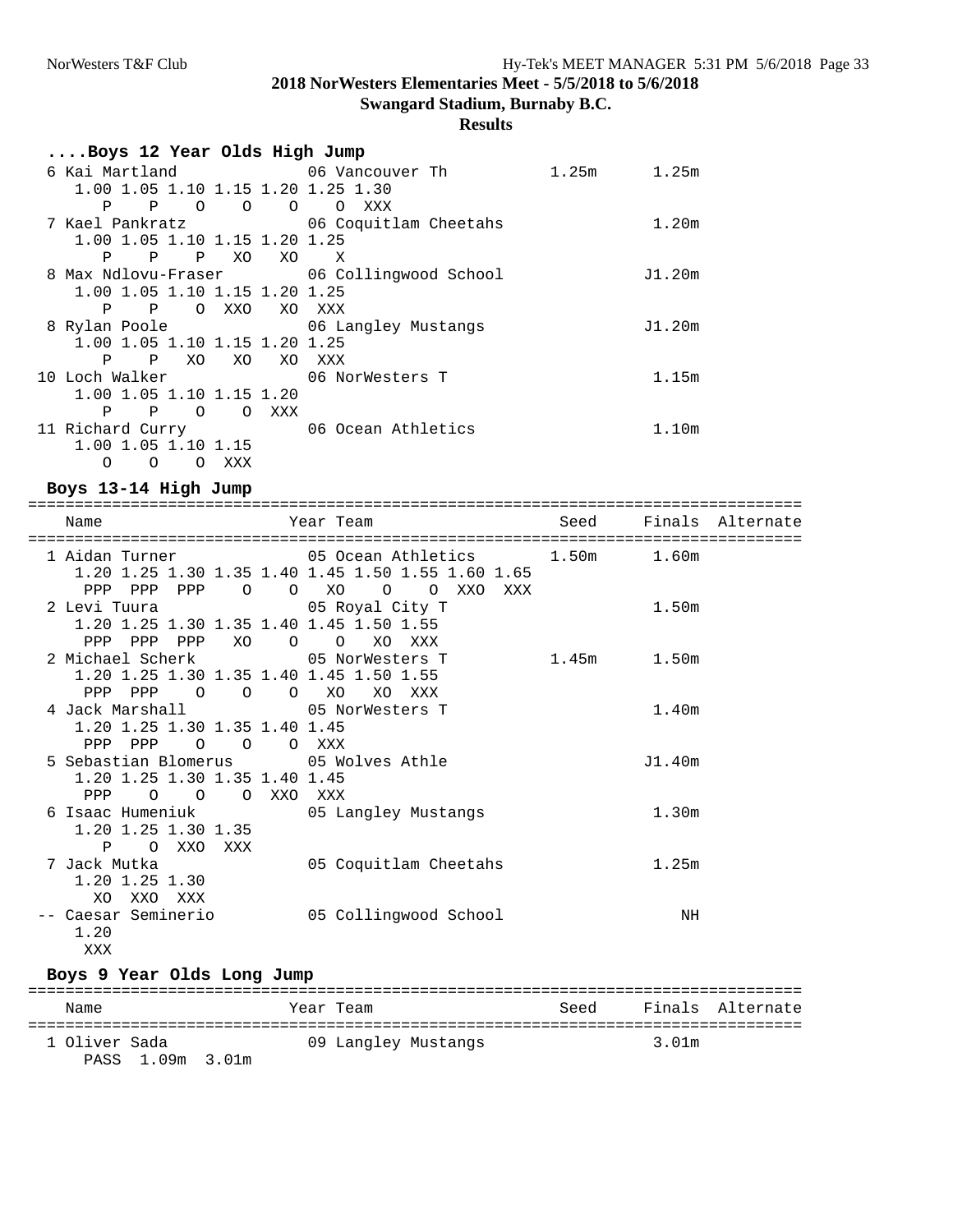**Swangard Stadium, Burnaby B.C.**

#### **Results**

| Boys 9 Year Olds Long Jump |                       |                   |
|----------------------------|-----------------------|-------------------|
| 2 Bentley Truong           | 09 Coquitlam Cheetahs | 2.75m             |
| $2.75m$ $2.74m$ $2.69m$    |                       |                   |
| 3 Ronic Bath               | 09 Langley Mustangs   | 2.41m             |
| 2.41m FOUL 2.37m           |                       |                   |
| 4 Arman Nabi               | 09 Collingwood School | 2.33m             |
| $2.06m$ $2.33m$ $2.22m$    |                       |                   |
| 5 Benjamin Heinrichs       | 09 Coquitlam Cheetahs | 2.25m             |
| $2.25m$ $2.08m$ $2.21m$    |                       |                   |
| 6 Hayden Hurtubise         | 09 Langley Mustangs   | 2.15m             |
| FOUL 2.15m 2.15m           |                       |                   |
| 7 Chase Antinori           | 09 Collingwood School | 2.09 <sub>m</sub> |
| $2.00m$ $2.00m$ $2.09m$    |                       |                   |

#### **Boys 10 Year Olds Long Jump**

=================================================================================== Seed Finals Alternate =================================================================================== 1 Dawson Carriere 3.28m 3.48m 3.30m 2 Max Mazziotti 08 Burnaby Stri 3.44m 3.44m 3.21m 3.07m 2 Alexander Birsan 08 Coquitlam Cheetahs 3.44m 3.23m 3.20m 3.44m 08 Coquitlam Cheetahs 3.31m 3.27m 3.31m FOUL<br>5 Elijah Clarke 08 Vancouver Th 3.29m 3.11m 3.15m 3.29m<br>6 Yihan Wanq 08 Collingwood School 3.28m 3.17m 3.28m 3.15m 08 NorWesters T 3.26m 3.16m 2.99m 3.26m 08 Coquitlam Cheetahs 3.25m FOUL 3.22m 3.25m 9 Nathaniel Shaferman 08 Coquitlam Cheetahs 3.03m 2.88m 2.97m 3.03m 10 Archer McLaren 08 NorWesters T 2.98m 2.98m 2.98m 2.91m<br>11 Drew Vanhuizen 08 Langley Mustangs 2.95m 2.74m 2.95m FOUL<br>12 Carlos Lovell 08 Collingwood School 2.80m 2.53m 2.80m 2.80m<br>13 Ryan La Combe 08 Coquitlam Cheetahs 2.71m 2.71m 2.62m 2.68m<br>14 Chase Hromyk 08 Collingwood School 2.40m 2.40m FOUL 2.00m

#### **Boys 11 Year Olds Long Jump**

| Name                                          | Year Team             | Seed  |       | Finals Alternate |
|-----------------------------------------------|-----------------------|-------|-------|------------------|
| 1 Iossif (joe) Georgilas<br>3.96m 3.81m 3.65m | 07 Burnaby Stri       | 3.70m | 3.96m |                  |
| 2 Brayden Froese<br>3.85m FOUL 3.91m          | 07 Coquitlam Cheetahs |       | 3.91m |                  |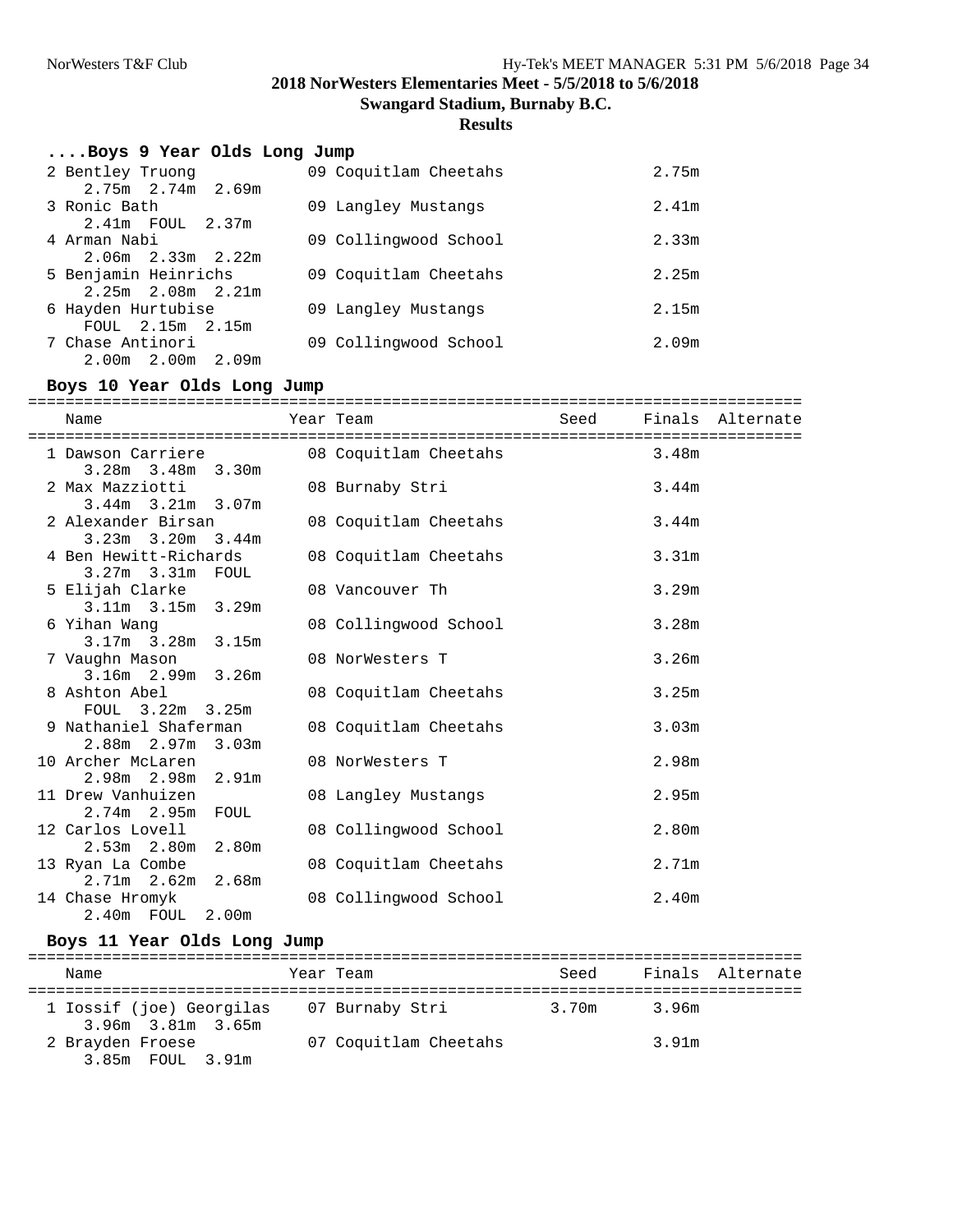**Swangard Stadium, Burnaby B.C.**

## **Results**

| Boys 11 Year Olds Long Jump                  |  |                          |       |                   |
|----------------------------------------------|--|--------------------------|-------|-------------------|
| 3 Jack Severin                               |  | 07 NorWesters T          |       | 3.81 <sub>m</sub> |
| FOUL 3.81m                                   |  |                          |       |                   |
| 4 Griffin Cole                               |  | 07 Vancouver Th          |       | 3.66m             |
| $3.66m$ $3.46m$ $3.17m$<br>5 William Millard |  | 07 NorWesters T          |       | 3.48m             |
| $3.34m$ $3.48m$ $3.19m$                      |  |                          |       |                   |
| 6 Nolan Crego                                |  | 07 Kajaks Track          |       | 3.42m             |
| $3.28m$ $3.42m$ $3.32m$                      |  |                          |       |                   |
| 7 Jeremy Lu                                  |  | 07 Collingwood School    |       | 3.35m             |
| $3.35m$ $3.20m$ $3.24m$                      |  |                          |       |                   |
| 8 Lucas Gonzales                             |  | 07 Vancouver Th          |       | 3.33m             |
| $3.33m$ $3.08m$ $3.09m$                      |  |                          |       |                   |
| 9 Miller Dabbs                               |  | 07 Vancouver Th          | 3.56m | 3.32m             |
| 3.32m                                        |  |                          |       |                   |
| 10 Cameron Bath                              |  | 07 Langley Mustangs      |       | 3.17m             |
| $2.69m$ $3.15m$ $3.17m$                      |  |                          |       |                   |
| 11 Nayan Soma                                |  | 07 Vancouver Ol          |       | 3.09m             |
| $2.77m$ $3.09m$ $3.03m$                      |  |                          |       |                   |
| 12 Ethan Sullivan                            |  | 07 Gibsons Elem          |       | 3.01 <sub>m</sub> |
| $2.80m$ $3.01m$ FOUL                         |  |                          |       |                   |
| 13 Kai Hromyk                                |  | 07 Collingwood School    |       | 2.87m             |
| $2.87m$ $2.31m$ $2.72m$                      |  |                          |       |                   |
| 14 Conlan Openshaw                           |  | 07 Coquitlam Cheetahs    |       | 2.77m             |
| FOUL 2.52m 2.77m                             |  |                          |       |                   |
| 15 Tanner Kleinschmidt                       |  | 07 Ocean Athletics 2.87m |       | 2.75m             |
| $2.48m$ $2.75m$ $2.60m$                      |  |                          |       |                   |

### **Boys 12 Year Olds Long Jump**

| Name                                                                                                                            | Year Team and the state of the state of the state of the state of the state of the state of the state of the s |                   | Seed Finals Alternate |
|---------------------------------------------------------------------------------------------------------------------------------|----------------------------------------------------------------------------------------------------------------|-------------------|-----------------------|
| 1 Joey Adams 6 16 16 16 16 16 17 18 19 18 19 18 19 18 19 18 19 18 19 18 19 18 19 19 19 19 19 19 19 1<br>$4.22m$ $4.20m$ $4.36m$ |                                                                                                                |                   |                       |
| 2 Alec Brent<br>3.94m 4.34m FOUL                                                                                                | 06 Burnaby Stri                                                                                                | 4.34m             |                       |
| 3 Connor Nicol<br>$3.57m$ $3.91m$ $4.14m$                                                                                       | 06 Ocean Athletics                                                                                             | 4.14m             |                       |
| 4 Marty Bajarunas<br>$3.77m + 1.12m + 3.86m$                                                                                    | 06 Coquitlam Cheetahs                                                                                          | 4.12m             |                       |
| 5 Brady Carriere<br>$4.05m$ $4.04m$ $4.04m$                                                                                     | 06 Coquitlam Cheetahs                                                                                          | 4.05m             |                       |
| 6 Loch Walker Local Mark<br>3.99m 3.78m 3.91m                                                                                   | 06 NorWesters T                                                                                                | 3.99m             |                       |
| 7 Richard Curry<br>3.94m FOUL 3.55m                                                                                             | 06 Ocean Athletics                                                                                             | 3.94m             |                       |
| 8 Jose Montessori 66 Vancouver 01<br>$3.60m$ $3.57m$ $3.81m$                                                                    |                                                                                                                | 3.81 <sub>m</sub> |                       |
| 9 Noah Orth<br>$3.70m$ $3.54m$ $3.43m$                                                                                          | 06 NorWesters T                                                                                                | 3.70m             |                       |
| $3.69m$ $3.58m$ $3.68m$                                                                                                         |                                                                                                                | 3.69m             |                       |
| 11 B. Jalen Benjamin Aldaba<br>$3.45m$ $3.54m$ $3.43m$                                                                          | 06 Coquitlam Cheetahs                                                                                          | 3.54m             |                       |
| 11 Max Ndlovu-Fraser 66 Collingwood School<br>3.54m 3.22m FOUL                                                                  |                                                                                                                | 3.54m             |                       |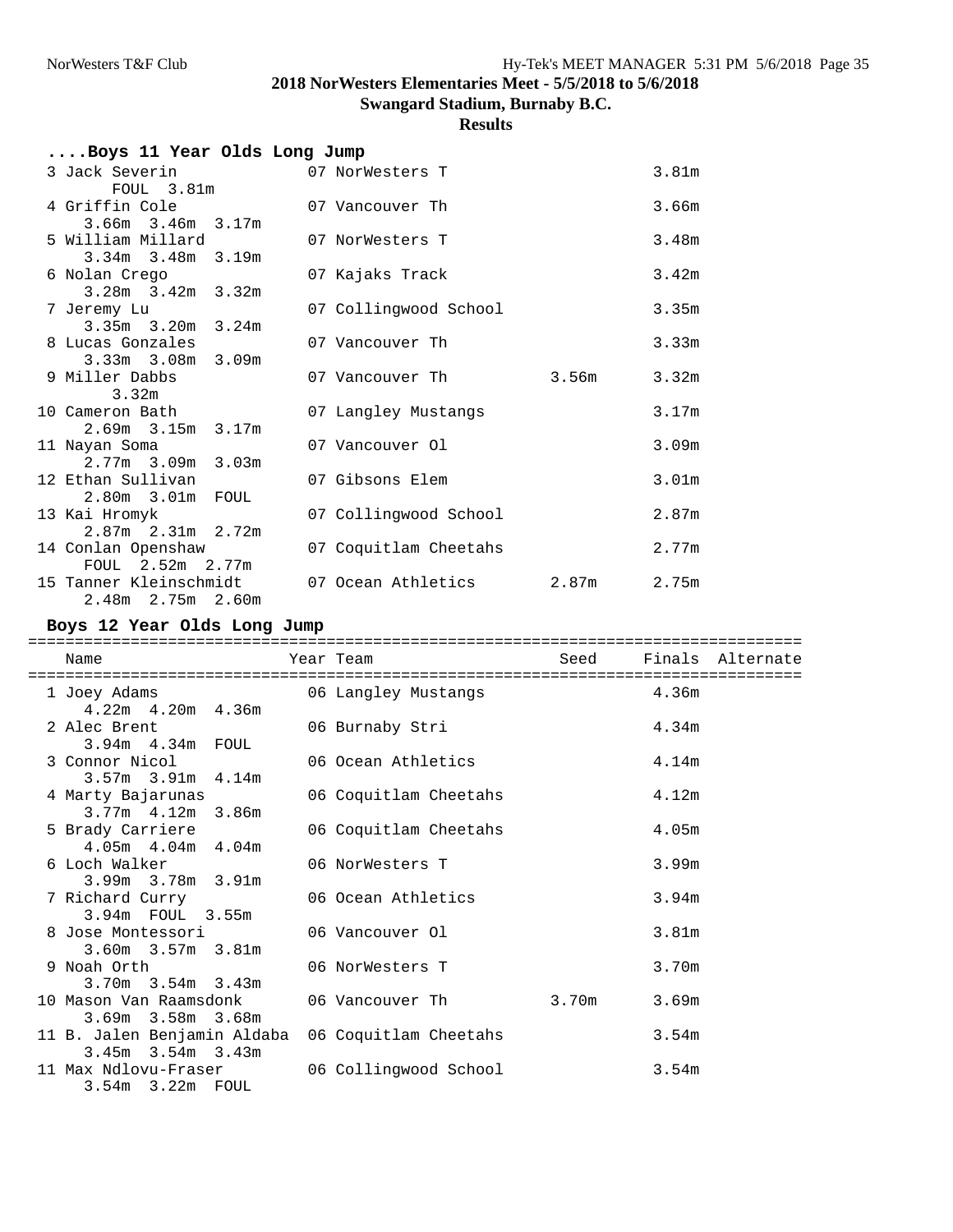**Swangard Stadium, Burnaby B.C.**

#### **Results**

| Boys 12 Year Olds Long Jump |                       |       |
|-----------------------------|-----------------------|-------|
| 13 Rylan Poole              | 06 Langley Mustangs   | 3.49m |
| $3.49m$ 1.87m $3.03m$       |                       |       |
| 14 Isaac Gerbrandt          | 06 Langley Mustangs   | 3.43m |
| FOUL FOUL 3.43m             |                       |       |
| 15 Toby Ford                | 06 Vancouver Th       | 3.32m |
| 3.08m 3.32m FOUL            |                       |       |
| 16 Jad Morin                | 06 NorWesters T       | 3.29m |
| $3.19m$ $3.29m$ $3.20m$     |                       |       |
| 17 James Heinrichs          | 06 Coquitlam Cheetahs | 3.26m |
| FOUL 3.26m FOUL             |                       |       |
| 18 Soheil Morin             | 06 NorWesters T       | 3.14m |
| $3.01m$ $3.09m$ $3.14m$     |                       |       |
| 19 Riley Manning            | 06 Coquitlam Cheetahs | 2.63m |
| $2.57m$ $2.63m$ $2.48m$     |                       |       |

#### **Boys 13-14 Long Jump**

=================================================================================== Seed Finals Alternate =================================================================================== 05 Ocean Athletics 4.92m 5.40m 5.34m 05 NorWesters T 4.70m 4.83m 2 PILCHACE DULLET<br>4.72m 4.83m FOUL<br>3 Ian Reyes 05 NorWesters T 4.77m 4.25m 4.77m 4.29m 05 Coquitlam Cheetahs 4.36m 4.24m 4.36m 4.27m 5 Brendan Lim 05 Burnaby Stri 4.29m 4.29m 4.18m FOUL 05 Langley Mustangs 4.04m 3.80m 4.04m 3.88m<br>7 Jack Marshall 05 NorWesters T 3.82m FOUL 3.82m FOUL<br>8 Owen Jones 8 Owen Jones 05 Langley Mustangs 4.08m 3.54m 3.42m 3.54m FOUL 9 Caesar Seminerio 05 Collingwood School 3.29m 3.22m 3.28m 3.29m

#### **Boys 13-14 Triple Jump**

| Name                                   | Year Team |                 | Seed |       | Finals Alternate |
|----------------------------------------|-----------|-----------------|------|-------|------------------|
| 1 Jack Marshall<br>$9.09m$ 9.44m 9.92m |           | 05 NorWesters T |      | 9.92m |                  |
| 2 Ian Reyes<br>$8.86m$ 9.33m 9.47m     |           | 05 NorWesters T |      | 9.47m |                  |

#### **Boys 9 Year Olds Shot Put 2Kg**

| Name                                    | Year Team             | Seed | Finals Alternate |
|-----------------------------------------|-----------------------|------|------------------|
| 1 Hayden Hurtubise<br>3.74m 4.59m 3.89m | 09 Langley Mustangs   |      | 4.59m            |
| 2 Arman Nabi<br>4.56m FOUL FOUL         | 09 Collingwood School |      | 4.56m            |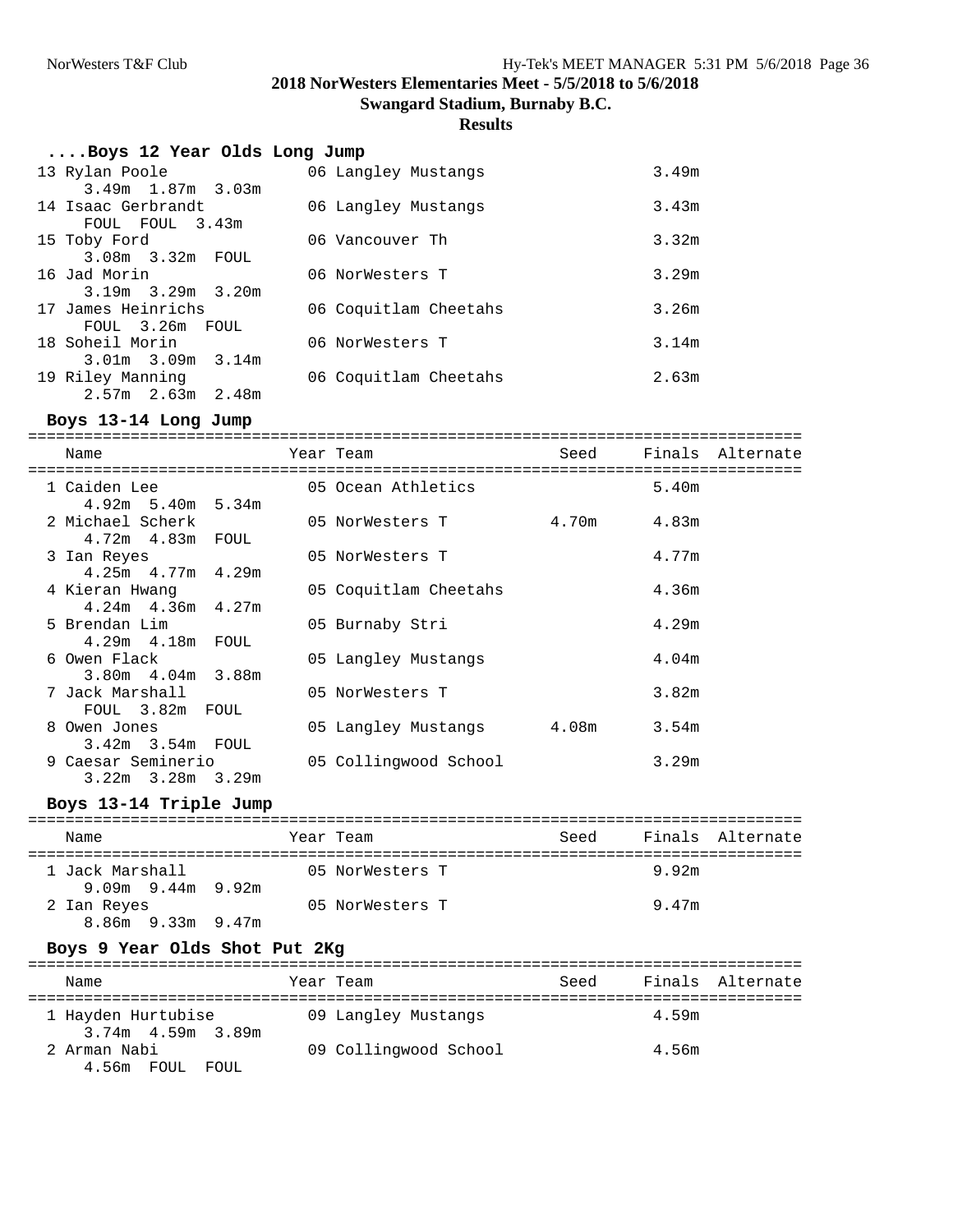**Swangard Stadium, Burnaby B.C.**

## **Results**

| Boys 9 Year Olds Shot Put 2Kg<br>3 Chase Antinori<br>4.36m  4.44m  FOUL |           | 09 Collingwood School |       | 4.44m             |                  |
|-------------------------------------------------------------------------|-----------|-----------------------|-------|-------------------|------------------|
| Boys 10 Year Olds Shot Put 2Kg                                          |           |                       |       |                   |                  |
| Name                                                                    |           | Year Team             | Seed  |                   | Finals Alternate |
| 1 Ryan Nickerson<br>7.96m 8.60m 7.94m                                   |           | 08 Kajaks Track       | 7.63m | 8.60m             |                  |
| 2 Alexander Birsan<br>6.81m 7.36m 7.57m                                 |           | 08 Coquitlam Cheetahs |       | 7.57m             |                  |
| 3 Nicholas Macpherson<br>5.89m 6.61m                                    |           | 08 Ocean Athletics    |       | 6.61m             |                  |
| 4 Matthew Yu<br>4.88m<br>4.65m                                          |           | 08 Collingwood School |       | 4.88m             |                  |
| 5 Archer McLaren<br>$4.33m$ $3.45m$                                     |           | 08 NorWesters T       |       | 4.33m             |                  |
| Boys 11 Year Olds Shot Put                                              |           | 2Kg                   |       |                   |                  |
| Name                                                                    |           | Year Team             | Seed  |                   | Finals Alternate |
| 1 Lawrence Man<br>8.62m 8.33m 8.35m                                     |           | 07 Kajaks Track       |       | 8.62m             |                  |
| 2 Nolan Crego<br>8.43m FOUL FOUL                                        |           | 07 Kajaks Track       | 9.60m | 8.43m             |                  |
| 3 Roman Yeterian<br>7.25m 8.21m 7.30m                                   |           | 07 Vancouver Th       |       | 8.21 <sub>m</sub> |                  |
| 4 Griffin Cole<br>7.72m FOUL 6.94m                                      |           | 07 Vancouver Th       |       | 7.72m             |                  |
| 5 Jeremy Lu<br>7.14m 6.73m 6.74m                                        |           | 07 Collingwood School |       | 7.14m             |                  |
| 6 William Millard<br>$6.83m$ $6.54m$ $6.15m$                            |           | 07 NorWesters T       |       | 6.83m             |                  |
| 7 Jack Severin<br>6.36m 6.80m 6.67m                                     |           | 07 NorWesters T       |       | 6.80m             |                  |
| 8 Nayan Soma<br>$6.28m$ 5.52m 5.74m                                     |           | 07 Vancouver Ol       |       | 6.28m             |                  |
| 9 Brayden Froese<br>FOUL 5.70m 5.43m                                    |           | 07 Coquitlam Cheetahs |       | 5.70m             |                  |
| 10 Declan Irving<br>FOUL 4.69m FOUL                                     |           | 07 Langley Mustangs   |       | 4.69m             |                  |
| Boys 12 Year Olds Shot Put 3Kg                                          |           |                       |       |                   |                  |
| Name                                                                    | Year Team |                       | Seed  |                   | Finals Alternate |
| 1 Marty Bajarunas<br>8.05m 7.55m 8.46m                                  |           | 06 Coquitlam Cheetahs |       | 8.46m             |                  |
| 2 Marcus Pittini                                                        |           | 06 Coquitlam Cheetahs |       | 8.28m             |                  |

FOUL 8.28m 8.22m

5.70m 6.37m 5.88m<br>4 Loch Walker

FOUL 5.73m 5.01m

3 Harris Marshall 6.37m

06 NorWesters T 5.73m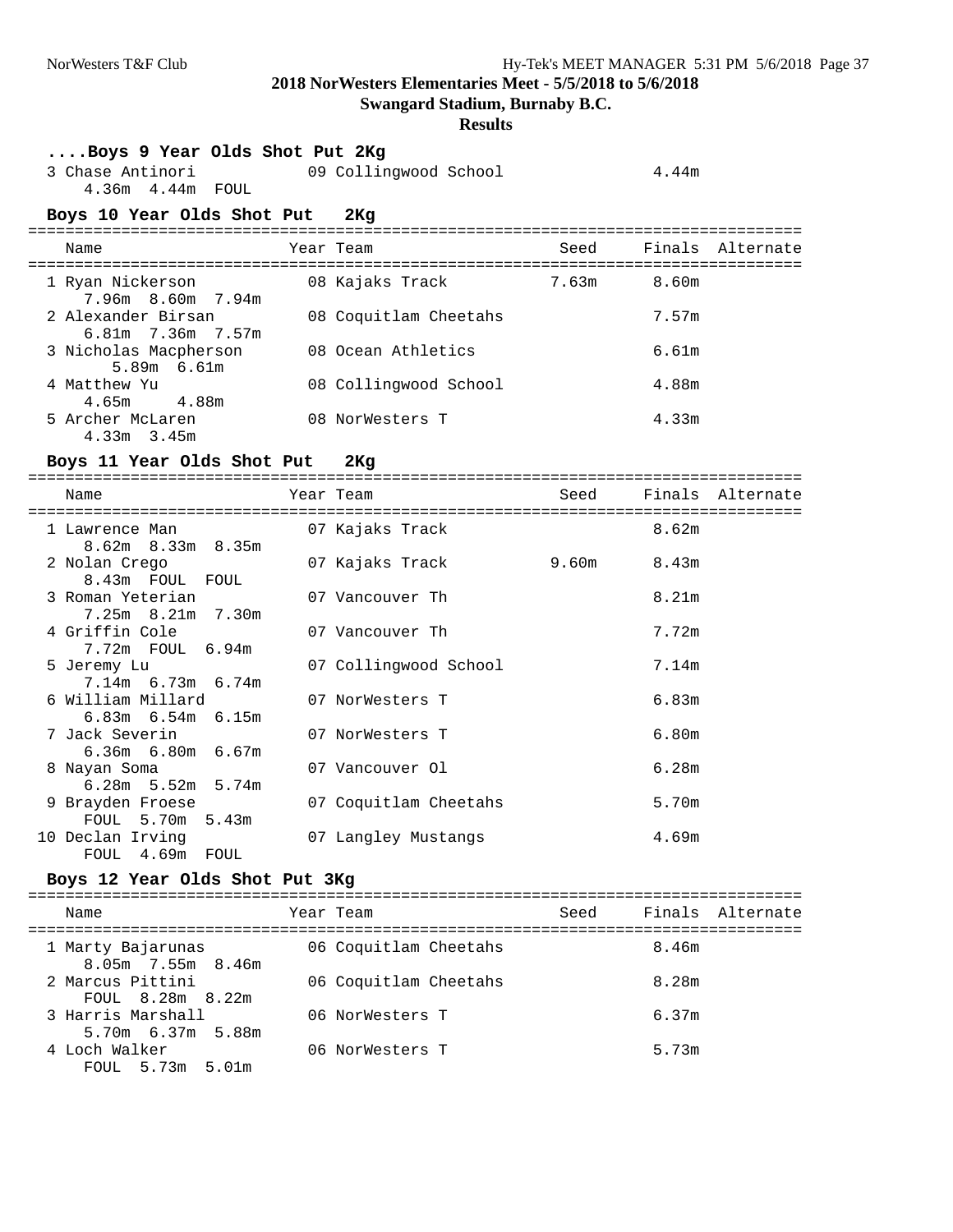**Swangard Stadium, Burnaby B.C.**

#### **Results**

| Boys 12 Year Olds Shot Put 3Kg |                 |       |
|--------------------------------|-----------------|-------|
| 5 Soheil Morin                 | 06 NorWesters T | 4.37m |
| 4.25m 4.37m 4.36m              |                 |       |

===================================================================================

#### **Boys 13-14 Shot Put 3Kg**

| Name                                        | Year Team             | Seed  |        | Finals Alternate |
|---------------------------------------------|-----------------------|-------|--------|------------------|
| 1 Armaan Brar<br>$10.99m$ $10.66m$ $10.84m$ | 05 Unattached B       |       | 10.99m |                  |
| 2 Levi Tuura<br>$9.64m$ $9.03m$ $10.06m$    | 05 Royal City T       |       | 10.06m |                  |
| 3 Owen Flack<br>$9.29m$ $8.62m$ $8.62m$     | 05 Langley Mustangs   |       | 9.29m  |                  |
| 4 Isaac Humeniuk<br>8.59m 7.07m 7.99m       | 05 Langley Mustangs   |       | 8.59m  |                  |
| 5 Jack Marshall<br>7.90m 8.16m 8.47m        | 05 NorWesters T       |       | 8.47m  |                  |
| 6 Michael Scherk<br>$7.21m$ 6.28m $7.13m$   | 05 NorWesters T       | 7.29m | 7.21m  |                  |
| 7 Jack Mutka<br>$6.75m$ $6.95m$ $6.81m$     | 05 Coquitlam Cheetahs |       | 6.95m  |                  |

# **Boys 11 Year Olds Discus Throw 750g**

| Name                                   | Year Team             | Seed |        | Finals Alternate |
|----------------------------------------|-----------------------|------|--------|------------------|
| 1 Lawrence Man<br>20.76m 22.46m 20.87m | 07 Kajaks Track       |      | 22.46m |                  |
| 2 Nolan Crego<br>20.04m 21.07m 20.61m  | 07 Kajaks Track       |      | 21.07m |                  |
| 3 Roman Yeterian<br>15.15m FOUL 18.57m | 07 Vancouver Th       |      | 18.57m |                  |
| 4 Jeremy Lu<br>14.65m 15.31m<br>15.96m | 07 Collingwood School |      | 15.96m |                  |

#### **Boys 12 Year Olds Discus Throw 1Kg**

| Name                                         | Year Team             | Seed Finals Alternate |  |
|----------------------------------------------|-----------------------|-----------------------|--|
| 1 Marcus Pittini<br>19.44m 16.06m 22.43m     | 06 Coquitlam Cheetahs | 22.43m                |  |
| 2 Loch Walker<br>9.97m 12.50m 16.98m         | 06 NorWesters T       | 16.98m                |  |
| 3 Kynan Haintz<br>$15.24m$ $13.63m$ $16.57m$ | 06 Golden Ears        | 16.57m                |  |
| 4 Harris Marshall<br>14.91m 16.22m 15.84m    | 06 NorWesters T       | 16.22m                |  |
| Boys 13-14 Discus Throw 1Kg                  |                       |                       |  |

| Name                                | Year Team       | Seed          | Finals Alternate |  |
|-------------------------------------|-----------------|---------------|------------------|--|
| 1 Deven Marrero<br>FOUL FOUL 25.33m | 05 South Surrey | 21.92m 25.33m |                  |  |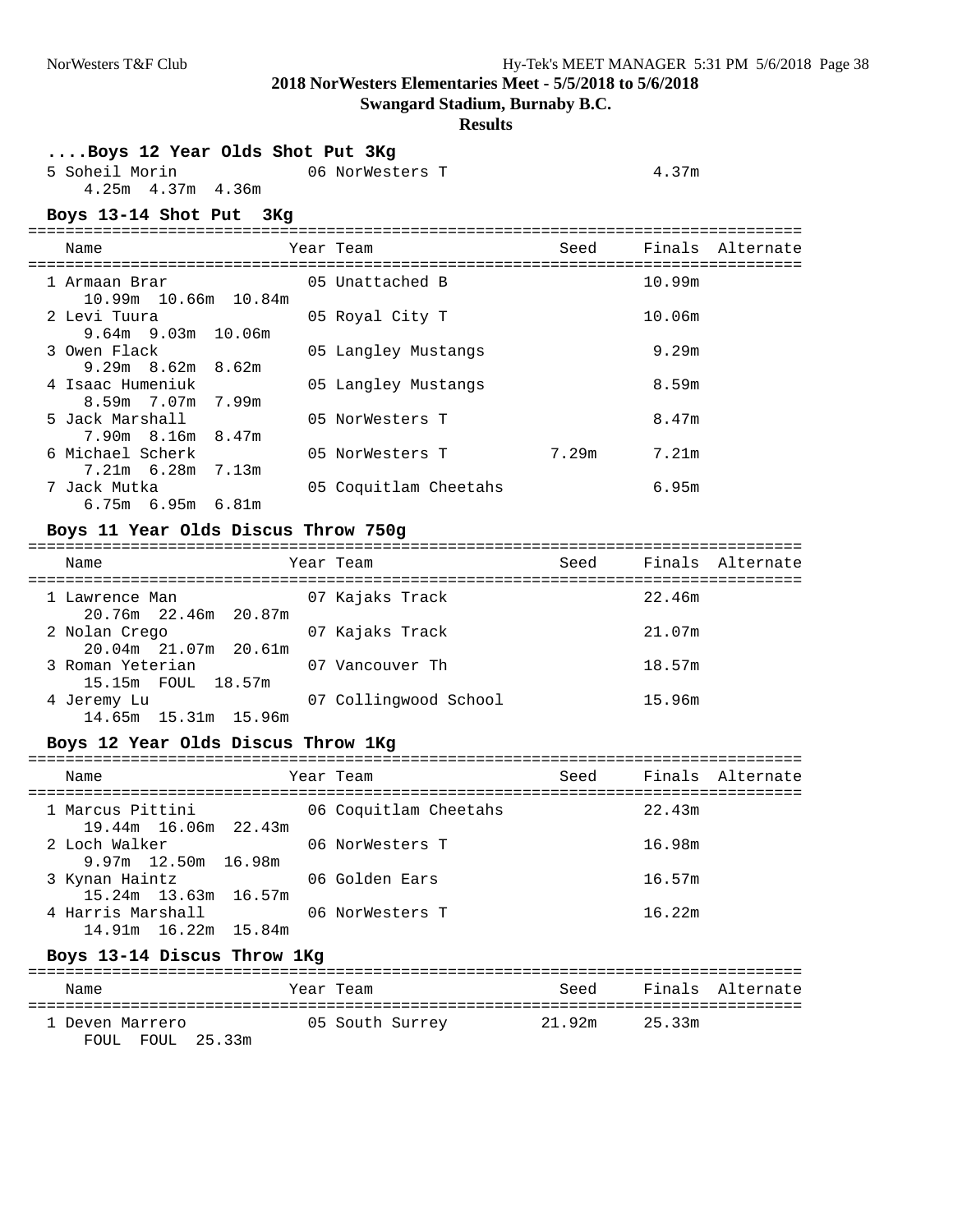**Swangard Stadium, Burnaby B.C.**

## **Results**

#### **....Boys 13-14 Discus Throw 1Kg**

| 2 Levi Tuura<br>18.55m 19.54m 18.26m  | 05 Royal City T       | 19.54m |
|---------------------------------------|-----------------------|--------|
| 3 Jack Marshall<br>FOUL 16.48m 17.96m | 05 NorWesters T       | 17.96m |
| 4 Jack Mutka                          | 05 Coquitlam Cheetahs | 17.92m |
| 16.55m 17.92m 17.55m<br>5 Ian Reyes   | 05 NorWesters T       | 16.55m |
| 15.72m 16.55m FOUL                    |                       |        |

#### **Boys 10 Year Olds Javelin Throw 400g**

| Name                                      | Year Team           | Seed |        | Finals Alternate |
|-------------------------------------------|---------------------|------|--------|------------------|
| 1 Wes Obeck<br>21.13m 21.88m 19.08m       | 08 Gibsons Elem     |      | 21.88m |                  |
| 2 Tristan Reamsbottom<br>16.03m FOUL FOUL | 08 Langley Mustangs |      | 16.03m |                  |
| 3 Vaughn Mason<br>13.94m FOUL FOUL        | 08 NorWesters T     |      | 13.94m |                  |
| 4 Miles Hayden<br>9.61m FOUL<br>FOUL      | 08 Langley Mustangs |      | 9.61m  |                  |

### **Boys 11 Year Olds Javelin Throw 400g**

| Name                                         | Year Team             | Seed   | Finals Alternate |  |
|----------------------------------------------|-----------------------|--------|------------------|--|
| 1 Griffin Cole<br>$27.31m$ $24.53m$ $27.41m$ | 07 Vancouver Th       |        | 27.41m           |  |
| 2 Nolan Crego<br>18.80m 21.38m 22.33m        | 07 Kajaks Track       |        | 22.33m           |  |
| 3 Ryder Nasato<br>21.06m                     | 07 Langley Mustangs   | 19.97m | 21.06m           |  |
| 4 William Millard<br>19.55m 20.16m 17.77m    | 07 NorWesters T       |        | 20.16m           |  |
| 5 Lawrence Man<br>16.62m 14.85m 16.96m       | 07 Kajaks Track       |        | 16.96m           |  |
| 6 Brayden Froese<br>12.10m 13.39m 9.81m      | 07 Coquitlam Cheetahs |        | 13.39m           |  |

#### **Boys 12 Year Olds Javelin Throw 500g**

| Name                                         | Year Team             | Seed   |        | Finals Alternate |
|----------------------------------------------|-----------------------|--------|--------|------------------|
| 1 Mason Van Raamsdonk<br>FOUL 25.44m 24.38m  | 06 Vancouver Th       |        | 25.44m |                  |
| 2 James Hodgson<br>23.71m 23.61m 25.40m      | 06 Ocean Athletics    | 23.69m | 25.40m |                  |
| 3 Loch Walker<br>22.10m 24.87m 24.83m        | 06 NorWesters T       |        | 24.87m |                  |
| 4 Marty Bajarunas<br>21.99m FOUL FOUL        | 06 Coquitlam Cheetahs |        | 21.99m |                  |
| 5 Rylan Poole<br>$6.47m$ 13.84 $m$ 17.15 $m$ | 06 Langley Mustangs   |        | 17.15m |                  |
| 6 Harris Marshall<br>15.48m FOUL<br>15.19m   | 06 NorWesters T       |        | 15.48m |                  |